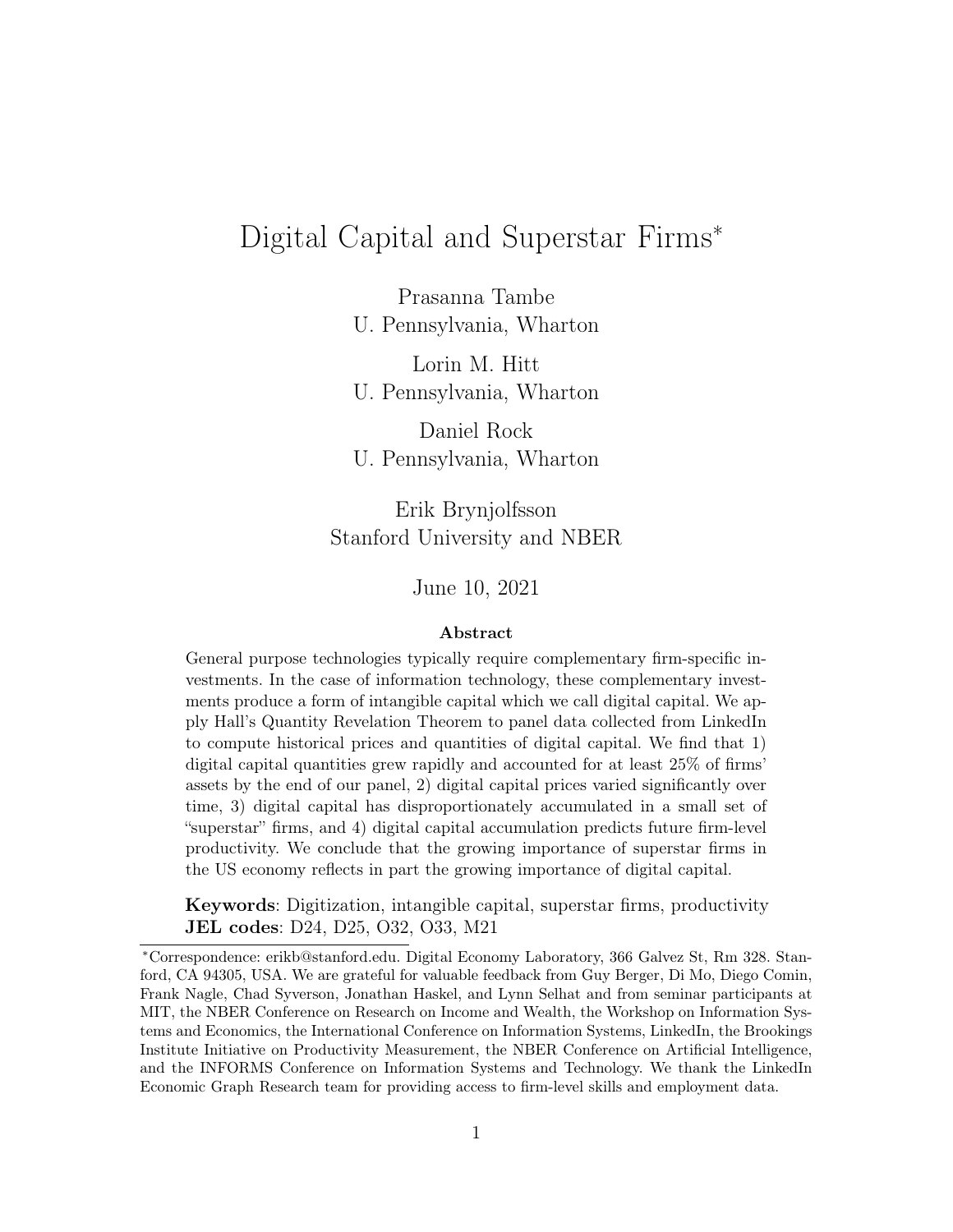# 1 Introduction

Superstar firms, unique in their capabilities to scale up innovations, have become increasingly important to the US economy [\(Autor et al.,](#page-26-0) [2020;](#page-26-0) [Hall,](#page-28-0) [2018;](#page-28-0) [Van Reenen,](#page-29-0) [2018;](#page-29-0) [De Loecker et al.,](#page-27-0) [2020\)](#page-27-0). Investments related to digital technologies are likely to play a particularly important role, reflecting, among other things, economies of scale and network effects [\(Bessen,](#page-26-1) [2020\)](#page-26-1). For instance, as of May 2021, the five most valuable firms in the S&P 500 were all firms from the tech industry – Microsoft, Google, Facebook, Amazon, and Apple. Furthermore,the share of stock market capitalization represented by the five most valuable firms has been increasing since 2010, and especially rapidly in the last few years (Figure [1\)](#page-30-0).

Much of the rise in the concentration of value in these firms has been attributed to intangible investments [\(Crouzet and Eberly,](#page-27-1) [2018;](#page-27-1) [Ayyagari et al.,](#page-26-2) [2019;](#page-26-2) [Covarrubias](#page-27-2) [et al.,](#page-27-2) [2019;](#page-27-2) [Farboodi et al.,](#page-28-1) [2019;](#page-28-1) [Rock,](#page-29-1) [2019;](#page-29-1) [Bessen et al.,](#page-26-3) [2020;](#page-26-3) [Hubmer and Re](#page-28-2)[strepo,](#page-28-2) [2021\)](#page-28-2). For digitally-focused firms, investments in the intangible assets needed to realize value from new technologies – like cumulative investment in skills training, new decision-making structures within the firm, management practices, and software customization – can account for significantly greater total costs than the technologies themselves. These assets comprise digital intangible capital (hereafter, referred to in this paper as "digital capital") [\(Hall,](#page-28-3) [2001;](#page-28-3) [Brynjolfsson et al.,](#page-27-3) [2002\)](#page-27-3).

In this paper, our definition of "digital capital" includes factors of production that 1) are complementary to recorded investments in IT assets (such as hardware and software), 2) generate returns that accrue to owners of the firm, and 3) are not otherwise recorded on a firm's balance sheets. Examples include the implementation of business processes and other forms of organizational transformation required to support or use new information technologies as well as firm-specific human capital (employee training) related to these technological systems [\(Milgrom and Roberts,](#page-29-2) [1990;](#page-29-2) [Black and Lynch,](#page-26-4) [2001;](#page-26-4) [Bresnahan et al.,](#page-26-5) [2002\)](#page-26-5).<sup>[1](#page-0-0)</sup> There are many forms of

<sup>&</sup>lt;sup>1</sup>Prior work has proposed different categories of intangible capital, which can include R&D, organizational capital, brand equity, customer relationships, human resources, and other assets that are valuable to the firm but traditionally go unmeasured [\(Lev,](#page-28-4) [2000\)](#page-28-4). It has also distinguished intangibles by their unique economic characteristics [\(Lev,](#page-28-4) [2000;](#page-28-4) [Haskel and Westlake,](#page-28-5) [2018\)](#page-28-5). [Corrado et al.](#page-27-4) [\(2009a\)](#page-27-4) categorize intangible capital into three major categories: computerized information, innovative property (including R&D), and economic competencies (including brand equity and firm-specific resources). Our conception of digital capital overlaps with computerized information, software, and firm-specific resources (firm-specific human capital and organizational structure) correlated with digital investment.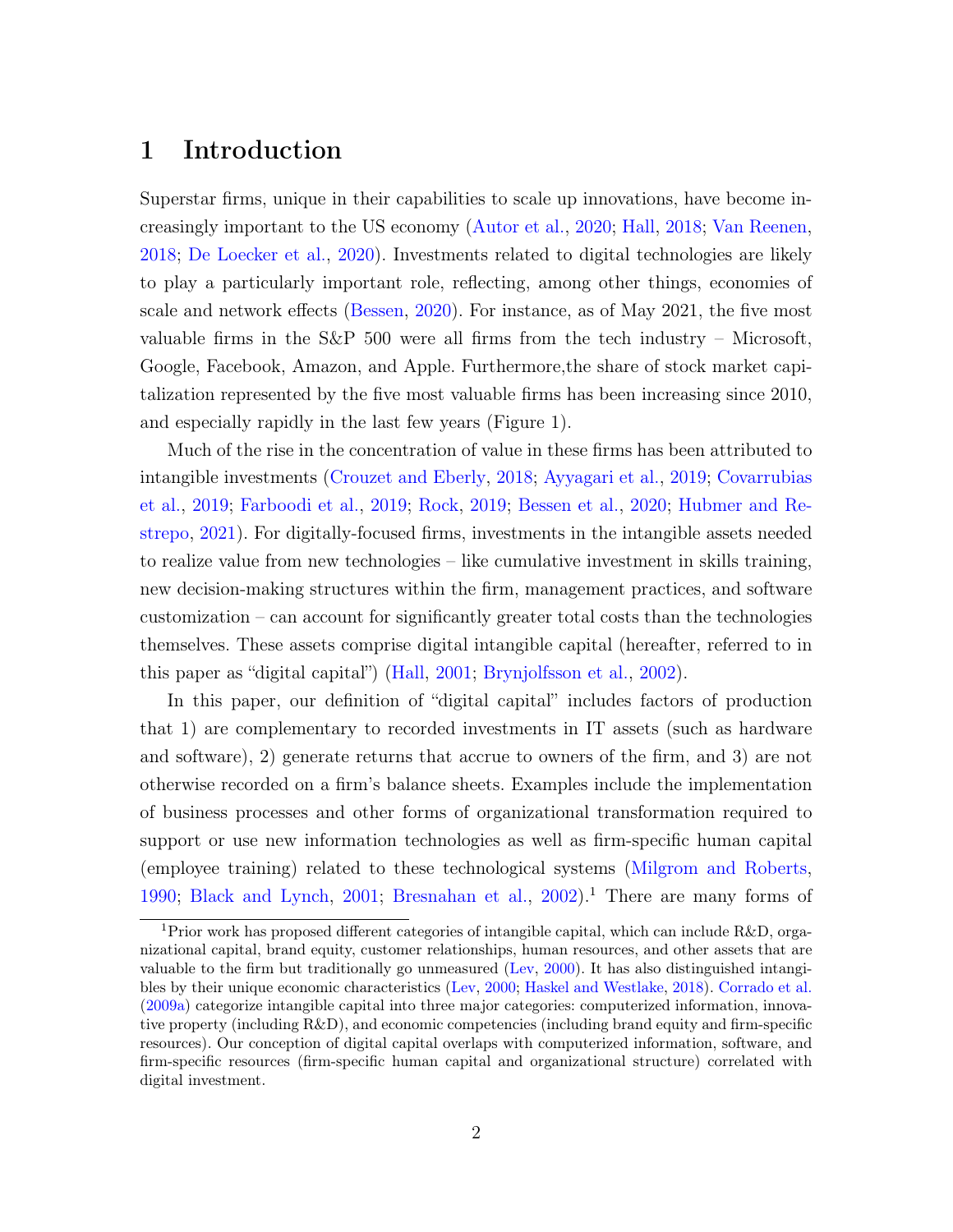intangible capital that do not fall under the umbrella of digital capital, such as brands and intellectual property. If these types of capital are not (conditionally) correlated with the firm's IT investment, they will not be measured by the empirical approach we use below and therefore are not measured as digital capital. Furthermore, some types of valuable digital complements, such as open source software and some human capital, are not appropriable by the firm and our firm-based measurement does that count these assets as part of total digital capital value [\(Greenstein and Nagle,](#page-28-6) [2014;](#page-28-6) [Kogan and Papanikolaou,](#page-28-7) [2019\)](#page-28-7).

The general economic importance of these types of investments has been well documented (e.g., see [Lev,](#page-28-4) [2000;](#page-28-4) [Bresnahan et al.,](#page-26-5) [2002;](#page-26-5) [Black and Lynch,](#page-26-4) [2001;](#page-26-4) [Corrado et al.,](#page-27-5) [2009b;](#page-27-5) [McGrattan and Prescott,](#page-29-3) [2010;](#page-29-3) [Corrado et al.,](#page-27-6) [2012;](#page-27-6) [Eisfeldt](#page-27-7) [and Papanikolaou,](#page-27-7) [2013;](#page-27-7) [Sculley et al.,](#page-29-4) [2014;](#page-29-4) [Haskel and Westlake,](#page-28-5) [2018;](#page-28-5) [Crouzet and](#page-27-1) [Eberly,](#page-27-1) [2018;](#page-27-1) [McGrattan,](#page-28-8) [2020;](#page-28-8) [Wu et al.,](#page-29-5) [2020;](#page-29-5) [Abis and Veldkamp,](#page-26-6) [2020\)](#page-26-6). As the economy becomes increasingly digitized, these assets can be expected to grow even further in importance. For instance, there has been a wave of interest in the potential of data science and artificial intelligence (AI) to become the next important general purpose technology that drives economic growth and business value [\(Brynjolfsson](#page-27-8) [et al.,](#page-27-8) [2018\)](#page-27-8).

The economics of these assets have both similarities to and differences from those of physical capital. Firms make costly investments in both physical capital and in digital capital to increase their capacity to produce output in future years. For instance, a manufacturer seeking to double its output might build a second factory made of bricks, mortar and machinery, adding to its physical assets, or it might invest in new IT-enabled business processes and human capital that enable it to double the throughput of its existing factory, adding to its digital capital. Either of these approaches take time to build and the market value of firms should reflect the expected net present value of the cash flows they can generate in the future. Like physical capital, digital capital can depreciate over time and must be replenished through additional investment. However, unlike physical capital, intangible capital is not directly observable and may be closely tied to a particular firm and sensitive to external economic conditions making the value more volatile and quantities more difficult to measure.

Generally accepted accounting principles typically do not require separate identification of or permit capitalization of the costs of accumulating intangible capital such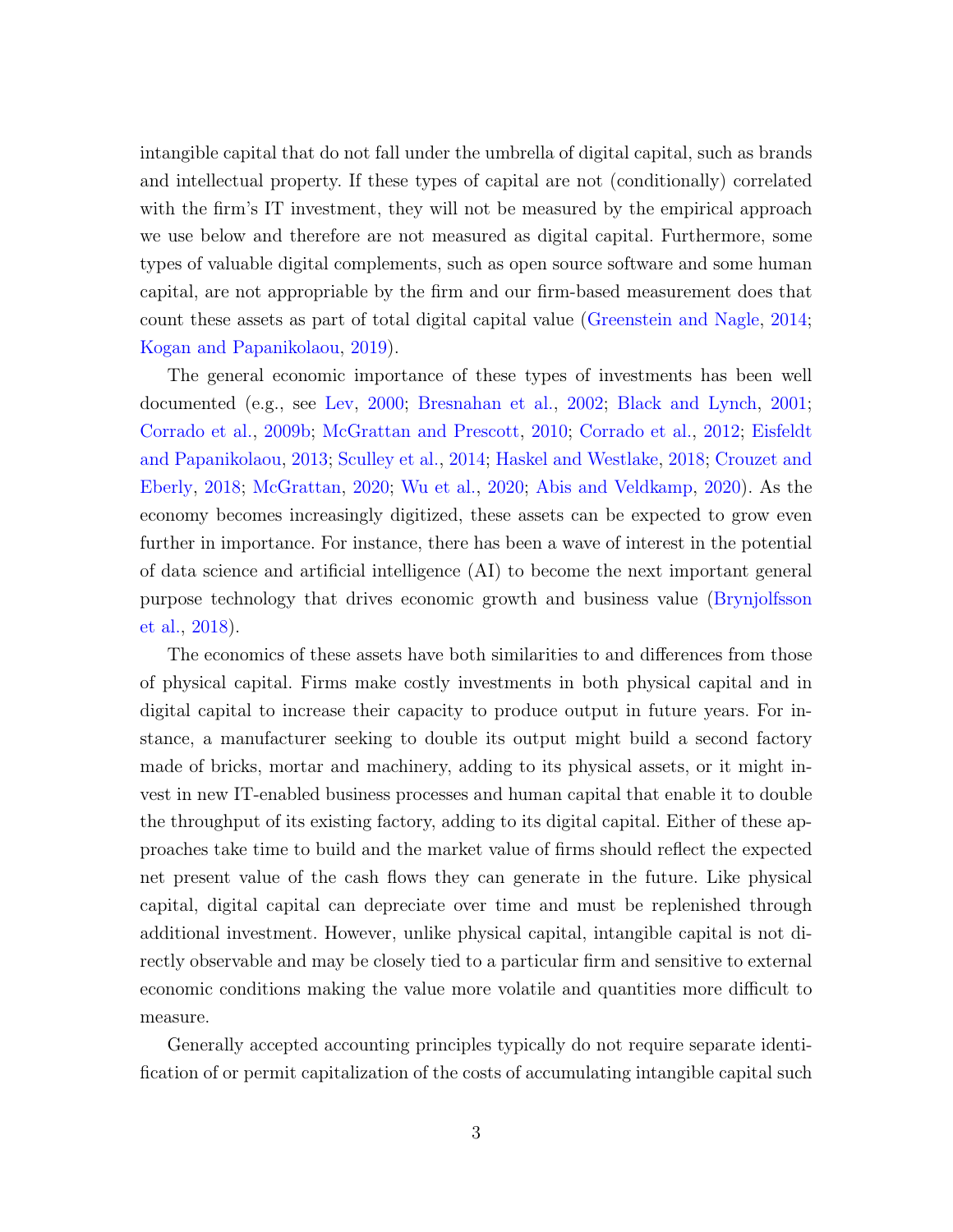as the investments in developing and deploying new business processes. Consequently, characteristics of a firm's intangible capital – such as gross investment or depreciation rates – are unknown, limiting the use of conventional capital accounting methods (e.g. see [Hall,](#page-28-9) [1993\)](#page-28-9). Intangible capital is difficult, if not impossible, to trade in secondary markets. This limits the use of most market-based measures of value. Even when the total value for bundles of these intangible assets can be estimated, fundamental distinctions, such as their price and quantity, remain elusive. This price-quantity distinction is especially important because it is the stock (*quantity*) of capital, not its value (price x quantity), that contributes to a firms' productivity and output capacity. When the price of digital capital rises, higher market values may reflect little or no actual improvements in aggregate productive capacity, with most of the increase in market value reflecting rents; if the price of digital capital is stable, increasing values reflect genuine improvements to productive capacity. As digital capital becomes a greater component of overall capital stock, differences in the quantities of digital capital across firms may increasingly explain differences in performance between new digitally-focused firms and older firms.

This paper uses an alternative approach to create measures of changes in the prices and quantities of digital capital in US firms over the last three decades. Earlier work has shown that under certain assumptions, the quantities of a firm's capital stock–and specifically, its intangible capital stock–can be inferred from the value of its securities [\(Solow et al.,](#page-29-6) [1960;](#page-29-6) [Baily,](#page-26-7) [1981\)](#page-26-7). This approach has been used to describe the aggregate accumulation of intangible assets in US firm [\(Hall,](#page-28-3) [2001\)](#page-28-3). One advantage of using this approach is that it separates fluctuations in price from changes in quantity, thereby addressing some of the measurement issues that arise when investors face difficulties valuing intangibles [\(Cummins,](#page-27-9) [2005\)](#page-27-9). To the best of our knowledge, however, no prior work has applied these methods to firm-level data. This precludes the application of these intangible capital stock measures to explaining the distribution of productivity among firms.

While Hall (2001) computed his estimates on aggregate (economy-level) data, it has previously not been possible to perform these estimates at the firm level because the recursive nature of the approach requires a relatively long time series. Existing data on firm-level digital investments such as the CI Technology Database database (or CITDB, also known as the Harte-Hanks database) is too short and lacks the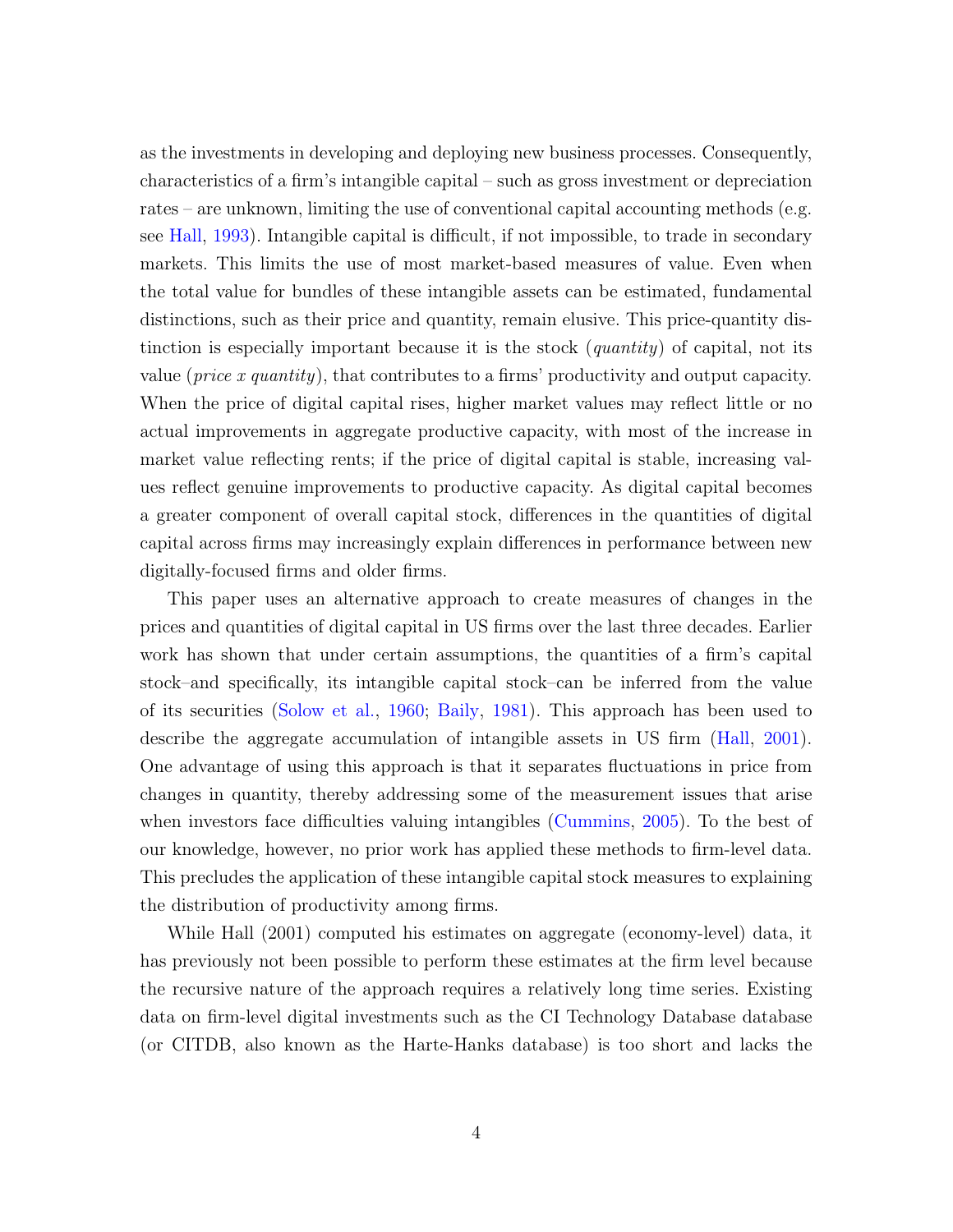necessary year-to-year consistency needed for Hall's approach.<sup>[2](#page-0-0)</sup> We resolve this measurement issue by developing a new firm-level data series on IT labor, a key input to many forms of digital capital.<sup>[3](#page-0-0)</sup>

To compute these measures, we use LinkedIn profiles to track the employment of information technology workers by firms, and we make adjustments to account for sampling differences across occupations, regions, and industries.<sup>[4](#page-0-0)</sup> The data series that we create extends and improves upon prior approaches that computed IT labor inputs from employment data (e.g., [Tambe and Hitt](#page-29-7) [\(2012b\)](#page-29-7)). With this longer and more precise series on IT labor, combined with other, more conventional, firm-level financial data, we can recover estimates of digital capital quantities and prices from a time series of changes in digital capital values.

The central contribution of this work then, is in using new IT investment data along with Hall's approach to provide the first firm-level measures of prices and quantities of digital intangible capital. In contrast to prior firm-level work which has investigated the value of IT-related intangibles [\(Bharadwaj et al.,](#page-26-8) [1999;](#page-26-8) [Brynjolfsson](#page-27-3) [et al.,](#page-27-3) [2002;](#page-27-3) [Dewan et al.,](#page-27-10) [2007\)](#page-27-10), the decomposition of digital capital into price and quantity enables the study of the distribution of asset quantities, their contribution to differences in firm productivity, and the implications digital capital accumulation for important macroeconomic trends. This work also builds on prior research connecting IT investments to differences in the productivity of US firms [\(Dewan and Min,](#page-27-11) [1997;](#page-27-11) [Stiroh,](#page-29-8) [2002;](#page-29-8) [Brynjolfsson and Hitt,](#page-27-12) [2003\)](#page-27-12), and the important role in this relationship played by complementary organizational investments [\(Bresnahan et al.,](#page-26-5) [2002\)](#page-26-5). The approach in this paper has the advantage of creating an aggregate measure of the overall stock of digital capital and its economic contribution without having to identify and measure all of its constituent investments.

Our analysis reveals four important facts about the role of digital capital in explaining features of the modern economy. First, the market value of digital capital rose sharply during the late 1990's but then fell in the early 2000's, reflecting changes in the price of digital capital during the dot-com boom and subsequent bust.

<sup>2</sup>This reflects, among other things, significant changes in data collection methods and sampling.

<sup>3</sup>Our measure is based on employment data from from LinkedIn, a popular online professional networking platform (http://www.linkedin.com). Such a measure potentially misses some forms of digital capital, such as open source software repositories. Later in the paper, we are explicit about the mapping between a firm's IT labor measure and its digital capital.

<sup>4</sup>Details of this measure construction and benchmark tests of the data are provided later in the paper.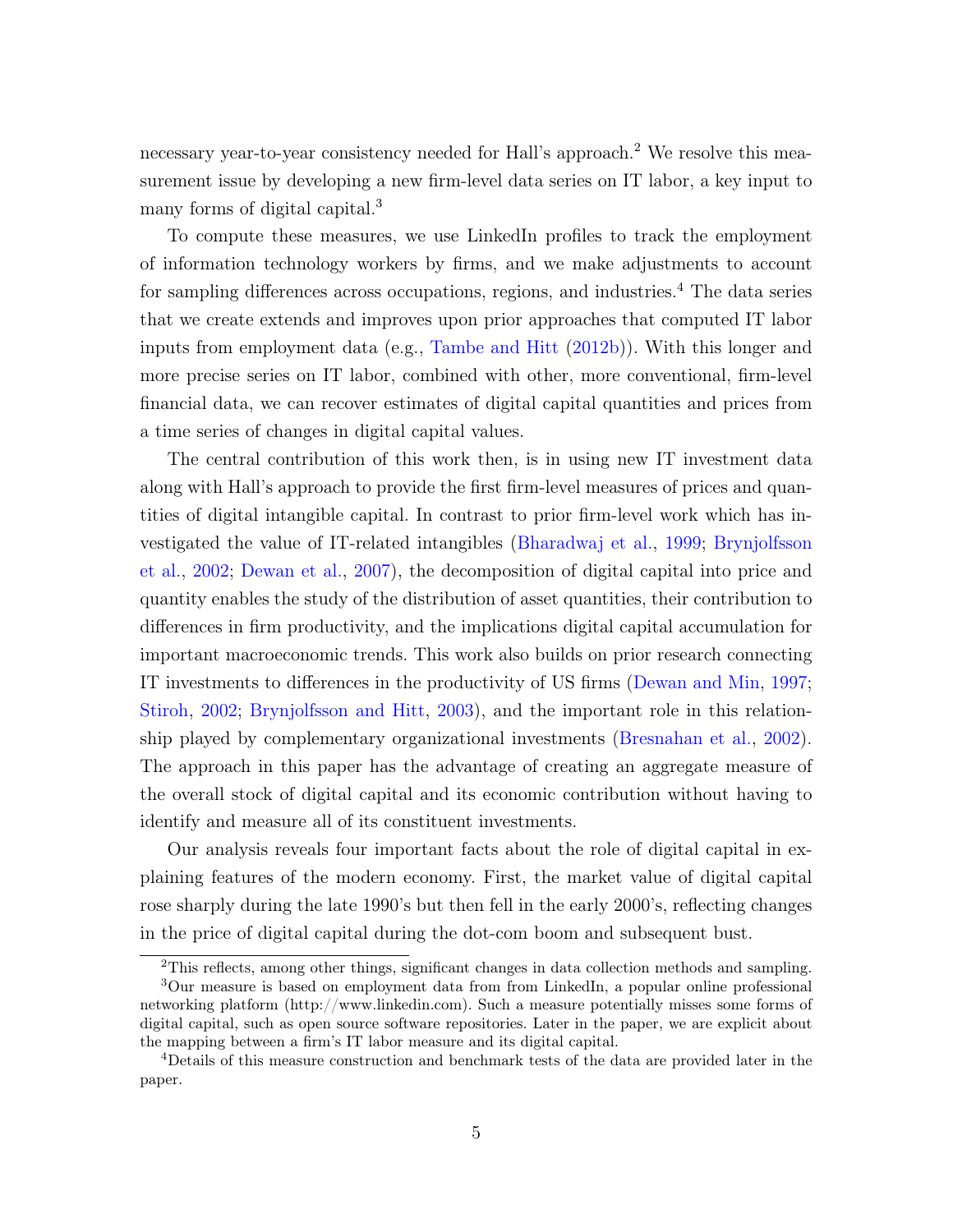Second, the value of digital capital began to rise again from 2010 onward, with the timing coinciding with a wave of innovations based on mobile technologies, cloud computing, big data, data science, and most recently, artificial intelligence (AI). With the important exception of the period corresponding with the dot-com boom and subsequent bust, the long run increases in value can largely be attributed to changes in digital capital quantities, rather than prices. Quantities of digital capital rise substantially over the course of our nearly thirty-year panel. By the end of the panel, digital capital quantities account for 20-25% of the levels of physical capital for firms in our sample.

Third, there is substantial heterogeneity among firms in terms of quantities of digital capital they own, with the majority of the increase in quantities concentrated in a subset of "superstar" firms, which we define as those within the top decile of our sample in terms of market value. This concentration contrasts with patterns of accumulation of physical assets (e.g., property, plant, and equipment) and these differences are increasing over time.

Fourth, by creating firm-level measures of digital capital quantities, we can estimate how the accumulation of this form of capital contributes to productivity and growth. In productivity regressions, we estimate the contributions of our digital capital quantity measures alongside IT capital stock measures. We find that the contribution of digital capital to output growth during this period was approximately double that of conventional IT capital stock. Moreover, this contribution occurs with a twoto three-year lag, indicating that that while its value is reflected in firm's stock prices immediately (reflecting the forward-looking decisions of investors), it takes several years to fully install into the firm and become productive.

In sum, because we have access to technology and skill data at the firm level, we can estimate not only how prices and quantities of digital capital have been changing, but also how these quantities vary across firms, and how the growing importance of digital capital is connected to the growing importance of superstar firms in the US economy.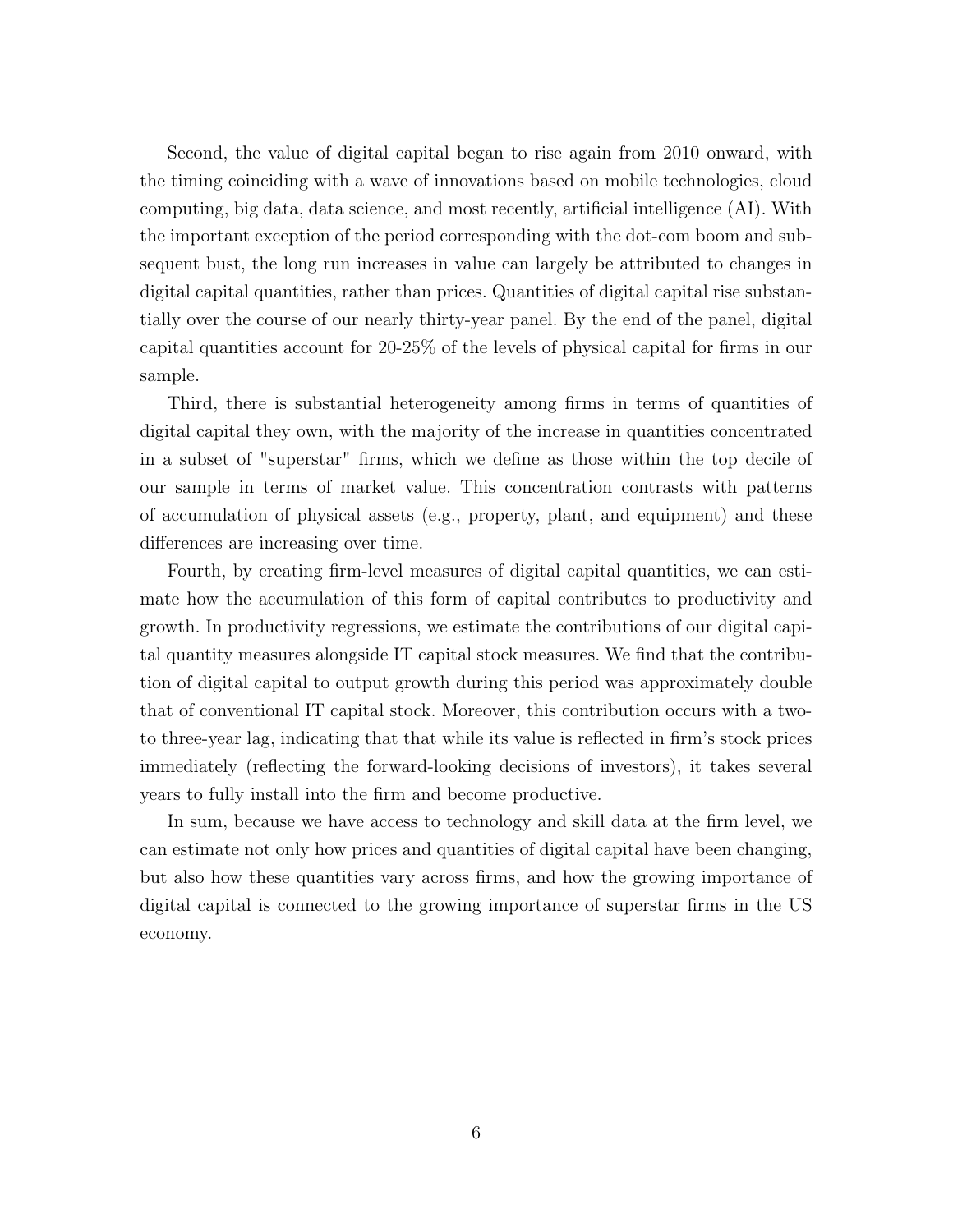# 2 Theoretical framework: Asset values and adjustment costs

Our goal is to reveal differences in firms' quantities of digital capital. The notion that the value of a firm's securities reveals its capital stock has appeared in several forms in the literature [\(Solow et al.,](#page-29-6) [1960;](#page-29-6) [Baily,](#page-26-7) [1981\)](#page-26-7).

In this paper, we rely principally on Hall's formulation, which is applied to intangible assets. Hall argues that under assumptions of 1) competitive markets, 2) constant returns to scale production, and 3) full factor adjustment, prices and quantities of tangible and intangible capital can be recovered from the value of a firm's securities [\(Hall,](#page-28-3) [2001\)](#page-28-3). The main difference in our approach is that we estimate key parameters with firm-level data, using a time-series of investment into a correlate of the firm's intangible investment. In addition, rather than using the total value of a firm's securities as our dependent variable, we use the component of its market value correlated with IT investment. After separating digital capital values into prices and quantities, we use the quantities to estimate the contribution of digital capital to productivity.

From [Hall](#page-28-3) [\(2001\)](#page-28-3), we have two equations relating investment and market value in the presence of adjustment costs:

<span id="page-6-0"></span>
$$
V_t/K_t = q_t \tag{1}
$$

<span id="page-6-1"></span>
$$
q_t = 1 + c'(i_t/K_{t-1})
$$
\n(2)

The first equation indicates that the ratio of market value  $(V)$  to dollar of capital value  $(K)$  is Tobin's q [\(1\)](#page-6-0). Then, the adjustment cost condition is that the marginal q value is 1 plus the marginal cost of adjustment at that amount of investment growth  $\left(\frac{i}{K}\right)$  $\frac{i_t}{K_{t-1}}$  [\(2\)](#page-6-1). The 1 in the equation represents the numeraire price of capital purchase costs and the adjustment cost function is assumed to be convex in time. We follow the convention in [Hall](#page-28-3) [\(2001\)](#page-28-3) (following [Hayashi](#page-28-10) [\(1982\)](#page-28-10)) that demonstrates an equivalence between the average q in [\(1\)](#page-6-0) and marginal q in [\(2\)](#page-6-1) given our assumptions.

Once capital is installed in a firm, its value to shareholders may be greater than its purchase price. This difference reflects the adjustment costs that competitors would need to incur to duplicate the same productive capacity. For instance, simply having a computer delivered to a company's loading dock will not increase the firms output,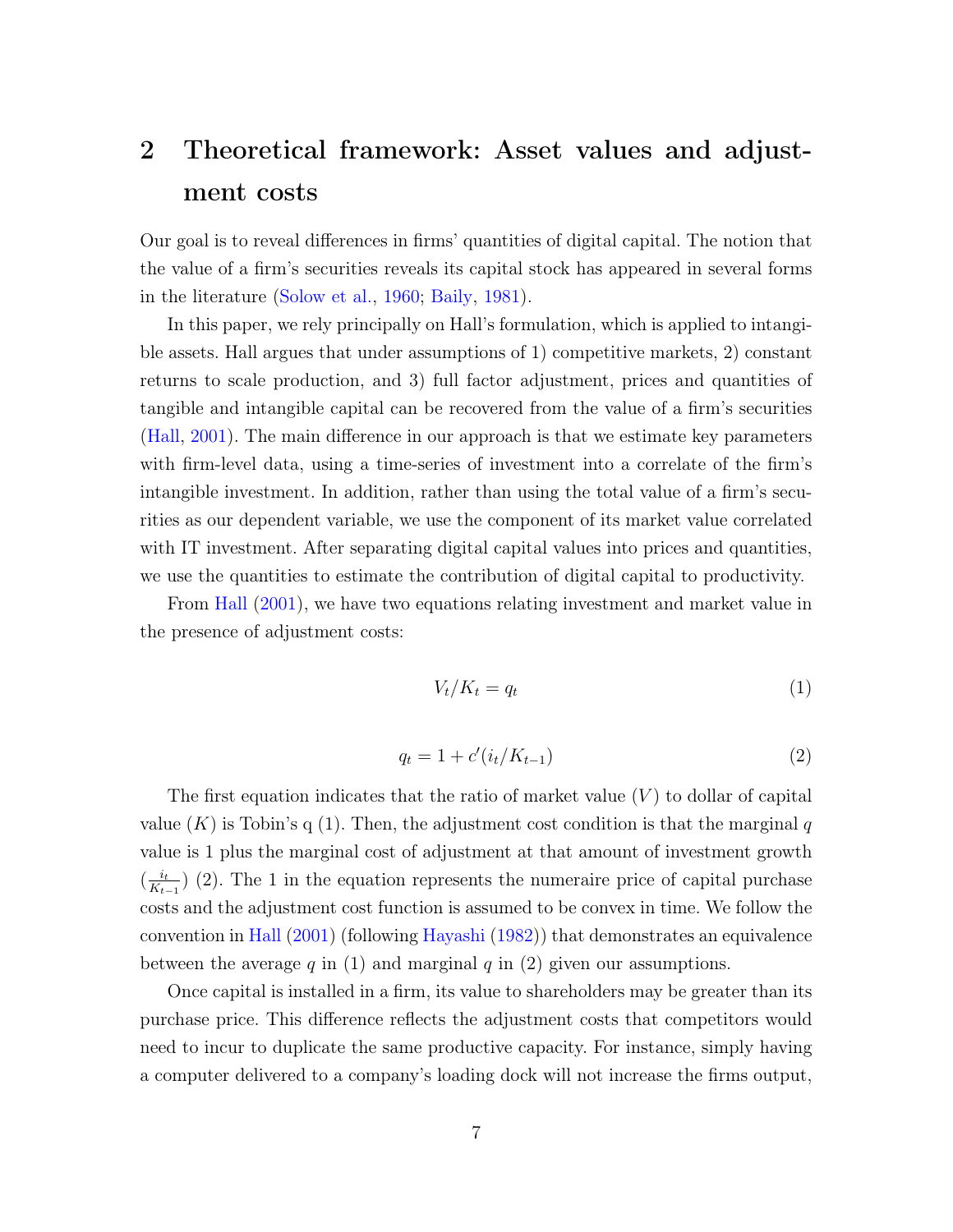but installing productivity software, integrating it securely into the firm's computer network, and training a worker to use it effectively may. These additional steps are costly, often far more costly than the hardware itself, and thus lead to values of  $q$ that exceed 1, perhaps even by several multiples. Furthermore, sunk adjustment costs can lead to an ex-post quasi-rent of installation equal to the difference between the competitive value of installed capital less the firm's specific adjustment cost. The sum of these values accrues to the shareholders to produce the identity:

$$
V_t = \sum_{j=1}^{J} q_{j,t} K_{j,t}
$$
\n(3)

The market value of the firm at time  $t$  is the sum of the values of its constituent assets (indexed by  $i$ ), priced at their respective q values. Solving the system of equations above leads to a convenient way to recover q and  $\bf{K}$  at some time t if we know the market value and previous period's capital stock of the firm.

Not knowing the adjustment cost function precisely, we have that:

$$
c'(i_t/K_{t-1}) = c'(\frac{K_t - (1 - \delta)K_{t-1}}{K_{t-1}}) = q_t - 1
$$
\n(4)

We can observe market values, and we have to pick a starting capital value to solve the recurrence relation above. With last period's capital stock and the current market value, we can infer q and  $\bf{K}$  in the current period. This also requires knowing the adjustment cost function. If we assume a quadratic function for adjustment costs [\(Holt et al.,](#page-28-11) [1960;](#page-28-11) [Hamermesh and Pfann,](#page-28-12) [1996;](#page-28-12) [Belo et al.,](#page-26-9) [2014\)](#page-26-9), we can solve for the adjustment cost function with a similar recurrence relation.

$$
c(\frac{i_t}{K_{t-1}}) = \frac{\alpha_t}{2} (\frac{K_t - K_{t-1}}{K_{t-1}})^2
$$
\n(5)

<span id="page-7-0"></span>
$$
c'(\frac{i_t}{K_{t-1}}) = \alpha_t(\frac{i_t}{K_{t-1}}) = q_t - 1
$$
\n(6)

These two equations are taken directly from [Hall](#page-28-3) [\(2001\)](#page-28-3).

Importantly,  $\alpha$  can vary across firms, capital varieties, industries, regions, or other relevant groupings of capital and may differ based on whether stock is increasing or decreasing. For our analyses, we assume a value for  $\alpha$  and later test robustness of our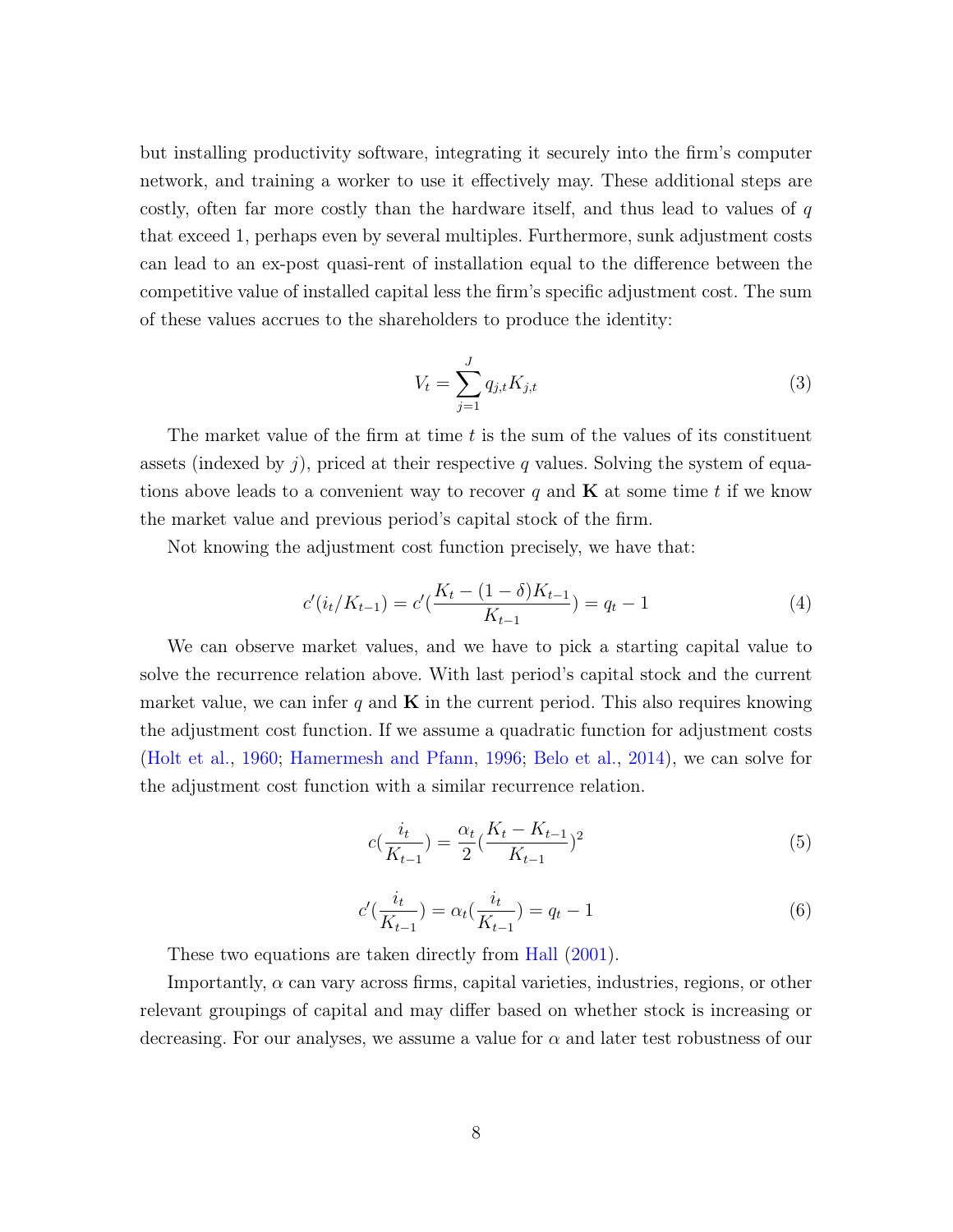conclusions to alternative assumptions.<sup>[5](#page-0-0)</sup>

The marginal adjustment cost at a given level of net investment per unit of capital stock in the previous period is equal to the  $q$  value of investment in the current period minus the numeraire. From equation [1,](#page-6-0) we have that  $q$  is equal to the market value of a given asset divided by the asset replacement value. The point where the marginal adjustment cost function intersects the hyperbola  $V_t = q_t K_t$  defined by the market value sets the equilibrium price and quantity of capital [\(Hall](#page-28-3) [\(2001\)](#page-28-3) illustrates this as shown in Figure [2\)](#page-30-1). With measures of a capital panel  $K_t$  and net investment  $i_t$  (or gross investment and asset-specific depreciation rates), these equations can be solved to yield  $q_t$  and  $K_t$ .

Note that the  $q$  curve can be interpreted as the full market value of the firm or the  $q$  values of specific types of assets. Cash, for example, has low adjustment costs, so the supply curve of cash is close to flat with a price of one dollar. Property, plant, and equipment has a higher installed price reflecting these adjustment costs or rents associated with successful deployment.

Rather than solving directly for  $q$ , we can estimate the following hedonic regression from observed capital stocks and observed market values to recover the  $q$  value as a vector of coefficients:

<span id="page-8-0"></span>
$$
V_{i,t} = \mathbf{K}'_{i,t} \boldsymbol{\beta} + \mathbf{X}'_{i,t} \boldsymbol{\xi} + \gamma_i + \nu_t + \epsilon_{i,t}
$$
\n<sup>(8)</sup>

The value of a firm is decomposed into its constituent assets  $\bf{K}$  with controls  $\bf{X}$ and fixed effects for firm  $i$  and time  $t$ . If all assets are measured perfectly, then the coefficient vectors return the asset q values. Note that the controls and fixed effects are not necessarily required in this case.

<span id="page-8-1"></span>
$$
c''\left(\frac{i_t}{K_{t-1}}\right) = \alpha_t \tag{7}
$$

<sup>&</sup>lt;sup>5</sup>With the additional assumption that q is stable, the second order condition is useful for recovering an approximation of  $\alpha_t$  as follows:

It is possible, however, to treat the slope of the marginal adjustment cost function as an unknown instead with by assuming the investment rates instead and solving equation [6.](#page-7-0) Since we are interested in the extent to which digital capital assets have been accumulated in recent history and not the convexity of the adjustment cost function, this paper does not implement such an approach. For more easily measured asset varieties where investment rates are easier to observe, an empirically estimated adjustment cost convexity parameter  $\hat{\alpha}_{it}$  for some observational unit i might be a useful measure of rent durability.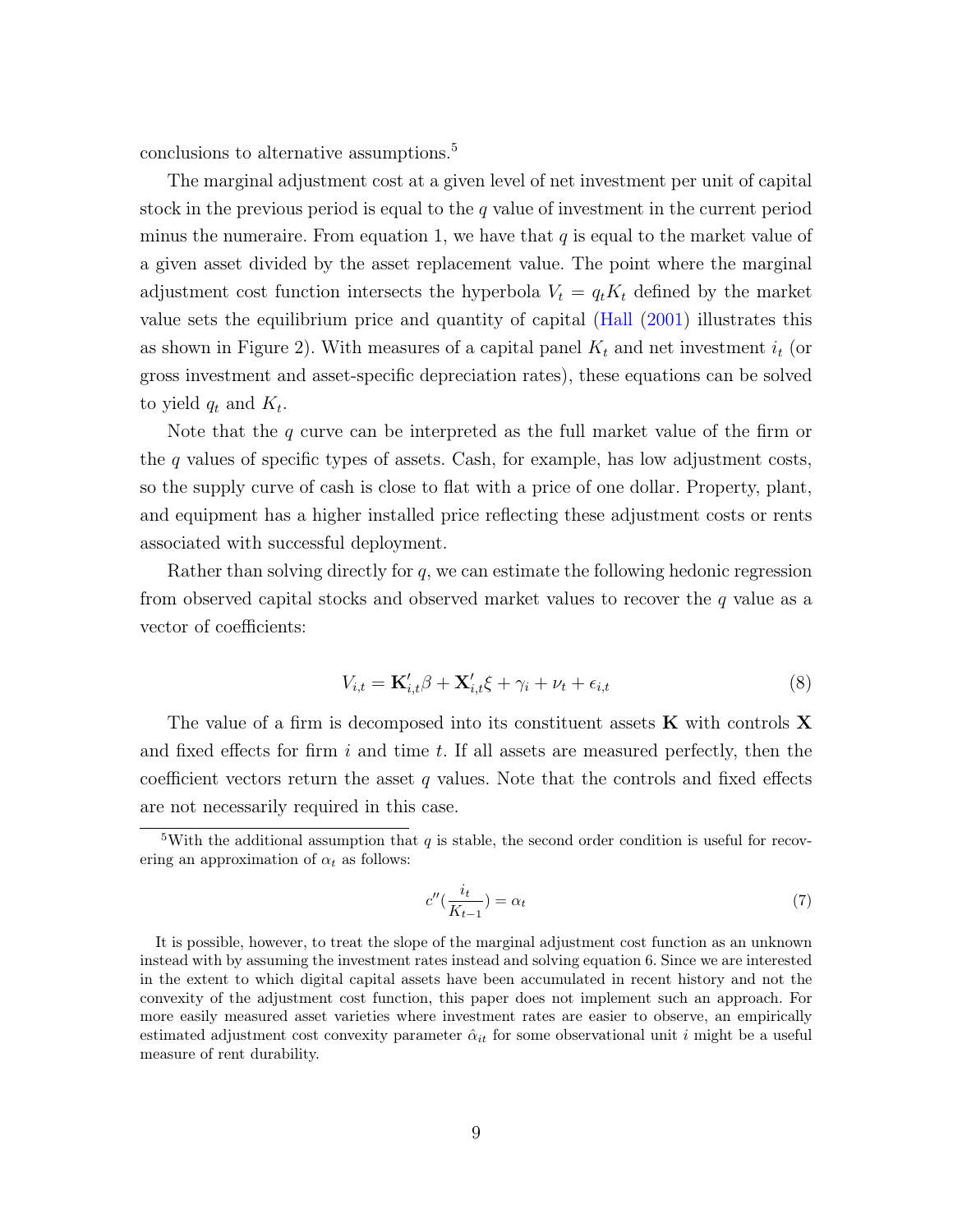# 3 IT investment time-series

#### 3.1 IT labor measures

Applying this approach to intangible capital measurement requires a measure that allows us to estimate the firm's IT capital stock. Because IT employment is highly complementary to IT capital, we use it as a proxy measure for IT capital.<sup>[6](#page-0-0)</sup>

Our IT labor measures are constructed from data on the employment histories of US IT workers, which are used to infer the distribution of IT employment in US firms. The primary data were obtained from LinkedIn, the leading online professional network upon which individuals post employment histories, which include data on each job they have held. These data provide a time series for each employee of each employer and occupation over the span of their career.<sup>[7](#page-0-0)</sup> To measure IT employment, we identify employees who have job titles identifying them as IT workers, link them to firms and then aggregate by year. Our LinkedIn panel covers the years from 2000 onwards. We supplement our LinkedIn IT employment panel with data from prior work that used a similar approach on databases from different Internet job search boards that covered earlier timer periods [\(Tambe and Hitt,](#page-29-7) [2012b\)](#page-29-7).

The details of the data series construction and validation of these measures using other data sets with known sampling properties (e.g., the BLS Occupational Employment Survey) are in Data Appendix [A.](#page-45-0) A brief summary of the procedures is as follows. We extract from each LinkedIn profile the firm, occupation (based on LinkedIn's internal taxonomy), and time of each employment spell which we aggregate by firm, after reconciling firm names to common identifiers. This provides firmlevel occupation-year counts. We then adjust for imperfect sampling on LinkedIn by rescaling these counts to reflect the difference between a) the ratio of observed employees to total firm employment in a given year from Compustat, and b) the observed

 $6$ Our analysis is based on a hedonic regression of the firm's market value on its capital assets. We relate IT labor to the firm's IT capital stock by making the assumption that a dollar of IT capital requires a fixed amount of IT labor to maintain it. That is, a firm that doubles its IT capital would require twice the IT labor to maintain it. This assumption allows us to use IT labor expenditure as a proxy measure for the firm's aggregate IT capital stock. [Lichtenberg](#page-28-13) [\(1995\)](#page-28-13) was perhaps the first to use IT labor as a primary measure of IT investment. Similar approaches have been used in more recent work such as [\(Tambe and Hitt,](#page-29-7) [2012b;](#page-29-7) [Rock,](#page-29-1) [2019\)](#page-29-1) Prior work that has examined correlations between IT capital and IT employment at the firm level finds a correlation of 0.56 for those measures in levels (versus 0.62 for those measures in logs) [\(Tambe and Hitt,](#page-29-9) [2012a\)](#page-29-9).

<sup>7</sup>The data were obtained in early 2018, but we only use the years through 2016 because the lag in workers updating their profiles could otherwise add significant noise to our measures.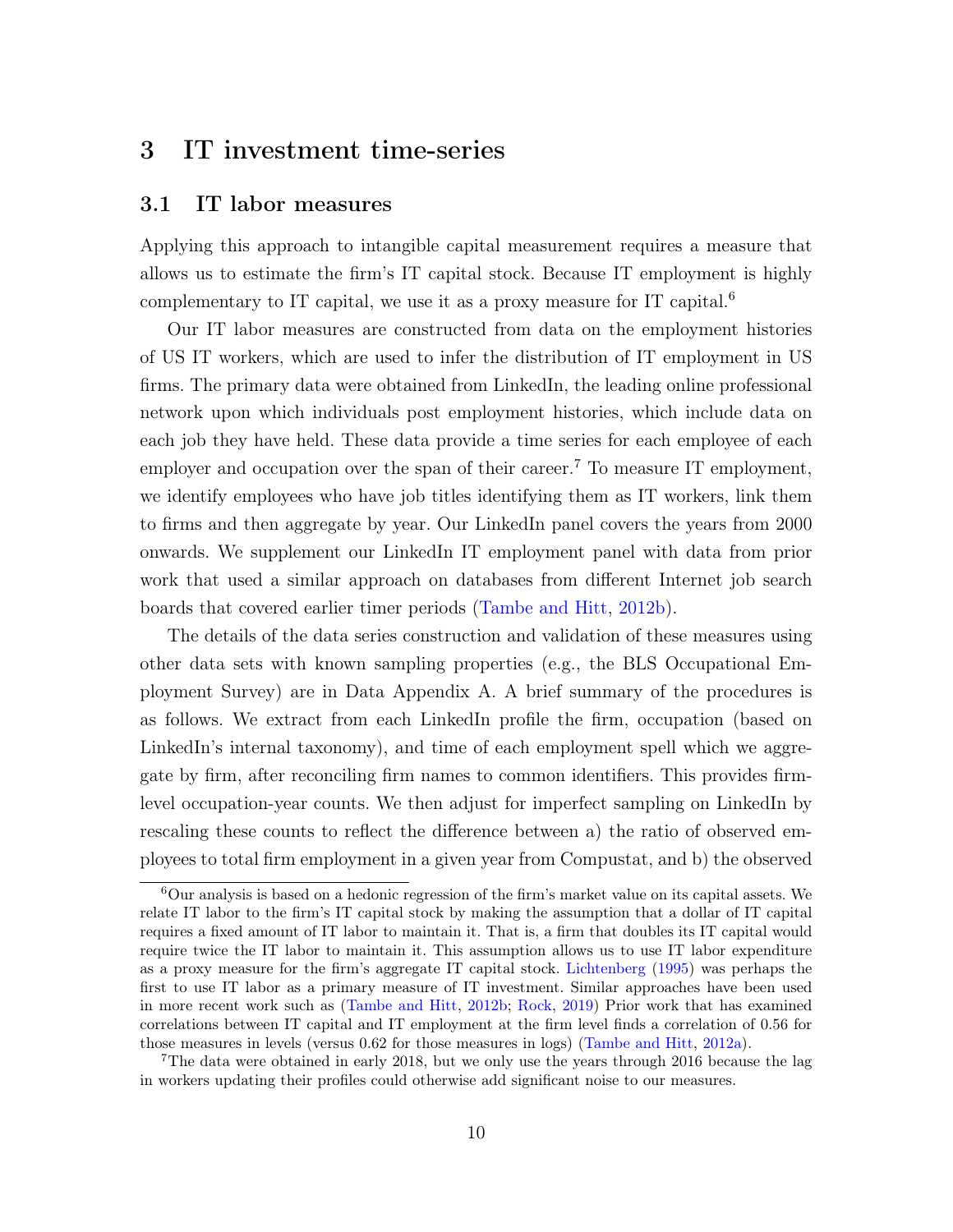distribution of occupations in LinkedIn and the expected distribution of corresponding occupations from BLS-OES employment statistics for Compustat firms overall. [8](#page-0-0) These two adjustments account for the differing propensity of workers in some firms and in some occupations to participate on LinkedIn.

Among other advantages, this approach allows a longer and much more consistent time series than is available in data on IT capital stock such as the CITDB database (e.g., see [Bresnahan et al.](#page-26-5) [\(2002\)](#page-26-5)). The length of the time series permits the study of digital capital in a consistent manner through the last decade of technology spending, and makes it possible to use the dynamic recursion methods we describe to estimate digital capital. Finally, the use of labor based measures may be more closely tied to the creation of digital capital as firms can deploy new business processes on existing hardware and the rise of cloud computing has placed more of the IT hardware investment outside the firm.

### 3.2 Measurement Error of IT Investment

The data we use are collected through a partnership with LinkedIn, not scraped, so we are not subject to the types of measurement problems that arise when using scraped or incomplete data from a website. Nonetheless, there are gaps. Many workers do not participate on LinkedIn, and some of those who do might report inaccurate or incomplete employment history information. This inaccurate or incomplete reporting can generate error in our IT employment measures. The high participation rate of IT workers within the US on the LinkedIn platform suggests that measurement error should be less than what we might otherwise observe in the CITDB IT capital data or other comparable IT data sources. Prior work [\(Tambe and Hitt,](#page-29-7) [2012b\)](#page-29-7) has indicated that employment data, as a proxy for IT investment, are subject to less measurement error than alternative sources such as CI capital where error variance may be as high as 30-40% of the total measure variance [\(Brynjolfsson and Hitt,](#page-27-12) [2003\)](#page-27-12).

Another source of measurement error when using IT labor as an IT input measure is IT employment outsourcing, which can include investments in cloud computing. If firms outsource a significant fraction of their IT employment, they would appear to derive the full value of IT investment from their in-house and outsourced labor

<sup>8</sup>We require an assumption of identical employment composition for profiles in the U.S. and abroad that may not be correct. If European workers are less likely to be software engineers, for example, we might overstate the count of software engineers in that firm.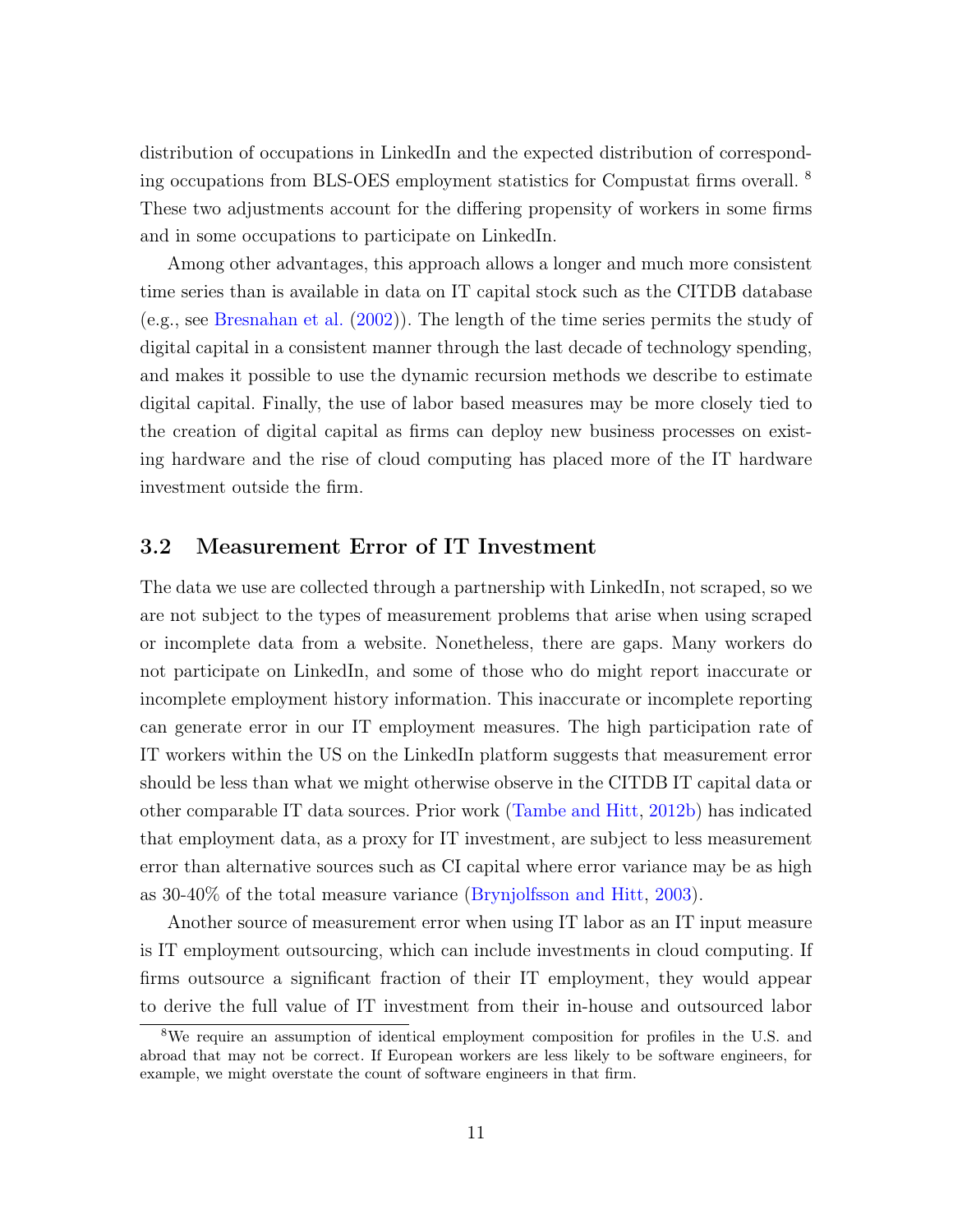inputs but IT labor expenditure would be under-reported. Various indicators have placed outsourcing at about 10-15% of total IT budgets [Tambe and Hitt](#page-29-7) [\(2012b\)](#page-29-7). In either case, this compares favorably with the 30-40% measurement error associated with using historical firm-level IT capital stock data. Moreover, if firms uniformly outsource IT labor it will not affect our estimates; if outsourcing is random it will generally understate measures of digital capital due to errors in variables bias. [Tambe](#page-29-7) [and Hitt](#page-29-7) [\(2012b\)](#page-29-7) found that including measures of outsourcing (derived from firmlevel surveys) does not affect production function estimates of the contribution IT labor.

Regardless of the measurement issues, IT outsourcing also requires its own set of intangible investments in efficient contracting and coordination, and many of the other intangible assets included as digital capital are still accumulated by the firm in the case that it outsources part of its digital capabilities. Cloud computing, for example, sends computational hardware assets outside of the firm, but the intangible investment in IT surrounding business processes, management practices, and applications of computational processes to business operations are still within the firm boundary (and accordingly, rents on this capital accrue to the firm and not their outsourcing partners). We therefore expect even outsourcing firms to employ meaningful quantities of the kinds of workers we use to track the digital capital stock.

Some of our specifications include salaries. As with survey data on employment counts, these salaries are also taken from the BLS-OES annual survey and matched to LinkedIn employment categories. The salaries reflect an average compensation rate by occupation-year, but salaries for the same types of roles can vary considerably by firm, region, seniority, and other factors. We expect averaging over many firms, occupations, and years to mitigate the variance in the salary-based measures, but it is still a component of the measure. There is also directional bias in the compensation measures to the extent that employers also compensate workers with equity or options. In that sense all of our salary-based measures are underestimates of the true employee compensation expenses. Coefficient estimates in these specifications should therefore be considered upper bounds, as variation from stock-based compensation is likely positively correlated with salary payments.

Our measures and estimation procedures also miss the social value of open source software (OSS). If a particular worker's human capital or a firm's digital capital does not generate rents and is otherwise costless to the market, then it is absent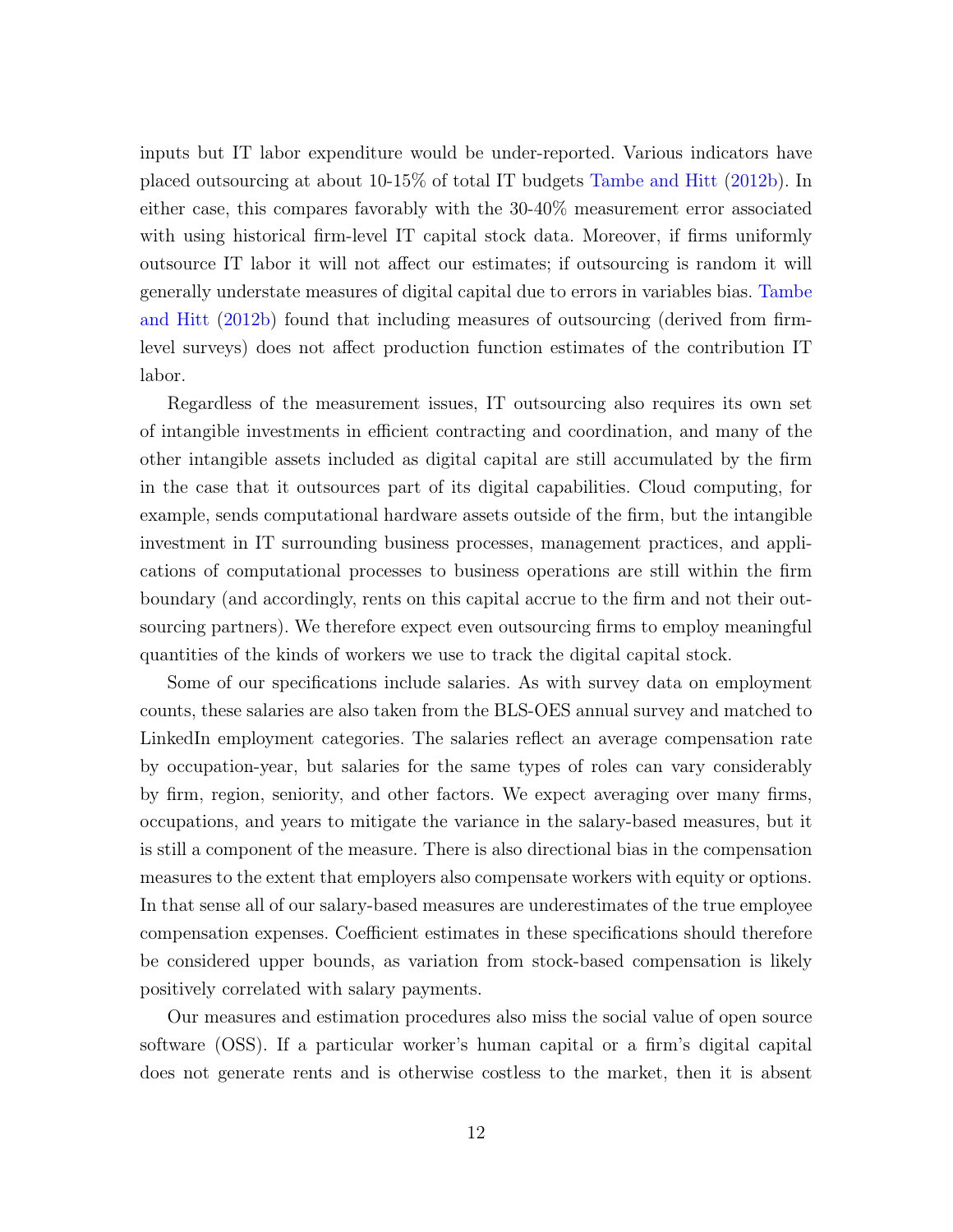from stock market valuations. The value of open source tools is high and a driver of productivity, but not always appropriable [\(Greenstein and Nagle,](#page-28-6) [2014;](#page-28-6) [Nagle,](#page-29-10) [2019\)](#page-29-10). Our measures will miss the large social value of open source tools. However, they will capture the replacement cost and firm-specific rents associated with using otherwise free and standardized technologies.

## 4 Descriptive statistics and empirical analysis

### 4.1 Data, sample, and statistics

Applying Hall's Quantity Revelation Theorem to uncover firm-level digital capital quantities requires a firm-level time series of market and asset values that includes a correlate measure for digital capital as described above. To create a panel from these measures, we combined the IT labor series with firms' market values and assets collected from the Capital IQ database. Below, we report results from an analysis of two different panels, 1) a balanced panel consisting only of firms that appear in all years from 1987 to 2016 (n=277), and 2) an unbalanced panel over the same time period that can include firms that enter or exit the panel  $(n=5,215)$ . Tests performed on the balanced panel have the advantage of consistency in sample composition over the duration of the panel, but they exclude firms that fail part way during the sample period as well as firms that only appeared in the late 1990's and after. For the balanced panel, the firms are disproportionately larger, older, and more established firms, so on a per-employee basis, our estimates of digital capital using this sample could be understated. Figure [4](#page-32-0) illustrates the distribution of firms across NAICS industries for each of these two samples.

In Table [1,](#page-32-1) we report key statistics from the firm-level data in our panel. Statistics are reported from firms' 2005 values. The year 2005 was chosen because it is close to the midpoint of our panel but is not during the dot-com bust, which triggered large layoffs in IT sectors. The figures in the table indicate that firms in our sample are large, with an average market capitalization of about \$35 billion and with roughly 57,000 employees. The average firm in our sample has about 3,200 IT employees, or a bit more than 5% of their workforce. This can be compared with BLS Occupational Employment Statistics that report that the IT workforce comprised slightly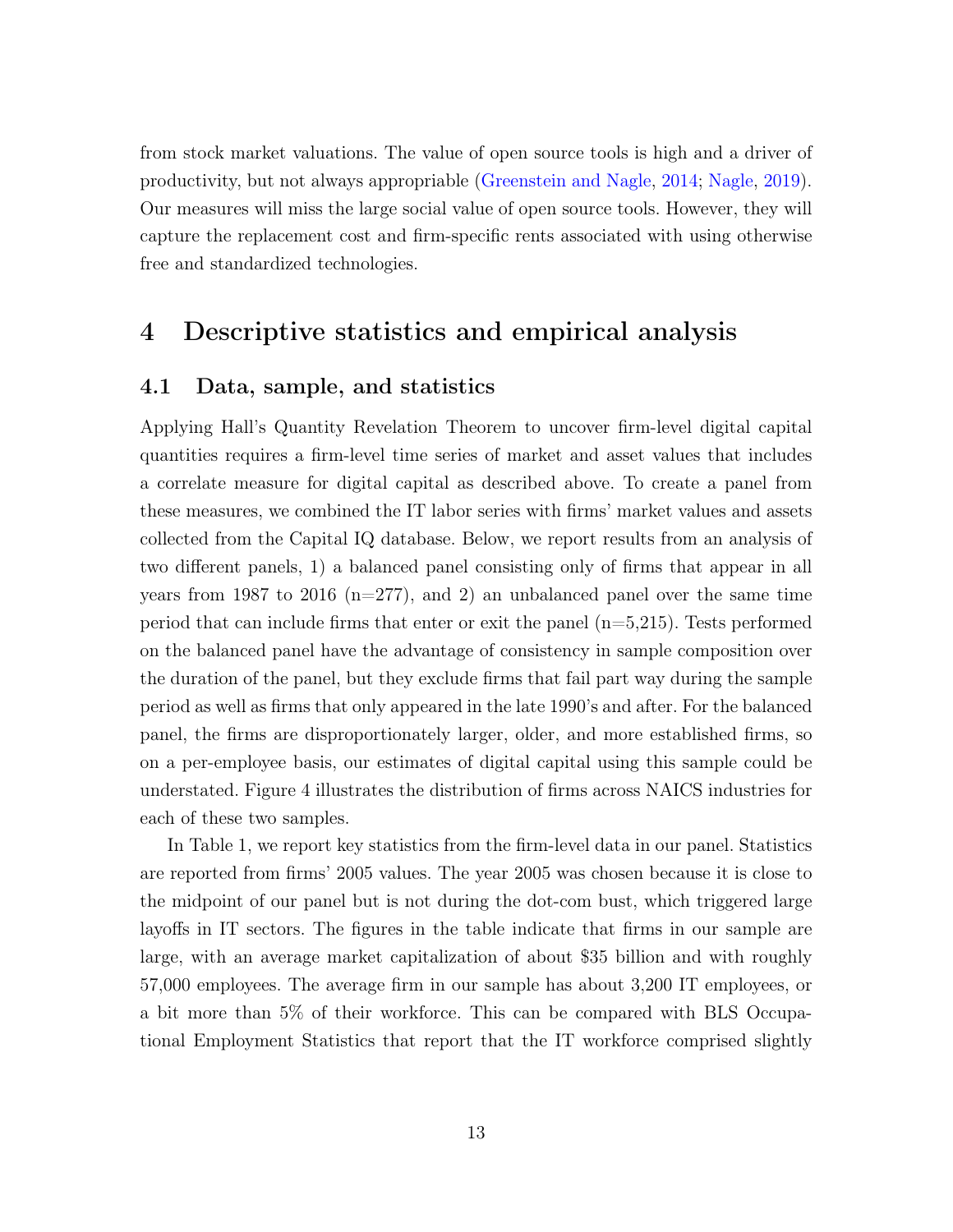more than 2% of the overall US workforce in 2005.<sup>[9](#page-0-0)</sup> This difference suggests that IT labor is employed in disproportionately larger numbers by the firms in our sample. Data Appendix [A](#page-45-0) contains more detailed comparisons of occupational coverage in the LinkedIn data.

### 4.2 Digital capital market values, prices, and quantities

#### 4.2.1 IT and market value

Table [2](#page-33-0) reports results from regressions of market value on PP&E, IT, and other inputs using the Tobin's q framework shown in [8.](#page-8-0) The form of this regression is similar to that used in prior work [Brynjolfsson et al.](#page-27-3) [\(2002\)](#page-27-3) (hereafter, referred to as BHY), except that the IT investment data source for this research is different and the panel is longer. These regressions a) benchmark how the IT employment data perform in market value regressions and b) estimate contributions of IT investment to market value in a panel that post-dates the IT data used in existing firm-level research by almost two decades. We report estimates from Ordinary Least Squares (OLS) and fixed effects models as well as Least Absolute Deviation (LAD) models and all of the regressions in the table include year and two-digit industry fixed effects. In a market value context, LAD regressions reduce the impact of outliers (e.g. very large market value firms) on the estimates, although our point estimates do not change substantially when using these methods. For ease of interpretation, we scale the IT employment measures to millions of dollars by multiplying it by 0.10, which implies a cost of \$100,000 per "unit" of IT labor. Below, we discuss how this wage assumption affects interpretation of our estimates. We first present results from the larger unbalanced panel and then from the balanced panel of firms for which data are available for all the years in our panel.

We first replicate results from earlier studies using our new IT employment dataset. Column (1) of Table [2](#page-33-0) replicates the specification from BHY, using IT capital stock measures for the years from 1987 to 1998, constructed from the CITDB data, which is the same data set that was used in that paper.<sup>[10](#page-0-0)</sup> For the unbalanced panel, estimates

<sup>9</sup>The BLS Occupational Employment Statistics reports that employment in Computer and Mathematical Occupations accounted for 2.27% of total US employment in 2005. Historical BLS occupational employment statistics can be found at https://www.bls.gov/oes/tables.htm. Last accessed on July 3, 2019.

<sup>&</sup>lt;sup>10</sup>A detailed description of how these capital stock figures were created can be found in [Brynjolfsson](#page-27-3)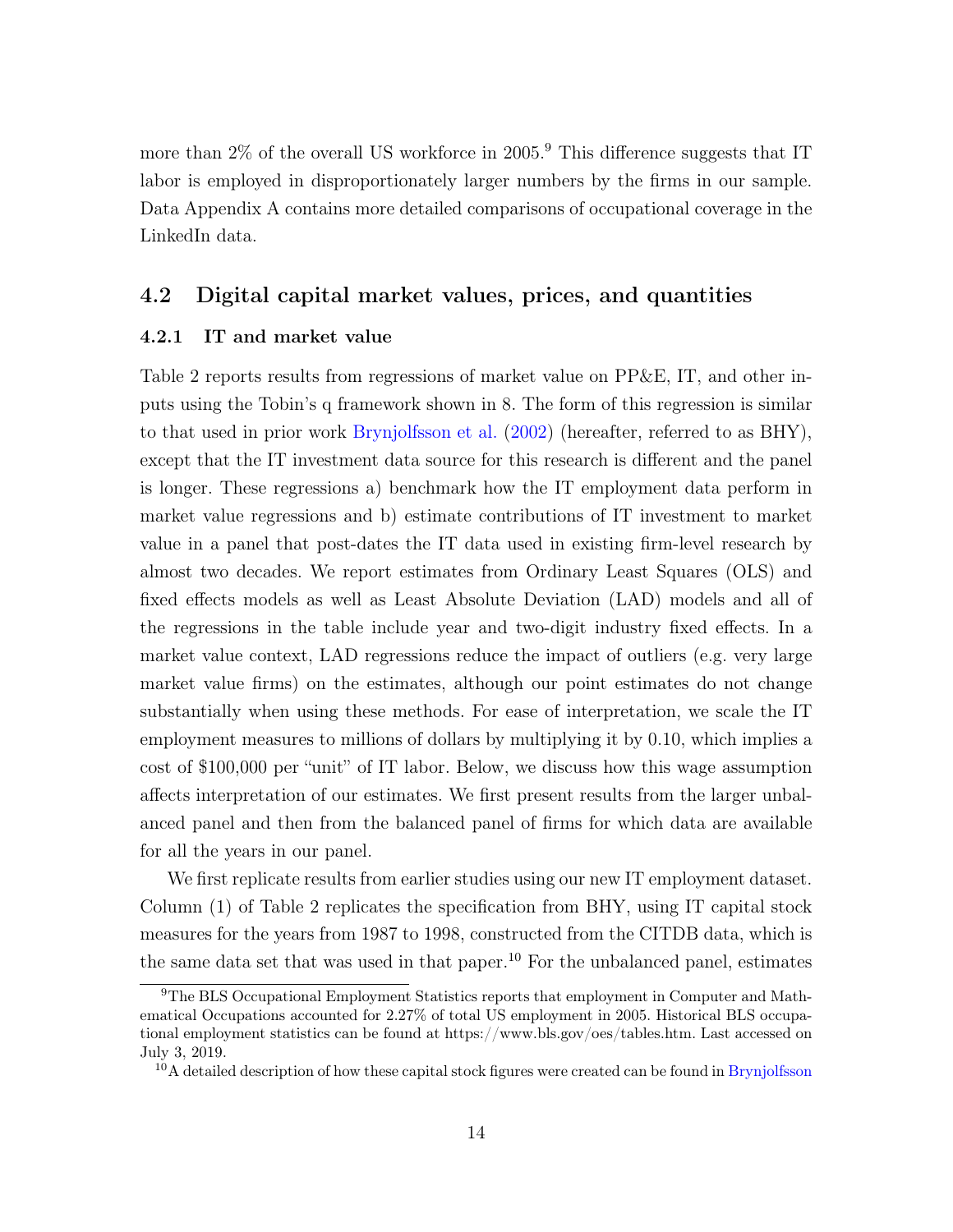[on Property, Plant, and Equipment \(PPE\) and other assets \(total assets minus phys](#page-27-3)[ical capital\) are close to their expected theoretical values of one, plus an increment](#page-27-3) [for adjustment costs for that type of capital.](#page-27-3)

[The coefficient estimate on IT capital indicates that a dollar of IT capital is](#page-27-3) [associated with about twelve dollars of market value, although standard errors are](#page-27-3) [large so we cannot reject the the hypothesis that the contribution of this type of](#page-27-3) [capital to value is zero. However, it is notable that the point estimate is very close](#page-27-3) [to the BHY estimates, which found that each dollar of computer investment was](#page-27-3) [correlated with eleven dollars of market value.](#page-27-3)

[In column \(2\), we substitute our new IT employment based measures for the IT](#page-27-3) [capital measures, while using the same restricted time period used in column \(1\). The](#page-27-3) [point estimate on IT employment suggests that a dollar of IT labor is associated with](#page-27-3) around nine dollars of market value  $(8.62, t=1.80)$ . Unlike IT capital, IT labor is not [owned by the firm's shareholders. Therefore, most of the dollar value implied by the](#page-27-3) [coefficient estimate on IT labor should be assigned only to intangible correlates and](#page-27-3) [their adjustment costs. That is, we do not need to subtract out the contribution of](#page-27-3) [IT labor to the firm's market value.](#page-27-3)

[Column \(3\) includes both IT measures in the same regression. The change in](#page-27-3) [estimates on the IT labor and capital coefficients suggests that IT labor is a more](#page-27-3) [precise measure of this type of investment, perhaps due to greater measurement error](#page-27-3) in the IT capital figures [\(Tambe and Hitt,](#page-29-7) [2012b\) or as might be the case if spending](#page-27-3) [on IT labor is a better indicator than IT capital of the development of new digital](#page-27-3) capital  $(17.70, t=1.83)$ . This would be the case, for instance, if IT workers could [build new digital intangibles on old servers or if the use of cloud computing is making](#page-27-3) [measures of in-house IT capital a less informative measure of computing capacity](#page-27-3)

[et al.](#page-27-3) [\(2002\)](#page-27-3). Some of the description is replicated here for convenience, but the paper has additional details. "The measures of computer use were derived from the Computer Intelligence Infocorp (CII) installation database, which details IT spending by site for Fortune 1000 companies. Data from approximately 25,000 sites were aggregated to form the measures for the 1,000 companies that represent the total population in any given year. This database is compiled from telephone surveys that gather detailed information about the ownership of computer equipment and related products. Most sites are updated at least annually, with more frequent sampling for larger sites. The yearend state of the database for each year from 1987 to 1997 was used for the computer measures. From these data we obtained the total capital stock of computers (central processors, personal computers, and peripherals). The IT data do not include all types of information processing or communications equipment and are likely to miss some portion of computer equipment that is purchased by individuals or departments without the knowledge of information systems personnel."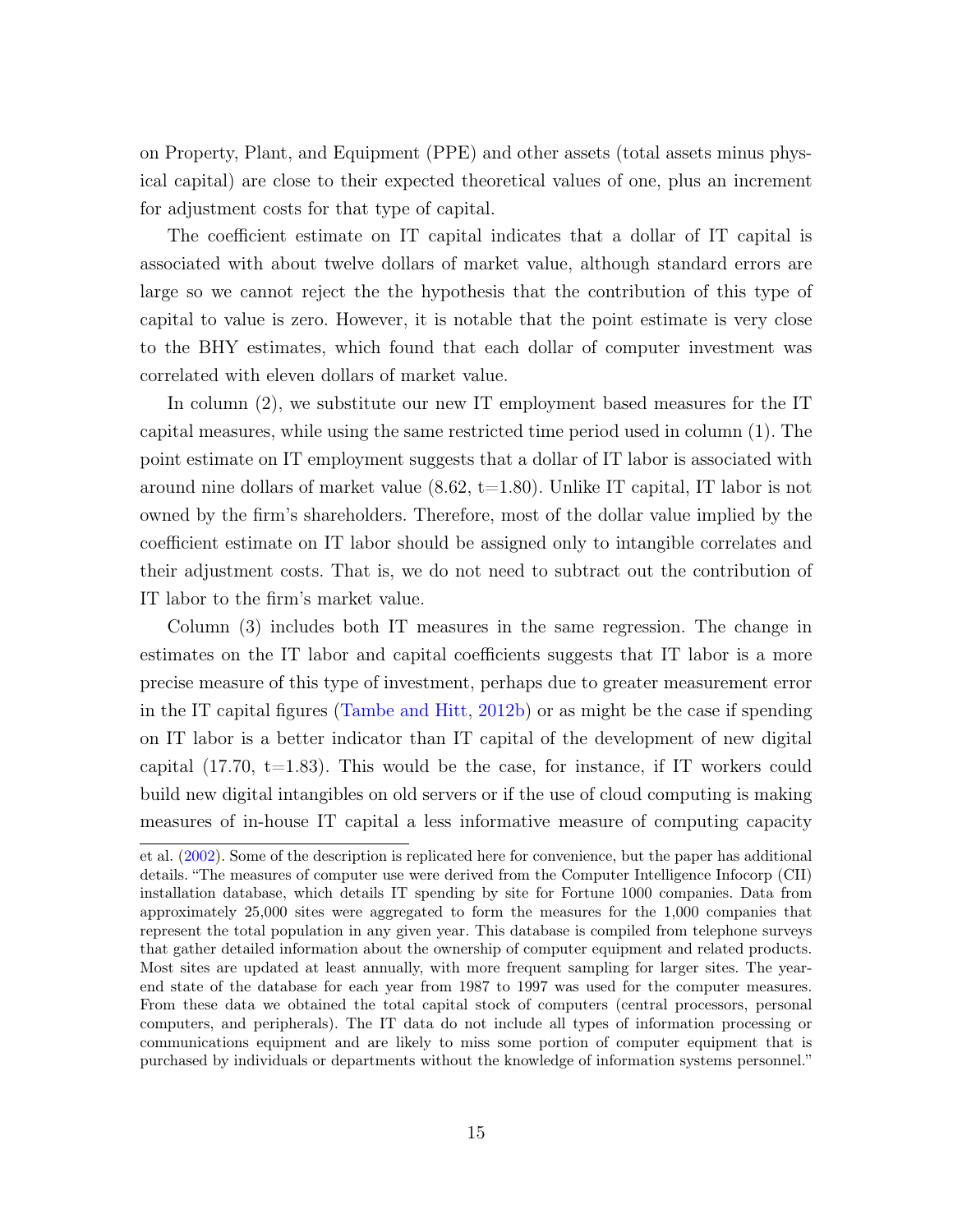relative to IT labor.<sup>[11](#page-0-0)</sup>

Having found that these new data generate results largely consistent with prior results that had an overlapping (but considerably smaller) time period, we now report estimates from our full available sample that ranges from 1987 to 2016 (see Column (4)). In the extended panel, each IT employee is associated with about fourteen dollars of employer value  $(14.12, t=3.44)$ . That is, the coefficient estimate on IT grows if we include the post-2001 years into the panel. Column (5) reports estimates from a similar analysis on all years but that uses a LAD regression to account for possible outliers. Here, the estimated magnitude on each IT employee is about the same as produced by the OLS regression in (3), indicating about twelve dollars of employee value per IT employee  $(11.98, t=12.92)$ .

In column (6), which includes firm fixed-effects, the magnitude of the IT estimate falls to nine dollars of market value per dollar spent on IT labor  $(9.38, t=2.75)$ . This indicates that about a third of the estimate on the IT variable from the prior column is due to cross-sectional heterogeneity in firms that invest in IT and those that do not. The theory suggests as well that  $q$  value is created by firm-specific capabilities. Firm fixed effects absorb time-invariant firm characteristics, such as fixed assets without ongoing investment requirements. The consistency of large positive and statistically significant coefficient estimates on IT labor across specifications with alternating fixed effect adjustments implies the presence of meaningful time-varying investment costs in digital capital.

Finally, the estimate in (7), which uses a somewhat more precise measure of IT wages, rises to about twelve dollars per IT employee  $(12.10, t=2.39)$ . This more precise wage measure is computed by using the LinkedIn data to determine the mix of IT occupations within the firm, and using BLS occupation-level wages to compute the weighted IT wage number. In summary, the estimates in columns (3) through (7) suggest that in the last decade, the market continued to assign significant value to digital capital as estimated when using a proxy measure based on IT labor. The

 $11$ IT labor spending may also be a proxy for technology asset utilization. Although many firms may have a PC on every desk, the percent of time each PC is in use might vary from firm to firm with the percent of workers' jobs that use a PC. Moreover, even if worker use PC constantly, the CPU utilization of PCs might vary from firm to firm with the sophistication and computational intensity of the firm's software. Both of those utilization factors would presumably be correlated with IT labor and with returns. Returns on IT investments would be more strongly correlated to IT labor than IT asset because although the IT asset is necessary, it is not sufficient – idle PCs produce no returns.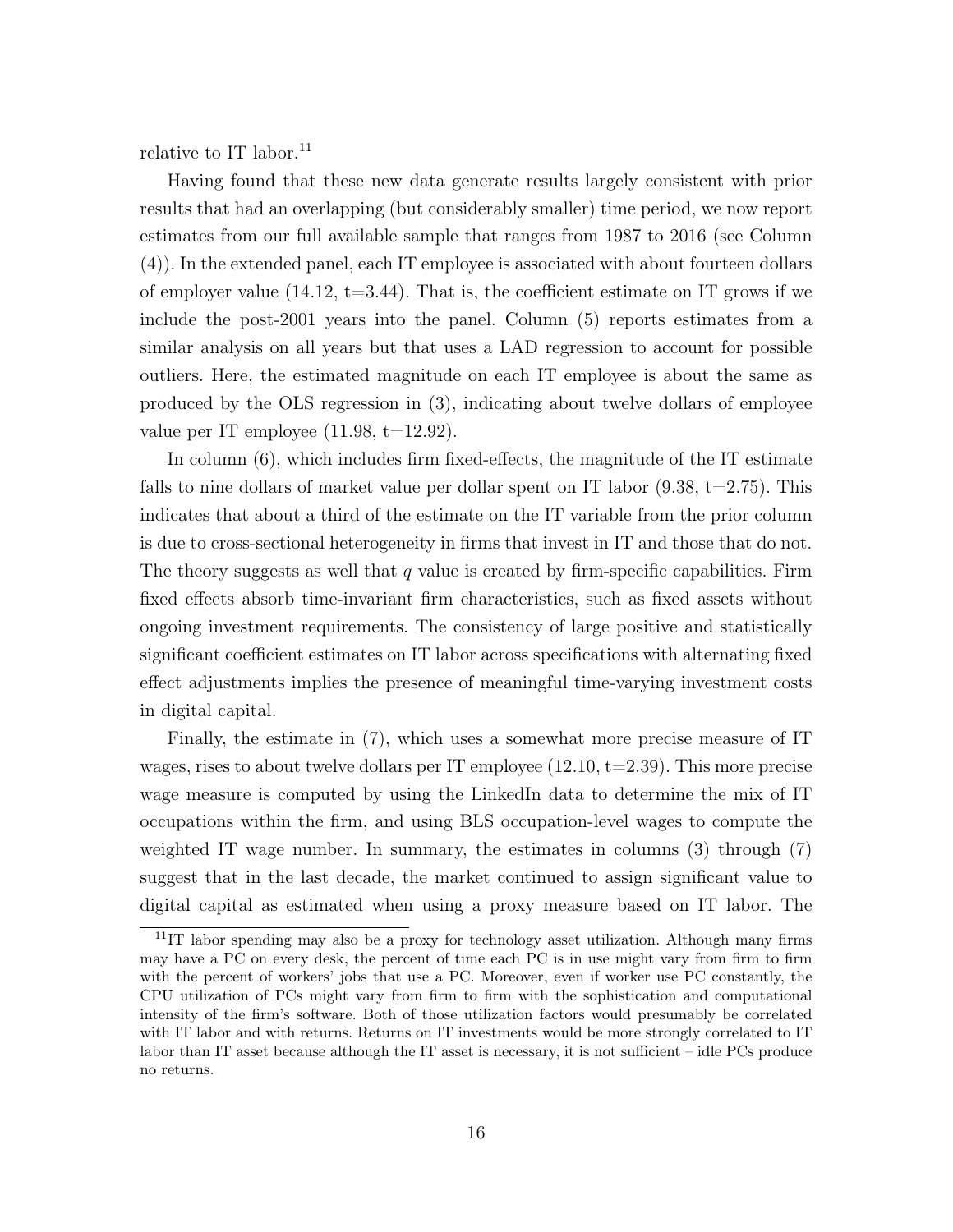higher estimate in column (7) than in column (6) is consistent with the idea that measurement error in IT wages in the prior column slightly reduces the estimate.

Table [3](#page-34-0) shows results for the balanced panel, which is limited to firms that do not enter or exit the panel between 1987 and 2016. The pattern of results is similar to that reported in [2,](#page-33-0) although there is a fall in the magnitudes of the IT estimates, which suggests that the older firms in this sample have developed less digital capital and are less likely to be among the "superstar" firms that do especially well. Nevertheless, as with the unbalanced panel, the magnitude of the estimate on IT investment suggests the presence of significant correlated but unmeasured assets. Moreover, the estimated coefficients when using the IT employment measures suggest effects of similar size on the larger panels, and the estimate in column (3) is again consistent with the argument that IT labor is a more precise measure of the firm's IT assets than our IT capital measures.

#### 4.2.2 Prices and quantities of digital capital

Recovering prices and quantities for digital capital requires a time-series of digital capital values. To estimate year-to-year changes in the value of firms' digital capital, we use the specification in equation [8](#page-8-0) with the balanced panel, but we limit the sample for each regression to observations in a window around the focal year.<sup>[12](#page-0-0)</sup> The IT coefficient estimates generated using this approach are shown in Figure [5.](#page-35-0) They rise and fall in a pattern that is consistent with some of the changes in levels of IT investment that occurred from 1995 through 2001 – the dot-com "boom" – and again in the years after 2010, which coincide with a recent wave of investment around data collection and mobile technologies as well as the data science and AI tools that are increasingly being used for data-driven decision-making.

Figure [6](#page-35-1) plots the average of the imputed digital capital values for firms in the balanced panel over the course of our panel. The average digital capital value (i.e., the component of market value correlated with measures of IT employment) has fluctuated substantially, and the dot-com bubble and bust appears to have had a significant effect on the value of digital capital computed using this method. For the average firm in our panel, digital capital values rose to about \$5 billion during the height of the dot-com boom, before falling to about half that number in the years following the bust. These values then continued to fall through the early and mid

<sup>12</sup>See Table 3 of [Brynjolfsson et al.](#page-27-3) [\(2002\)](#page-27-3) for use of a similar approach.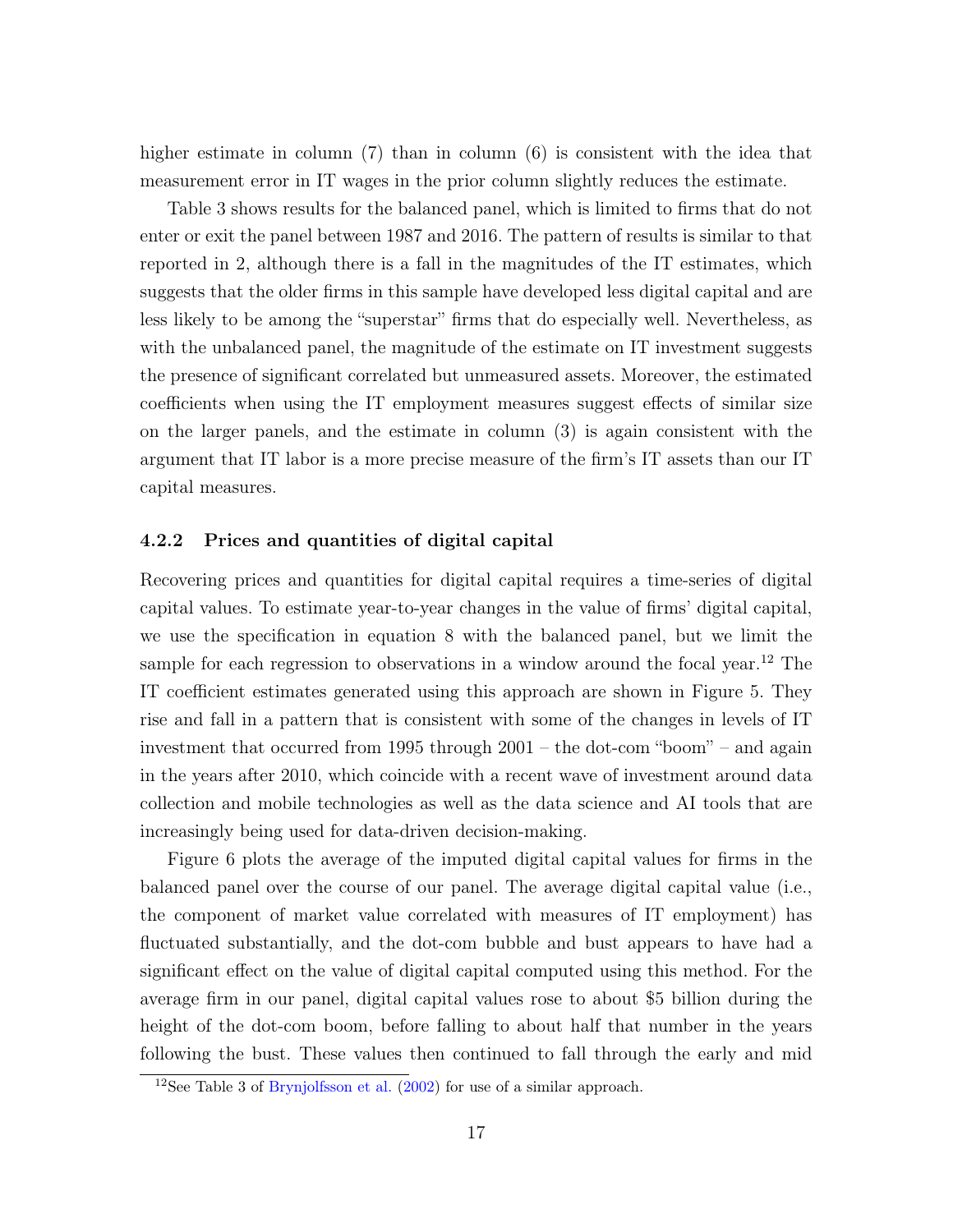2000's, before beginning to rise again shortly after the Great Recession and onward through the most recent time period covered in the sample.

The fluctuations in digital capital value shown in Figure [6](#page-35-1) suggest changes in the value of firms' digital capital over time. The conditions in equations [1](#page-6-0) and [2](#page-6-1) enable us to separate the role of changes in price and quantity in explaining these changes in value. Solving this system of equations, Figures [7](#page-36-0) and [8](#page-36-1) depict how the prices and quantities of digital capital have been changing for these firms during the years covered by our panel. The prices and quantities shown in the charts are average values for firms in the balanced panel.

The dominant feature for the price series in Figure [7](#page-36-0) is its rise and subsequent fall corresponding to the late 1990's dot-com boom and bust. The theoretical prediction is that as Tobin's q for an asset rises above one, firms will have a greater incentive to invest into that asset. This theoretical relationship appears to be consistent with the two illustrations, as the rise in Tobin's q corresponds to accelerated investment by firms during the late 1990's. The dominant feature in Figure [8](#page-36-1) is the rise in digital capital quantities in the panel, which occurs particularly rapidly during the dot-com boom years.

It is worth noting that, in contrast to the period around the dot-com boom, digital capital prices in the later part of the panel were quite stable despite a similar run-up in market values. Aside from the late 1990's and early 2000's, the price stays close to its theoretical value of one. Figure [8](#page-36-1) implies a corresponding accumulation of digital capital quantities, except for a slowdown in the growth rate after the dot-com bust and a decline in quantities for a few years after. These figures suggest that the large market value changes around the dot-com boom and bust can be partly attributed to changes in digital capital price, not only to changes in the quantities of digital capital possessed by the firms in our sample. The bust removed the effects of possible investor mispricing from digital capital values, and the slowdown in the accumulation of digital capital stocks continued through the Great Recession. In contrast, there is little evidence that changes in price explain the more recent increases in digital capital value.

To place the growth of digital capital quantities in perspective, we can compare how digital capital growth compares to the growth of physical capital. Figure [9](#page-37-0) makes this comparison explicit. By the end of our sample period, our imputed digital capital quantities had grown to approximately 25% of the magnitude of measured physical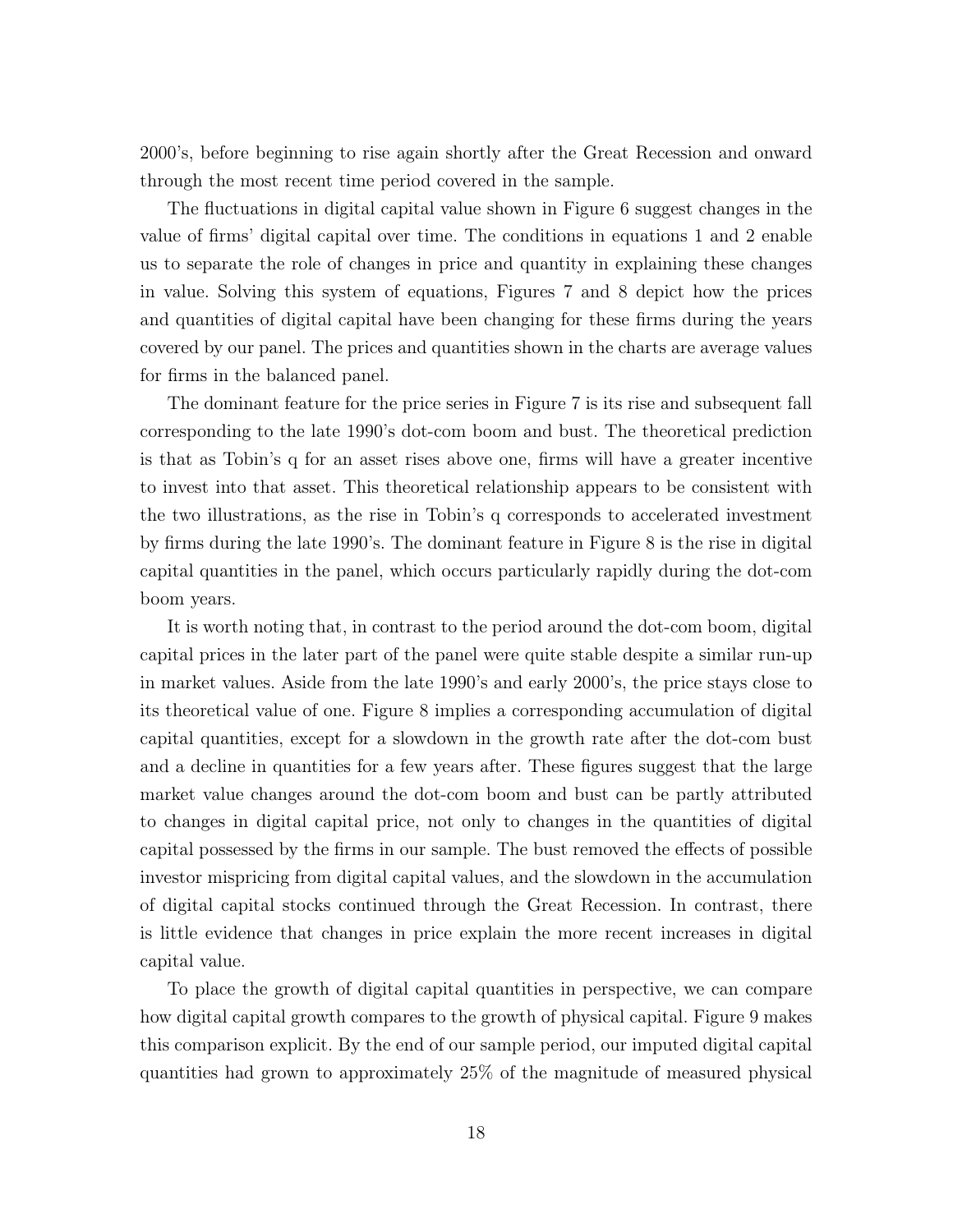capital. It is worth noting that the sample for this comparison is the balanced panel, which does *not* include any firms such as Google or Facebook, which were founded later. In that respect, this comparison is likely a conservative one. It all suggests that the rise of digital intangible quantities is not only about the oft-discussed digital upstarts in pure-digital industries. Instead, we find that leading firms across other industries and over time have also built digital capabilities.

As described in Appendix [B,](#page-56-0) the construction of these digital capital price and quantity measures is robust to a variety of depreciation assumptions on digital capital and technological labor. Two parameters are further required for the recursive methods used to recover prices and quantities from digital capital values: a) an adjustment cost parameter  $(\alpha)$  which indicates the costs of installing new digital capital into the firm and b) initial quantities of digital capital owned by firms in the first year of the panel. [Hall](#page-28-14) [\(2000\)](#page-28-14) argues that using recursive methods to compute digital capital quantities in the way described earlier is not overly sensitive to either of these two assumptions. In Appendix [C,](#page-59-0) we explicitly test the sensitivity of our estimates to these assumptions using the time series data and confirm that Hall's claims also apply in the case of our data.

### 4.3 Firm-level heterogeneity in digital capital

The construction of firm-level measures allows us to analyze how firms differ in terms of digital capital. In particular, there has been growing interest in the literature in the concentration of some types of capital in superstar firms in the US economy [\(Haskel](#page-28-5) [and Westlake,](#page-28-5) [2018;](#page-28-5) [Hall,](#page-28-0) [2018;](#page-28-0) [Crouzet and Eberly,](#page-27-1) [2018;](#page-27-1) [De Loecker et al.,](#page-27-0) [2020;](#page-27-0) [Autor et al.,](#page-26-0) [2020\)](#page-26-0). Using the firm-level data generated on digital capital quantities, we can compute distributional statistics on how digital capital has been accumulating in firms. Our approach to measuring digital capital is particularly useful here because we define superstar firms based on market value. By removing the effects of digital capital price and focusing solely on digital capital quantity, we eliminate the possibility that superstar firms appear to have more digital capital because they receive greater value for all their assets.

Figures [10a](#page-38-0) and [10b](#page-38-0) plot changes in the prices and quantities of digital capital when grouping firms in the sample into four quartiles according to their market values in the final year of the panel. In the two figures in the top panel, the different trend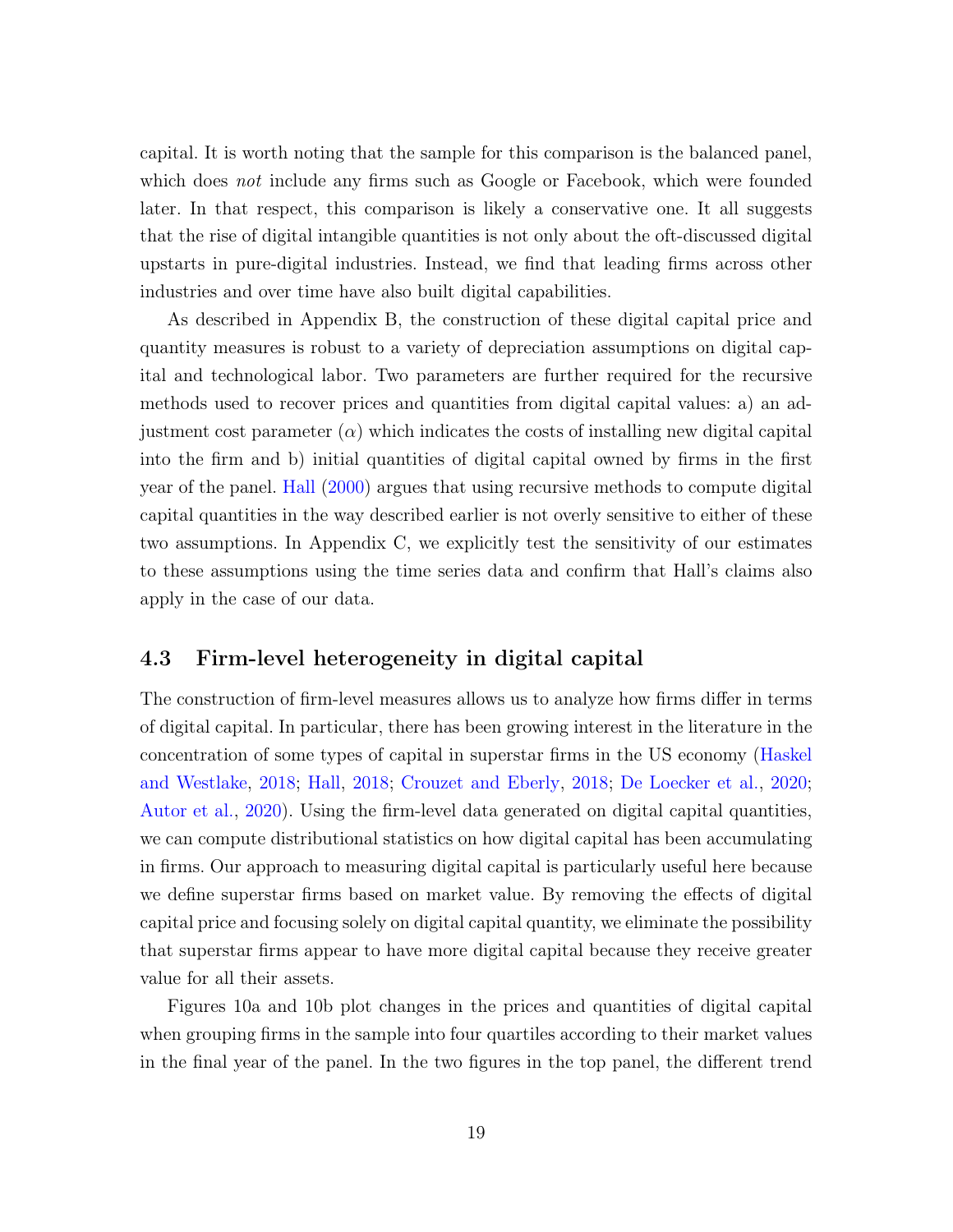lines in each chart correspond to one of the four quartiles. The most salient feature in this set of charts is the relative concentration of digital capital quantities in the highest quartile group and that the gap in digital capital quantities between the top quartile and the bottom three quartiles has been growing larger over time. In particular, there appears to be less accumulation of digital capital in the lower quartiles and essentially no accumulation at all in the two bottom quartiles. Even within this limited sample of firms that appears in the balanced panel, therefore, there is evidence that the accumulation of digital capital assets is in line with a rise in the concentration of assets among US firms.

The charts in Figures [10c](#page-38-0) and [10d](#page-38-0) further subdivide firms in our sample into even narrower groups: into deciles in the bottom left figure and into ventiles in the bottom right figure. Both charts echo the finding of Figure [10b,](#page-38-0) which is that digital capital quantities are concentrated in firms at the top of the market value distribution. Digital capital appears to be especially concentrated in the top decile of firms, and this group seems to be pulling away from other firms during the years in the panel.

It should be again noted that this result is not driven by Internet-economy firms such as Google, Facebook and Amazon as they were founded after 1987; instead it reflects the differences in the willingness or ability of incumbent firms to accumulate digital capital. Indeed, when we perform a similar analysis on the unbalanced panel which includes firms founded later, the divergence is even greater (Figure [11\)](#page-39-0). While these entrants are smaller (or enter during the panel) which lowers the average quantity of digital capital, the differences among firms in this analysis is even greater than those shown in Figure [10b,](#page-38-0) with essentially all the digital capital created since 2001 in just the top decile of firms.

These results are driven specifically by the accumulation of digital capital and not by differentials in growth rates across firms that would lead them to accumulate assets of all types. The charts in Figure [12](#page-40-0) suggest that digital capital is unique in its pattern of accumulation in more valuable firms, at least when considered in relation to employment share. Figure [12a](#page-40-0) illustrates digital capital quantities per employee. In contrast, Figures [12b](#page-40-0) and [12c](#page-40-0) show changes in quantities of two other asset types normalized by employment: property, plant, and equipment as well as a measure of all other types of recorded assets (i.e., all assets excluding digital capital and PPE). These two figures indicate that while there is rising concentration within the deciles for these different asset classes, only digital capital is rising faster than employment share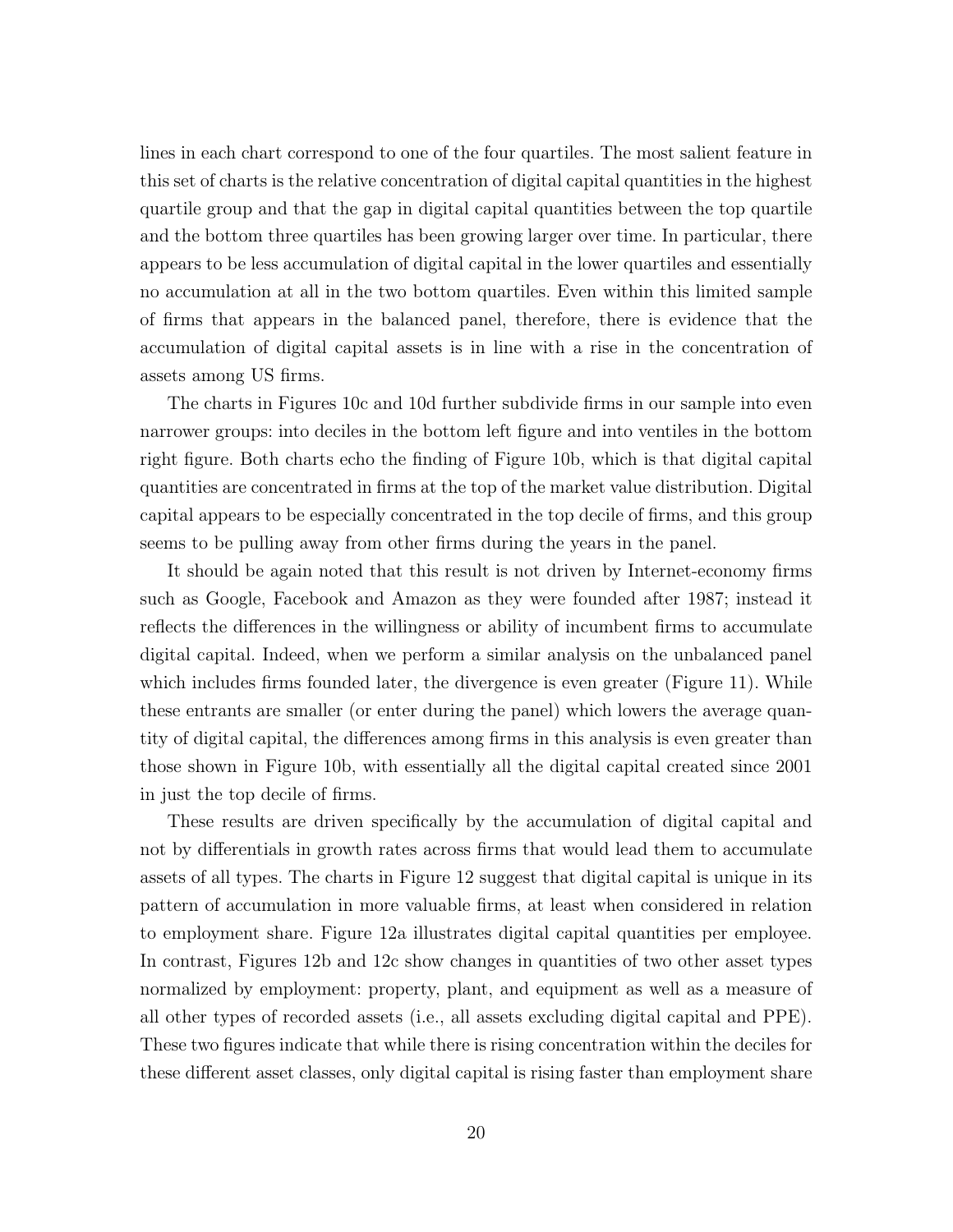in higher value firms. In other words, after normalizing by employment, quantities of digital capital per worker were becoming particularly concentrated in the highest decile firms in terms of market value.

The Gini coefficient of the overall concentration in assets is plotted in Figure [13](#page-41-0) and these findings echo those shown in Figure [12.](#page-40-0) Figure [13a](#page-41-0) shows that while concentration levels have been rising for most assets, they have been rising more rapidly for digital capital for those firms in our sample. This rise in concentration was most rapid in the years that immediately followed the dot-com bust, but the rising trend has continued in recent years. Similar and even more pronounced trends can be observed in Figure [13b,](#page-41-0) which plots changes in concentration of the employment normalized measures of digital capital quantities. In this plot, concentration rises rapidly after 2000 but plateaus after the Great Recession in 2008. Within the last decade, therefore, most of the rise in concentration in digital capital from Figure [13a](#page-41-0) has been moving in step with growth in firm size.

Figures [13c](#page-41-0) and [13d](#page-41-0) analyze the change in asset quantities and Gini coefficient concentration if firms are grouped by one-digit NAICS industry. In these figures, only the four one-digit industries with the highest numbers of firms are shown: NAICS sector "2" (Construction and Utilities), NAICS sector "3" (Manufacturing), NAICS sector "4" (Trade, Retail, and Transport), and NAICS sector "5" (Information, Finance, Insurance, Real Estate, and Professional Services). Figure [13c](#page-41-0) suggests that digital capital appears to be accumulating espeicially rapidly within firms in the NAICS "5" sector.

### 4.4 Digital capital and productivity

The productivity literature has found that the estimated output elasticity for IT capital in firm-level productivity regressions is typically two to three times larger than its cost share (see e.g., [Brynjolfsson and Hitt](#page-27-12) [\(2003\)](#page-27-12)). Researchers have suggested this gap is likely due to the output contribution of omitted but correlated factors of production such as the types of intangible assets that we call digital capital. Directly computing measures of digital capital quantities at the firm-level allows us to separately estimate the output contributions of traditional IT capital stock and digital capital stock. It is worth noting that production functions are technical relationships that require measures of quantities (i.e., capital stocks) to estimate inputs and out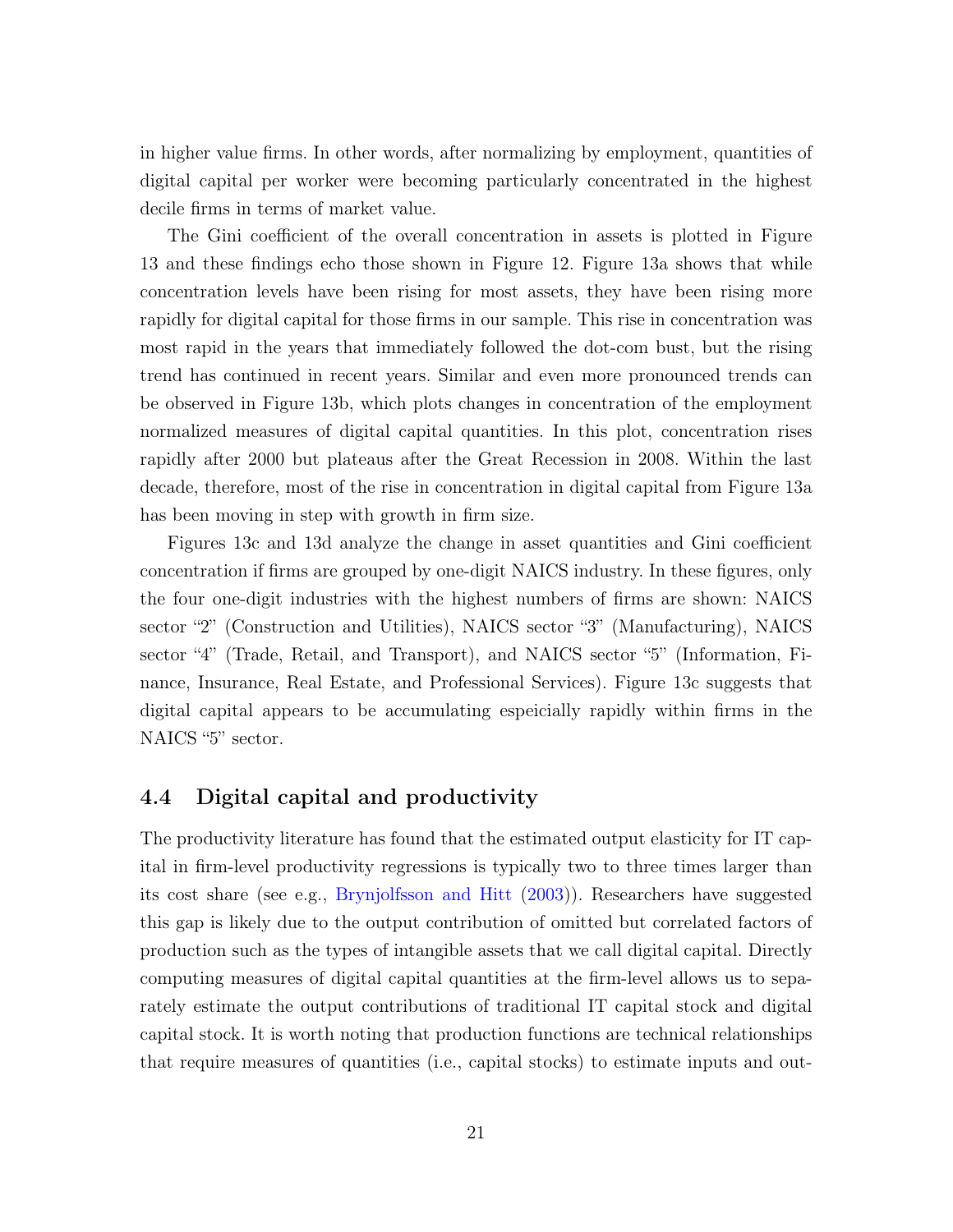put. The overall value of a firm's IT assets would be of little use here. Therefore, it is precisely the separation of IT market values into prices and quantities – the central contribution of this paper – which newly enables this type of analysis.

Table [4](#page-42-0) reports results from productivity equations that include measures of labor, non-IT capital, IT capital, and digital capital in the same balanced panel of firms that was used to compute digital capital quantities. We assume production can be approximated by a Cobb-Douglas function, which has been the model of production most commonly used in the literature in this area, and the dependent variable we use is value-added, which is computed as output minus materials. The CITDB IT capital stock measures used in the regression are the same measures used in prior work on IT productivity at the firm-level unit of analysis [\(Brynjolfsson and Hitt,](#page-27-12) [2003\)](#page-27-12). These data were collected through surveys, and they have the limitation that the data consistency begins to decline notably after the mid 1990's and particularly after 2000, so we limit our productivity estimates using these data to a shorter panel of years that ends in the late 1990's.

Column (1) includes IT capital, but not digital capital, as a factor of production and the estimated coefficient on the IT capital term suggests an output elasticity  $(0.037, t=2.31)$  that is similar to that found in other work that performs crosssectional comparisons. Directly introducing digital capital measures in column (2) produces estimates which indicate that the contribution of digital capital to valueadded is positive and about the same order of magnitude as IT capital  $(0.034, t=2.12)$ . However, the relative magnitude of the coefficient estimate on digital capital stock is lower than what might be expected from survey-based estimates of the shares commanded by each of these inputs. For instance, [Saunders and Brynjolfsson](#page-29-11) [\(2016\)](#page-29-11) estimates that 70-80% of IT spending is on complementary organizational assets. One possible reason for the smaller than expected estimate is that the years that comprise most of the sample in our productivity regression are the late 1980's and early 1990's, which, as shown in our earlier figures, precede the larger run-up in digital capital stocks in this sample of firms.

We can directly test this assertion in column (3) by restricting our sample to observations that appear in the latter part of the sample used in column (2). The sample in column (3) is limited to the years 1997 to 2000, which were associated with a rapid increase in quantities of digital capital. The coefficient estimates on digital capital from these years suggest an output elasticity for digital capital that is more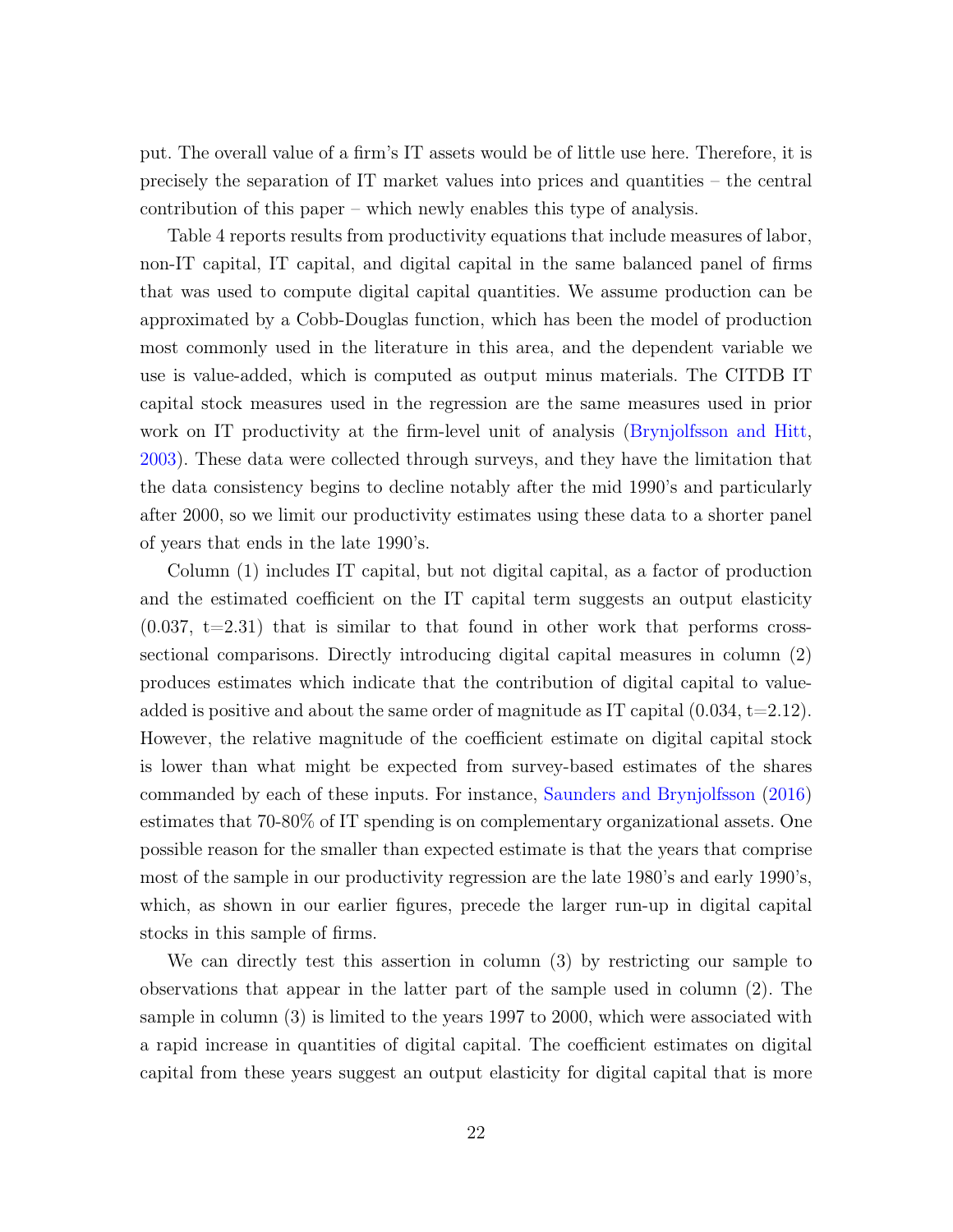than double that of IT capital stock  $(0.093, t=1.90)$ . In column  $(4)$ , we introduce narrower, two-digit industry controls to remove some of the effects of industry-level heterogeneity on these estimates. This specification produces estimates of the output elasticity of digital capital that are similar in magnitude but because the standard errors rise, the estimates are no longer significantly different than zero. Column (5) adds R&D investment as a factor of production  $^{13}$  $^{13}$  $^{13}$  that generates another type of intangible asset, intellectual property. R&D has been used extensively in prior work on the measurement of a firm's intangibles as a proxy for intellectual property. The digital capital estimates are of the same magnitude as the estimate in (2) which covers the same years, although in the limited sample, the estimate is no longer significantly different than zero. Regardless, this is likely a lower bound on digital capital contribution since these stocks have grown considerably (although we do not have data on IT capital in the longer sample to test this directly).

Errors in the measurement of digital capital quantities may not only exert a downward bias on the digital capital coefficient estimate, but can also transmit an upward bias on the IT capital stock measure because of the correlations between these two inputs. Fixed-effects estimates may remove some of this measurement error, but they may also remove some of the estimated effect of digital capital if the input varies slowly. Indeed, prior work has argued that IT organizational assets do change slowly relative to IT capital because of the high costs of organizational transformation and re-engineering [\(Bresnahan et al.,](#page-26-5) [2002\)](#page-26-5). Columns (6) and (7) report estimates after introducing firm fixed-effects. The magnitude of the coefficient estimates on IT and digital capital in column (6)  $(0.026, t=2.00)$  and column (7)  $(0.023, t=1.92)$  are similar in size although slightly smaller than in the cross-sectional regression results from columns (2) and (3) of the table.

Table [5](#page-43-0) augments these analyses with measures of the firm's human capital computed from the LinkedIn data. The literature on skill-biased technical change links human capital to the productivity of digital enterprises. It argues that information technologies are complementary to higher levels of human capital in workers. Moreover, the notion that technology investments and skilled workers are key inputs into the production of digital capital is reflective of Hall's argument that college-educated workers are the key input into building "e-capital" [\(Hall,](#page-28-14) [2000\)](#page-28-14), suggesting how these

<sup>&</sup>lt;sup>13</sup>Not all firms, especially in the service sector, report R&D so we include a dummy variable if R&D is not available.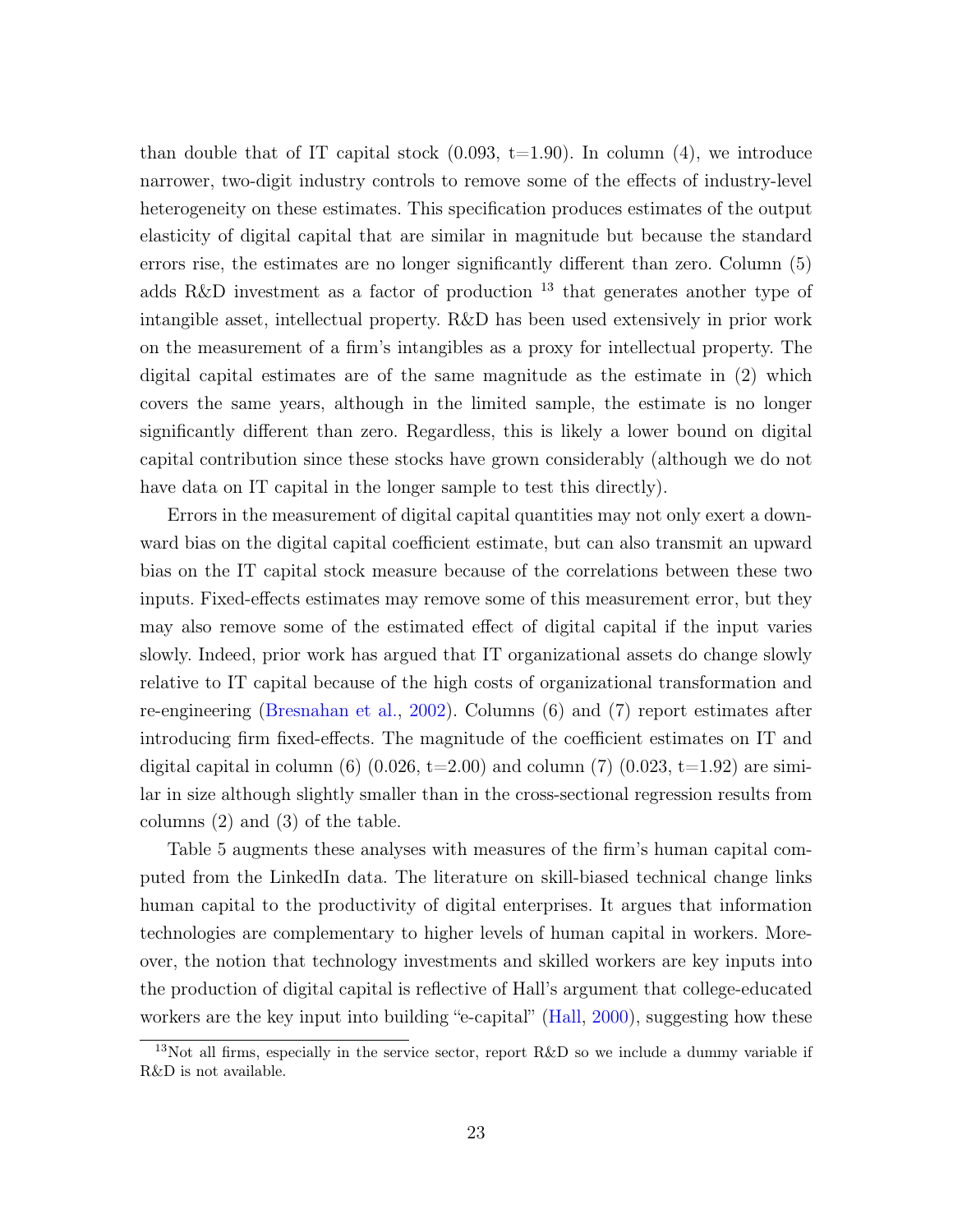two are related in terms of a production relationship. In other words, technology and human capital are inputs into the production of digital capital, which, in turn, increases productivity levels.

Table [5](#page-43-0) estimates a production function for digital capital stock that uses IT and human capital as inputs. The dependent variable in this table is digital capital intensity (i.e., computed on a per employee basis). Independent variables are capital intensity, IT intensity, and human capital intensity where all measures are computed as logs of the per-employee values. The regression output in column (2) indicates that higher levels of IT are correlated with the overall digital capital stock (0.350, t=2.97), but combinations of greater IT and human capital intensity are correlated with still greater levels of digital capital intensity  $(0.048, t=3.20)$ . These estimates are consistent with the claim that these two factors are complementary in the production of digital capital.

Columns (3) and (4) reproduce these tests after including firm fixed-effects. The significant coefficient estimate on the interaction term persists, in column (4), after including firm fixed-effects  $(0.048, t=3.00)$ , which indicates that the development of digital capital in firms coincides with simultaneously raising levels of IT and human capital.

The productivity results suggest that digital capital is a form of productive capital stock that is generated by combining technology and human capital (as well as other, possibly unmeasured, complements). However, it is often hypothesized that intangible capital of this type takes time to create, install, and become productive [\(Brynjolfsson](#page-26-10) [and Hitt,](#page-26-10) [2000;](#page-26-10) [Brynjolfsson et al.,](#page-27-3) [2002\)](#page-27-3) and that this is especially so in larger, higher value firms that require greater organizational changes, but for which the payoff to productivity may be higher [\(Tambe and Hitt,](#page-29-9) [2012a\)](#page-29-9).

The next table tests the hypothesis that although digital capital is reflected in current market values, it impacts productivity only after a delay [\(Brynjolfsson et al.,](#page-27-3) [2002\)](#page-27-3). Table [6](#page-44-0) tests timing for the baseline production regression, in which digital capital quantities are introduced with varying lags, such that moving across the table tests conditional correlations between levels of digital capital and future productivity levels. In each column, digital capital is lagged by the number of years specified in the column header. All columns in this table include firm fixed-effects. The estimates suggest that digital capital is correlated with future productivity as much as it is with contemporaneous productivity. The magnitude of the correlation peaks at around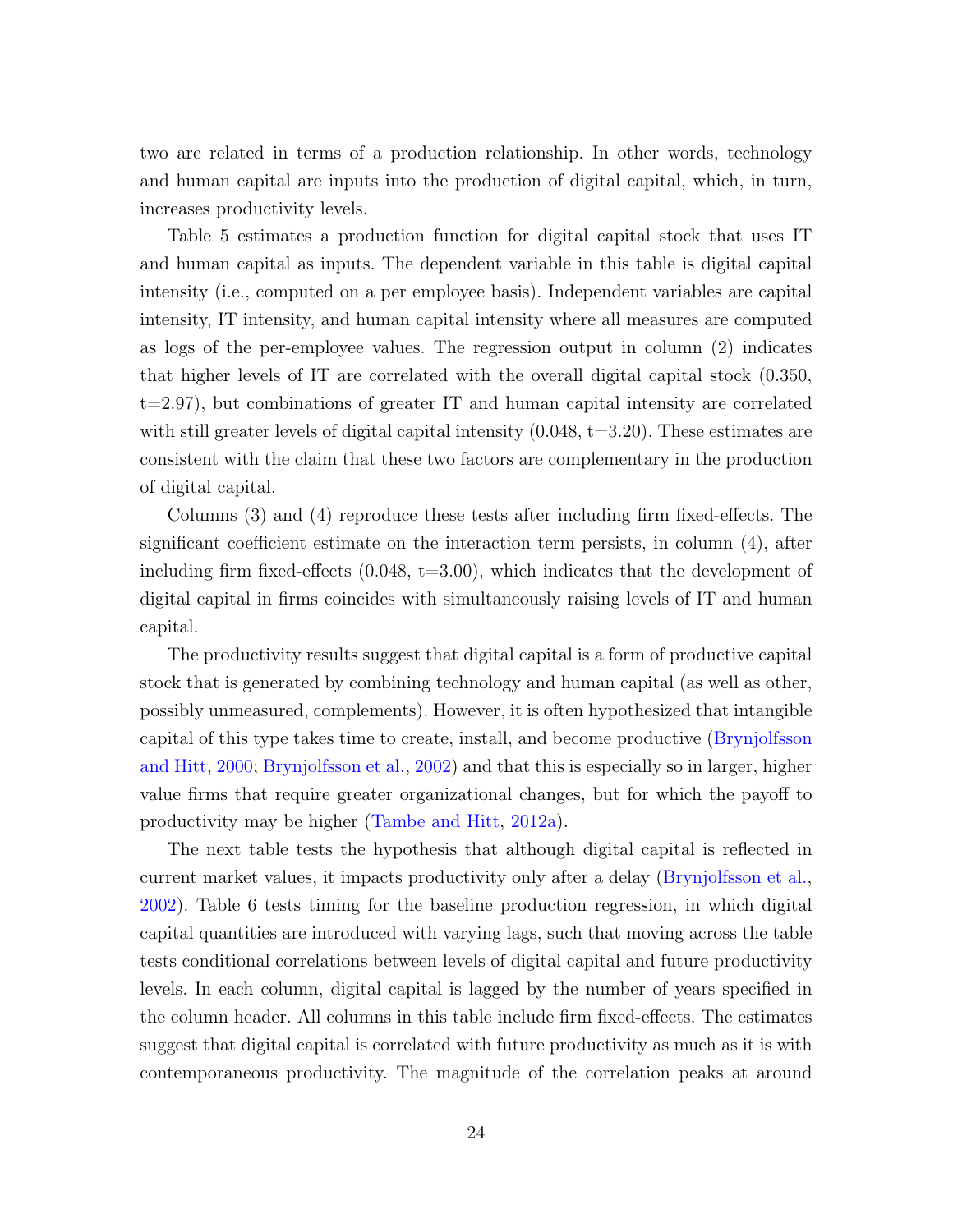two years  $(0.024, t=2.40)$ , which is consistent with the argument that digital capital requires installation time. Such a pattern, in which intangible capital contributes to the firm's current market value but does not contribute to productivity levels for a few years, is entirely consistent with the broader empirical literature on returns to IT investment [\(Brynjolfsson et al.,](#page-27-8) [2018\)](#page-27-8) broadly and digital capital specifically [\(Brynjolfsson et al.,](#page-27-3) [2002\)](#page-27-3).

A second way to test the argument that digital capital requires installation time is by estimating productivity in long-differences [\(Bartelsman et al.,](#page-26-11) [1994;](#page-26-11) [Brynjolfsson](#page-27-12) [and Hitt,](#page-27-12) [2003\)](#page-27-12). If digital capital requires time to install, we should observe returns in longer time differences that are larger than those in shorter time differences. The results of the long-differences tests are shown in Table [7.](#page-46-0) The first column of estimates is from the main productivity regression computed in long-differences, where changes in the difference length, which range from 1 year to 10 years, are shown on the left of the table, and only the coefficient estimates on digital capital are shown in the table. Moving down the table (longer difference lengths) corresponds with estimates that grow from .005 in one-year differences to .026 in 10-year differences  $(t=2.36)$ , which is consistent with the argument that digital capital requires time to be adapted to the organization, and that its productivity effects appear only after a delay. The second column in the table adds two-digit NAICS industry into the regression, but the pattern of correlations moving down the table is very similar to that in the previous column. In sum, the estimates in Tables [6](#page-44-0) and [7](#page-46-0) are consistent with the argument that the productivity of digital capital assets takes several years to fully appear.

## 5 Conclusion

This paper uses new firm-level data on IT investment to develop panel measures of digital capital prices and quantities. In particular, building upon earlier work by Hall and others, we compute firm-level measures of intangible IT capital quantities that allow us to: 1) generate estimates of the annual growth of this asset, 2) to compare how these growth rates differ among firms of different value, and 3) analyze how the accumulation of these assets contributes to productivity differences among firms.

We find that the stock of digital capital has grown rapidly and by 2016 accounted for about 25% of total capital stock for firms in our sample. Changes in the value of digital capital in the years before and after the dot-com boom and bust appear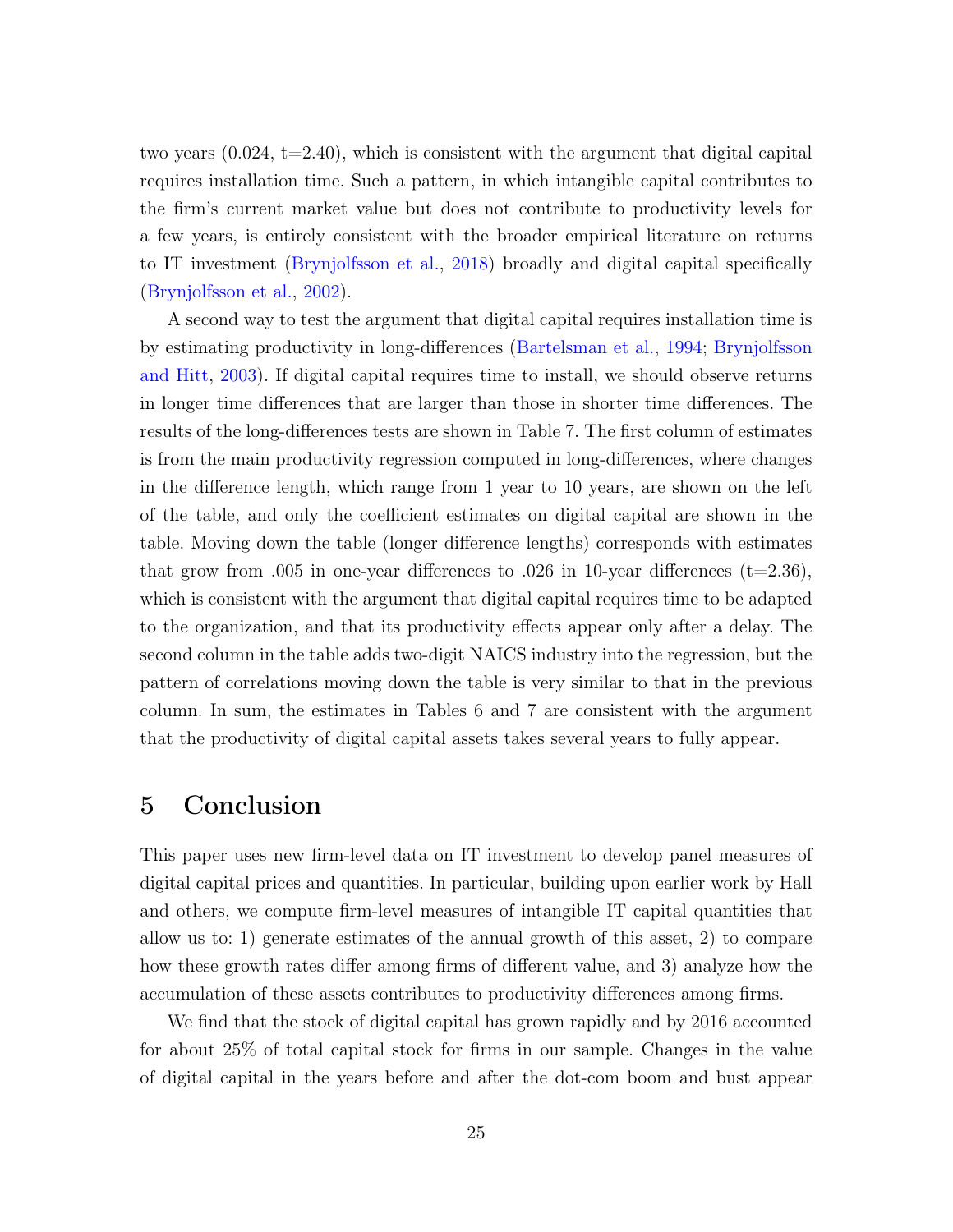to primarily be due to price fluctuations. However, since 2001, firms continued to accumulate significant amounts of digital capital while prices varied little. The most recent technology-related increases in the market value of firms appear to be due to changes in quantity, not price, as firms accumulate more and more digital capital.

We find striking firm-to-firm heterogeneity in digital capital value, with most of the value concentrated in a small group of superstar firms with market values in the top decile. Inequality in digital capital among firms is growing as the top firms pull further away from the rest. Moreover, per-capita digital capital stocks are substantially greater in firms with more educated workers. These findings are consistent with the emphasis that technology-intensive firms place on making investments in training and skills.

Our findings suggest that the higher values the financial markets have assigned to firms with large digital investments in recent years reflect greater digital capital quantities, rather than simply higher prices for existing assets. In other words, they reflect genuine improvements to firms' productive capacity. In fact, we find that digital capital, if included as a separate factor in firm-level production functions, predicts differences in output and productivity among firms. The firms that are pulling away in terms of digital capital also have an increasing advantage in productivity.

Our estimates of the output elasticity of digital capital suggest that it is several times greater than the output elasticity of IT capital. Our estimates are broadly consistent with earlier evidence [\(Saunders and Brynjolfsson,](#page-29-11) [2016\)](#page-29-11) that indicates that IT hardware accounts for only about 10% of total digital investment, with investments in complementary intangibles–that is, digital capital–accounting for the rest.

One interpretation of our findings is that translating organizational innovations into productive capital requires significant investment in organizational re-engineering and skill development. Therefore, even if firms have the appropriate absorptive capacity, knowledge of how to construct digital assets will not automatically generate productive digital capital any more than access to the blueprints of a competitor's plant will directly lead to productive capacity. The ability to convert digital potential into realized value appears to be increasingly dominated by a small set of superstar firms.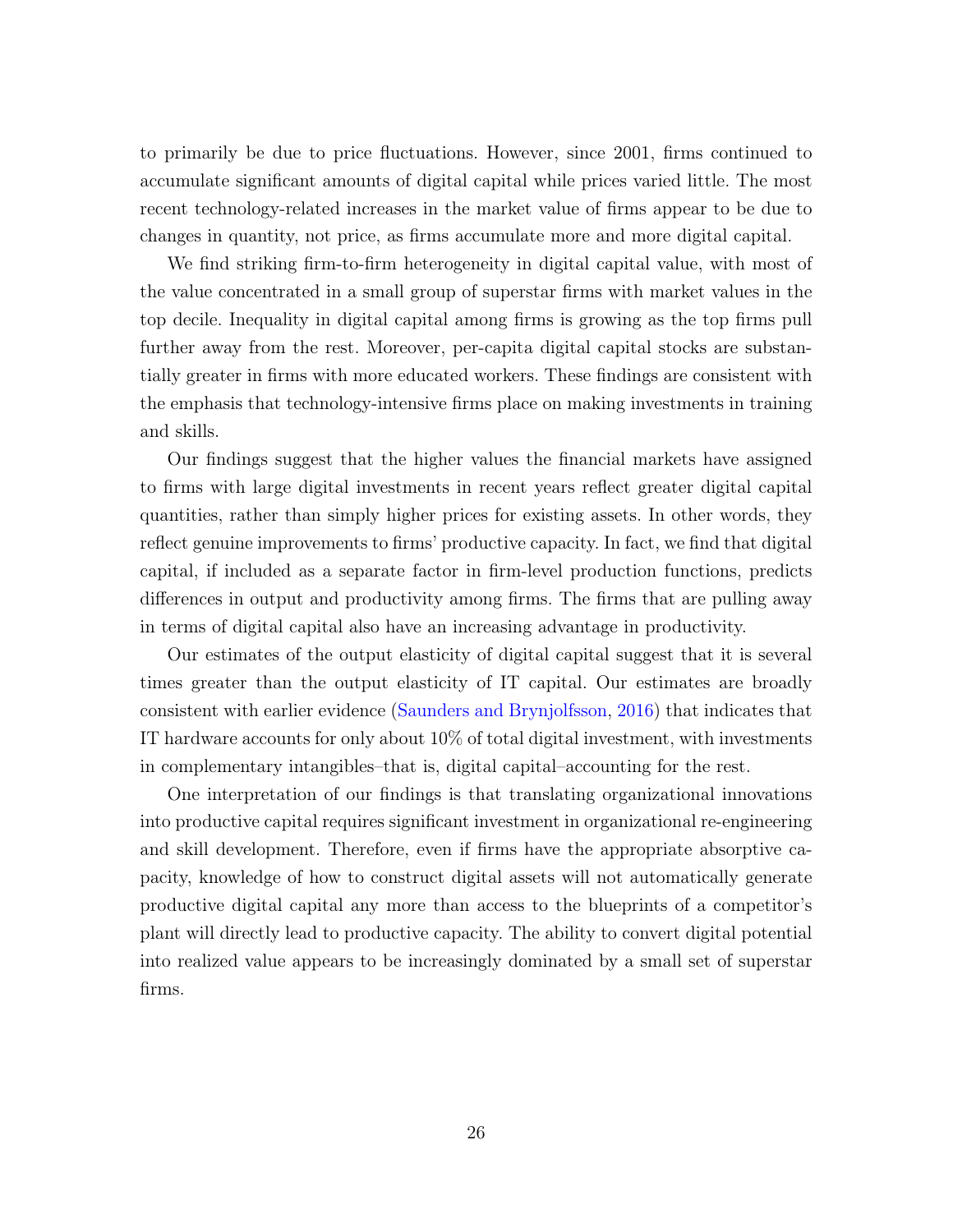# References

- <span id="page-26-6"></span>Abis, S. and Veldkamp, L. (2020). The changing economics of knowledge production. Available at SSRN 3570130.
- <span id="page-26-0"></span>Autor, D., Dorn, D., Katz, L. F., Patterson, C., and Van Reenen, J. (2020). The fall of the labor share and the rise of superstar firms. The Quarterly Journal of Economics, 135(2):645–709.
- <span id="page-26-2"></span>Ayyagari, M., Demirguc-Kunt, A., and Maksimovic, V. (2019). The Rise of Star Firms: Intangible Capital and Competition. The World Bank.
- <span id="page-26-7"></span>Baily, M. N. (1981). Productivity and the services of capital and labor. *Brookings* Papers on Economic Activity, 12(1):1–66.
- <span id="page-26-11"></span>Bartelsman, E. J., Caballero, R. J., and Lyons, R. K. (1994). Customer-and supplierdriven externalities. The American Economic Review, 84(4):1075–1084.
- <span id="page-26-9"></span>Belo, F., Lin, X., and Bazdresch, S. (2014). Labor hiring, investment, and stock return predictability in the cross section. Journal of Political Economy, 122(1):129–177.
- <span id="page-26-1"></span>Bessen, J. (2020). Information technology and industry concentration. *Journal of* Law and Economics, 63(3):531–555.
- <span id="page-26-3"></span>Bessen, J. E., Denk, E., Kim, J., and Righi, C. (2020). Declining industrial disruption. Boston Univ. School of Law, Law and Economics Research Paper Forthcoming.
- <span id="page-26-8"></span>Bharadwaj, A. S., Bharadwaj, S. G., and Konsynski, B. R. (1999). Information technology effects on firm performance as measured by tobin's q. Management science, 45(7):1008–1024.
- <span id="page-26-12"></span>Bischoff, C. W. and Kokkelenberg, E. C. (1987). Capacity utilization and depreciationin-use. Applied Economics, 19(8):995–1007.
- <span id="page-26-4"></span>Black, S. E. and Lynch, L. M. (2001). How to compete: the impact of workplace practices and information technology on productivity. Review of Economics and statistics, 83(3):434–445.
- <span id="page-26-5"></span>Bresnahan, T. F., Brynjolfsson, E., and Hitt, L. M. (2002). Information technology, workplace organization, and the demand for skilled labor: Firm-level evidence. Quarterly Journal of Economics, 117(1).
- <span id="page-26-10"></span>Brynjolfsson, E. and Hitt, L. M. (2000). Beyond computation: Information technology, organizational transformation and business performance. Journal of Economic perspectives, 14(4):23–48.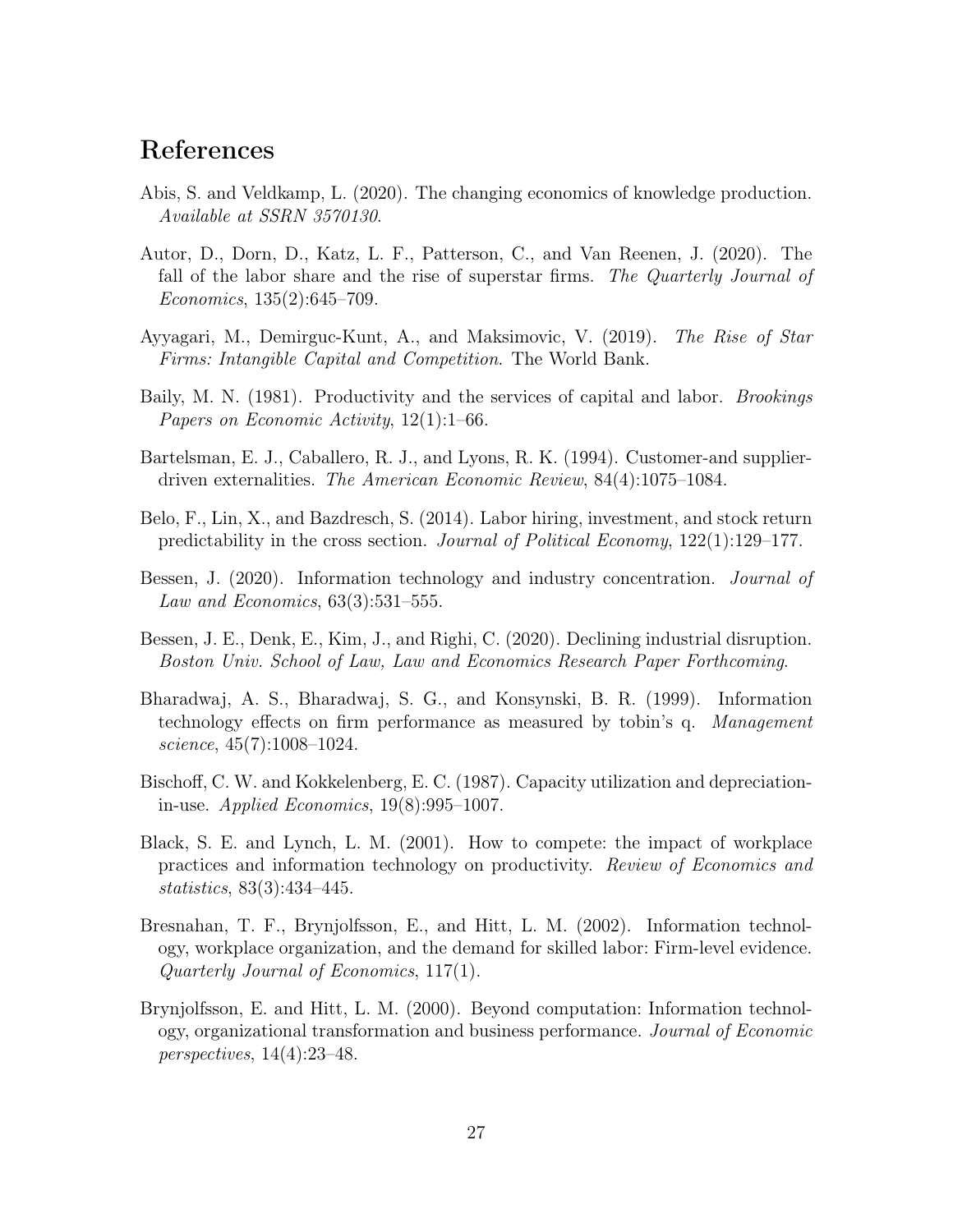- <span id="page-27-12"></span>Brynjolfsson, E. and Hitt, L. M. (2003). Computing productivity: Firm-level evidence. Review of Economics and Statistics, 85(4):793–808.
- <span id="page-27-3"></span>Brynjolfsson, E., Hitt, L. M., and Yang, S. (2002). Intangible assets: Computers and organizational capital. Brookings papers on economic activity, 2002(1):137–181.
- <span id="page-27-8"></span>Brynjolfsson, E., Rock, D., and Syverson, C. (2018). The productivity J-curve: How intangibles complement general purpose technologies.
- <span id="page-27-6"></span>Corrado, C., Haskel, J., Jona-Lasinio, C., and Iommi, M. (2012). Intangible capital and growth in advanced economies: Measurement methods and comparative results. Technical report, IZA Discussion Papers.
- <span id="page-27-4"></span>Corrado, C., Hulten, C., and Sichel, D. (2009a). 1. Measuring Capital and Technology: An Expanded Framework. University of Chicago Press.
- <span id="page-27-5"></span>Corrado, C., Hulten, C., and Sichel, D. (2009b). Intangible capital and US economic growth. Review of income and wealth, 55(3):661–685.
- <span id="page-27-2"></span>Covarrubias, M., Gutiérrez, G., and Philippon, T. (2019). Explaining the rising concentration of us industries: Superstars, intangibles, globalization or barriers to entry? In NBER Macroeconomics Annual 2019, volume 34. University of Chicago Press.
- <span id="page-27-1"></span>Crouzet, N. and Eberly, J. (2018). Understanding weak capital investment: The role of market concentration and intangibles. In prepared for the Jackson Hole Economic Policy Symposium.
- <span id="page-27-9"></span>Cummins, J. G. (2005). A new approach to the valuation of intangible capital. In Measuring capital in the new economy, pages 47–72. University of Chicago Press.
- <span id="page-27-0"></span>De Loecker, J., Eeckhout, J., and Unger, G. (2020). The rise of market power and the macroeconomic implications. The Quarterly Journal of Economics, 135(2):561–644.
- <span id="page-27-11"></span>Dewan, S. and Min, C.-k. (1997). The substitution of information technology for other factors of production: A firm level analysis. Management Science, 43(12):1660–1675.
- <span id="page-27-10"></span>Dewan, S., Shi, C., and Gurbaxani, V. (2007). Investigating the risk–return relationship of information technology investment: Firm-level empirical analysis. Management science, 53(12):1829–1842.
- <span id="page-27-7"></span>Eisfeldt, A. L. and Papanikolaou, D. (2013). Organization capital and the crosssection of expected returns. The Journal of Finance, 68(4):1365–1406.
- <span id="page-27-13"></span>Epstein, L. and Denny, M. (1980). Endogenous capital utilization in a short-run production model: Theory and an empiral application. Journal of Econometrics, 12(2):189–207.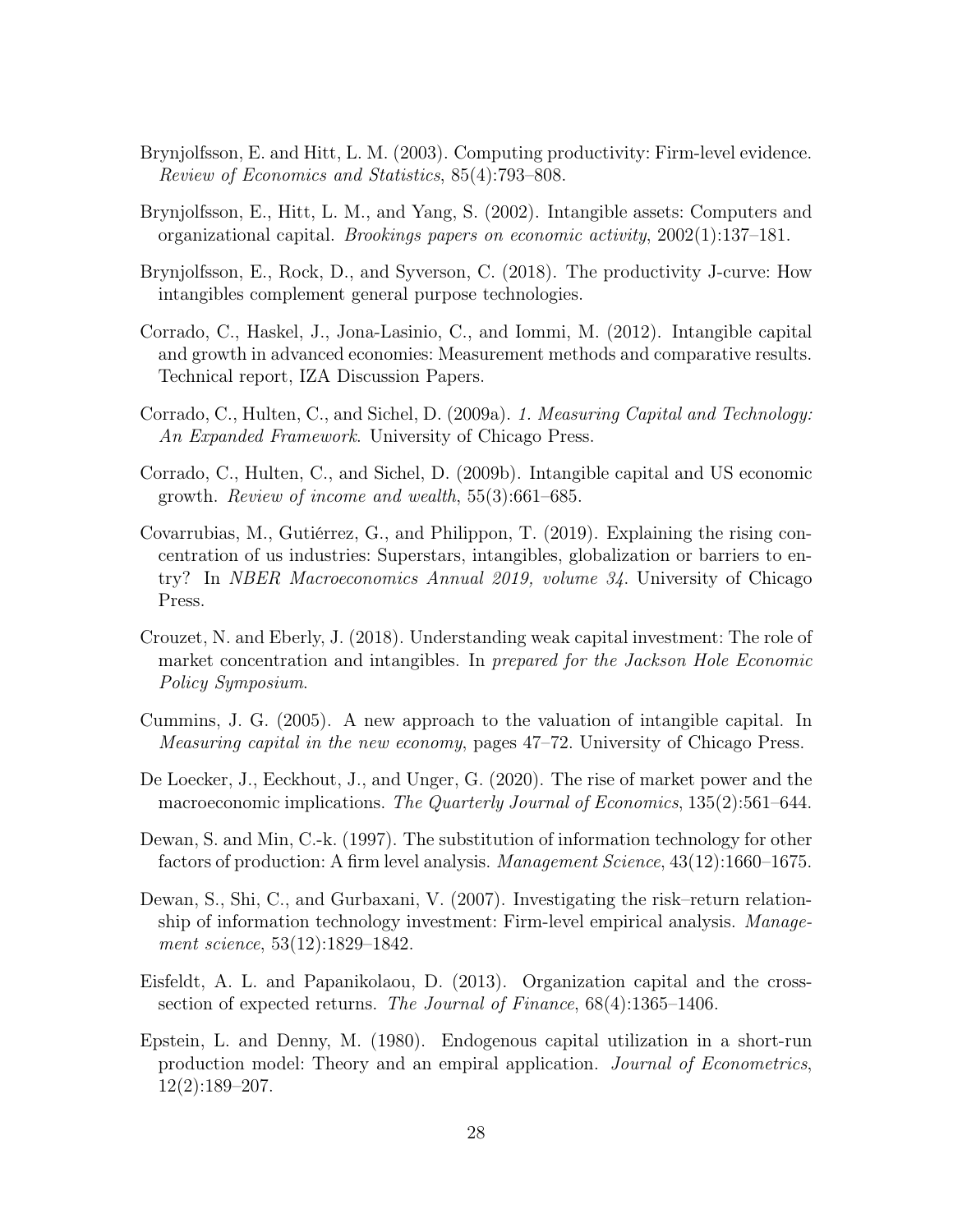- <span id="page-28-1"></span>Farboodi, M., Mihet, R., Philippon, T., and Veldkamp, L. (2019). Big data and firm dynamics. In AEA papers and proceedings, volume 109, pages 38–42.
- <span id="page-28-6"></span>Greenstein, S. and Nagle, F. (2014). Digital dark matter and the economic contribution of apache. Research Policy, 43(4):623–631.
- <span id="page-28-9"></span>Hall, B. H. (1993). The stock market's valuation of R&D investment during the 1980's. The American Economic Review, 83(2):259–264.
- <span id="page-28-14"></span>Hall, R. E. (2000). E-capital: The link between the stock market and the labor market in the 1990s. Brookings Papers on Economic Activity, 2000(2):73–102.
- <span id="page-28-3"></span>Hall, R. E. (2001). The stock market and capital accumulation. American Economic Review, 91(5):1185–1202.
- <span id="page-28-0"></span>Hall, R. E. (2018). New evidence on the markup of prices over marginal costs and the role of mega-firms in the us economy. Technical report, National Bureau of Economic Research.
- <span id="page-28-12"></span>Hamermesh, D. S. and Pfann, G. A. (1996). Adjustment costs in factor demand. Journal of Economic literature, 34(3):1264–1292.
- <span id="page-28-5"></span>Haskel, J. and Westlake, S. (2018). Capitalism without capital: the rise of intangible economy. Oxford.
- <span id="page-28-10"></span>Hayashi, F. (1982). Tobin's marginal q and average q: a neoclassical interpretation. Econometrica, (50):213–224.
- <span id="page-28-11"></span>Holt, C. C., Modigliani, F., Muth, J., and Simon, H. (1960). Planning production, inventories, and work force.
- <span id="page-28-2"></span>Hubmer, J. and Restrepo, P. (2021). Not a typical firm: The joint dynamics of firms, labor shares, and capital–labor substitution. Technical report, National Bureau of Economic Research.
- <span id="page-28-7"></span>Kogan, L. and Papanikolaou, D. (2019). Technological innovation, intangible capital, and asset prices. Annual Review of Financial Economics, 11:221–242.
- <span id="page-28-4"></span>Lev, B. (2000). *Intangibles: Management, measurement, and reporting.* Brookings institution press.
- <span id="page-28-13"></span>Lichtenberg, F. R. (1995). The output contributions of computer equipment and personnel: A firm-level analysis. Economics of innovation and new technology, 3(3- 4):201–218.
- <span id="page-28-8"></span>McGrattan, E. R. (2020). Intangible capital and measured productivity. *Review of* Economic Dynamics.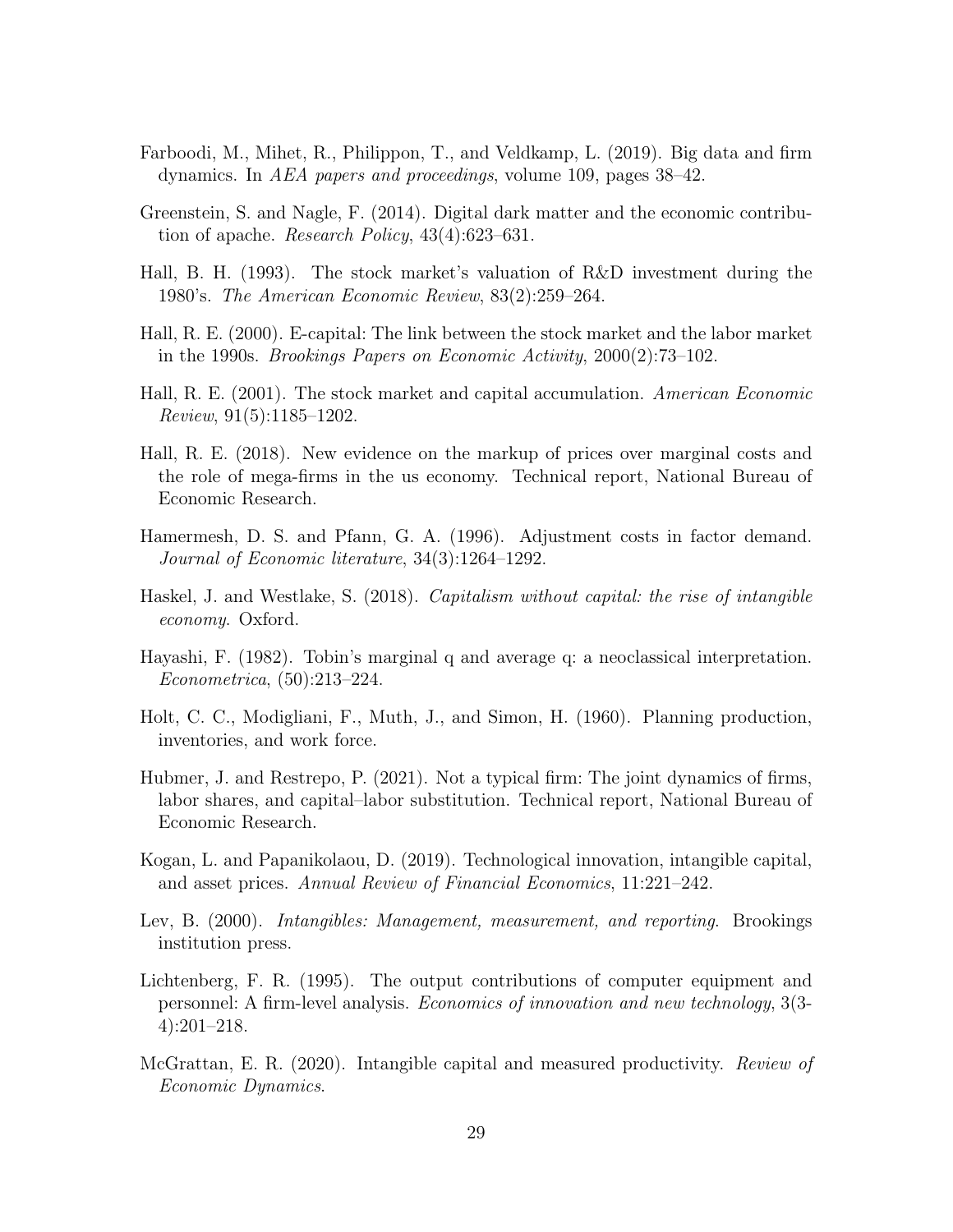- <span id="page-29-3"></span>McGrattan, E. R. and Prescott, E. C. (2010). Technology capital and the us current account. American Economic Review, 100(4):1493–1522.
- <span id="page-29-2"></span>Milgrom, P. and Roberts, J. (1990). The economics of modern manufacturing: Technology, strategy, and organization. The American Economic Review, pages 511–528.
- <span id="page-29-12"></span>Nadiri, M. I. and Prucha, I. R. (1996). Estimation of the depreciation rate of physical and R&D capital in the us total manufacturing sector. *Economic Inquiry*,  $34(1):43-$ 56.
- <span id="page-29-10"></span>Nagle, F. (2019). Open source software and firm productivity. *Management Science*, 65(3):1191–1215.
- <span id="page-29-13"></span>Pakes, A. and Schankerman, M. (1984). The rate of obsolescence of patents, research gestation lags, and the private rate of return to research resources. In  $R\&D$ , patents, and productivity, pages 73–88. University of Chicago Press.
- <span id="page-29-1"></span>Rock, D. (2019). Engineering value: The returns to technological talent and investments in artificial intelligence. Unpublished Working Paper.
- <span id="page-29-11"></span>Saunders, A. and Brynjolfsson, E. (2016). Valuing information technology related intangible assets. Mis Quarterly, 40(1).
- <span id="page-29-4"></span>Sculley, D., Holt, G., Golovin, D., Davydov, E., Phillips, T., Ebner, D., Chaudhary, V., and Young, M. (2014). Machine learning: The high interest credit card of technical debt.
- <span id="page-29-6"></span>Solow, R. M. et al. (1960). Investment and technical progress. Mathematical methods in the social sciences, 1:48–93.
- <span id="page-29-8"></span>Stiroh, K. J. (2002). Information technology and the US productivity revival: what do the industry data say? American Economic Review, 92(5):1559–1576.
- <span id="page-29-9"></span>Tambe, P. and Hitt, L. M. (2012a). Now IT's personal: Offshoring and the shifting skill composition of the US information technology workforce. Management Science, 58(4):678–695.
- <span id="page-29-7"></span>Tambe, P. and Hitt, L. M. (2012b). The productivity of information technology investments: New evidence from IT labor data. *Information Systems Research*, 23(3-part-1):599–617.
- <span id="page-29-0"></span>Van Reenen, J. (2018). Increasing differences between firms: market power and the macro-economy.
- <span id="page-29-5"></span>Wu, L., Hitt, L., and Lou, B. (2020). Data analytics, innovation, and firm productivity. Management Science, 66(5):2017–2039.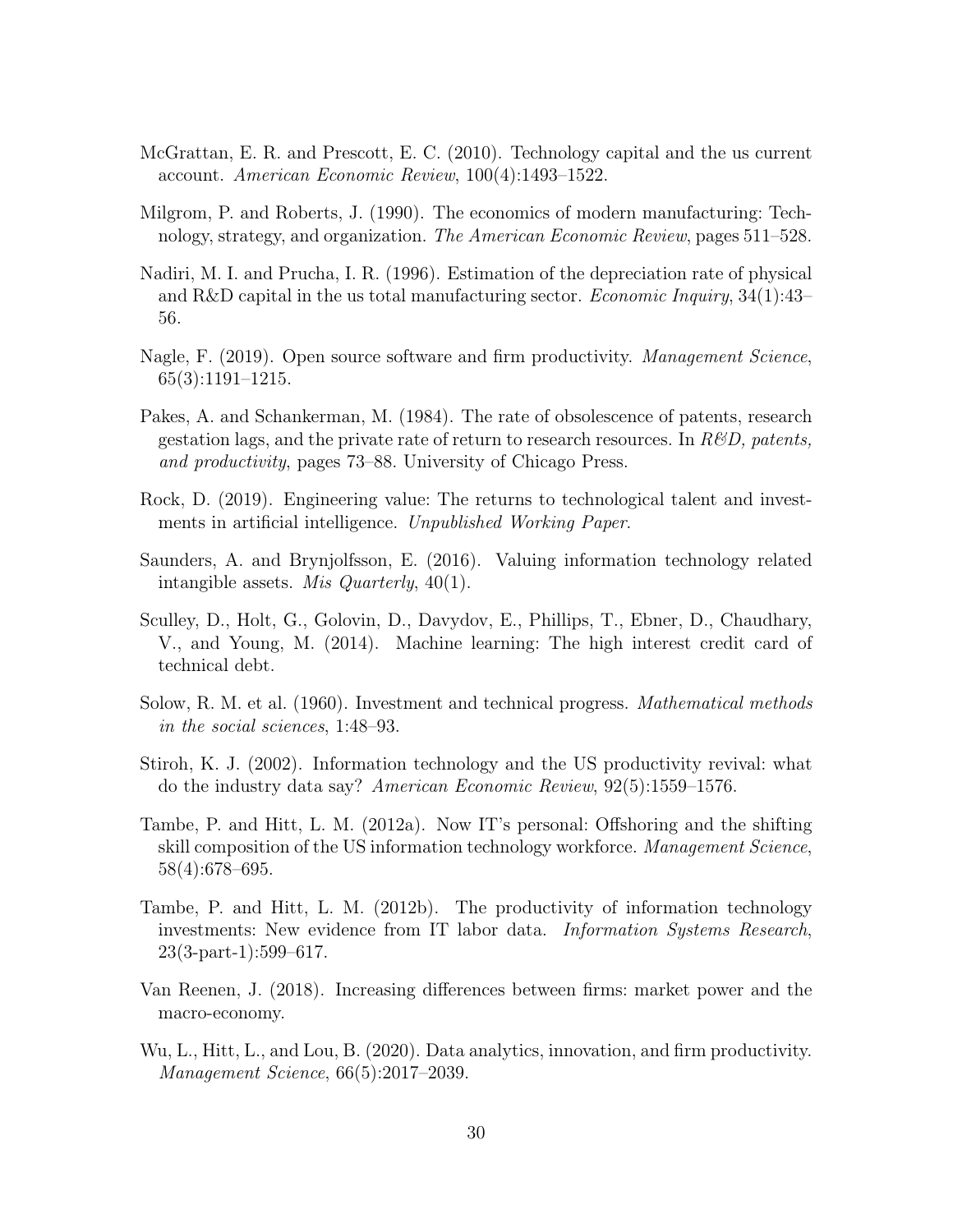<span id="page-30-0"></span>Figure 1: Market capitalization of top 5 firms in the S&P 500



<span id="page-30-1"></span>Figure Notes: This chart illustrates changes in the market capitalization of the top 5 firms in the S&P 500 as a percent of the total market value of the S&P 500. The chart was created by Goldman Sachs Global Investment Research and was reproduced from https://markets.businessinsider.com/news/stocks/sp500-concentration-large-cap-badsign-future-returns-effect-market-2020-4-1029133505, accessed on May 14, 2020.

Figure 2: Price and quantity of capital



Figure Notes: This chart is reproduced from [\(Hall,](#page-28-3) [2001\)](#page-28-3). It graphs the solution to Hall's Quantity Revelation Theorem, which solves for the equilibrium price and quantity of capital.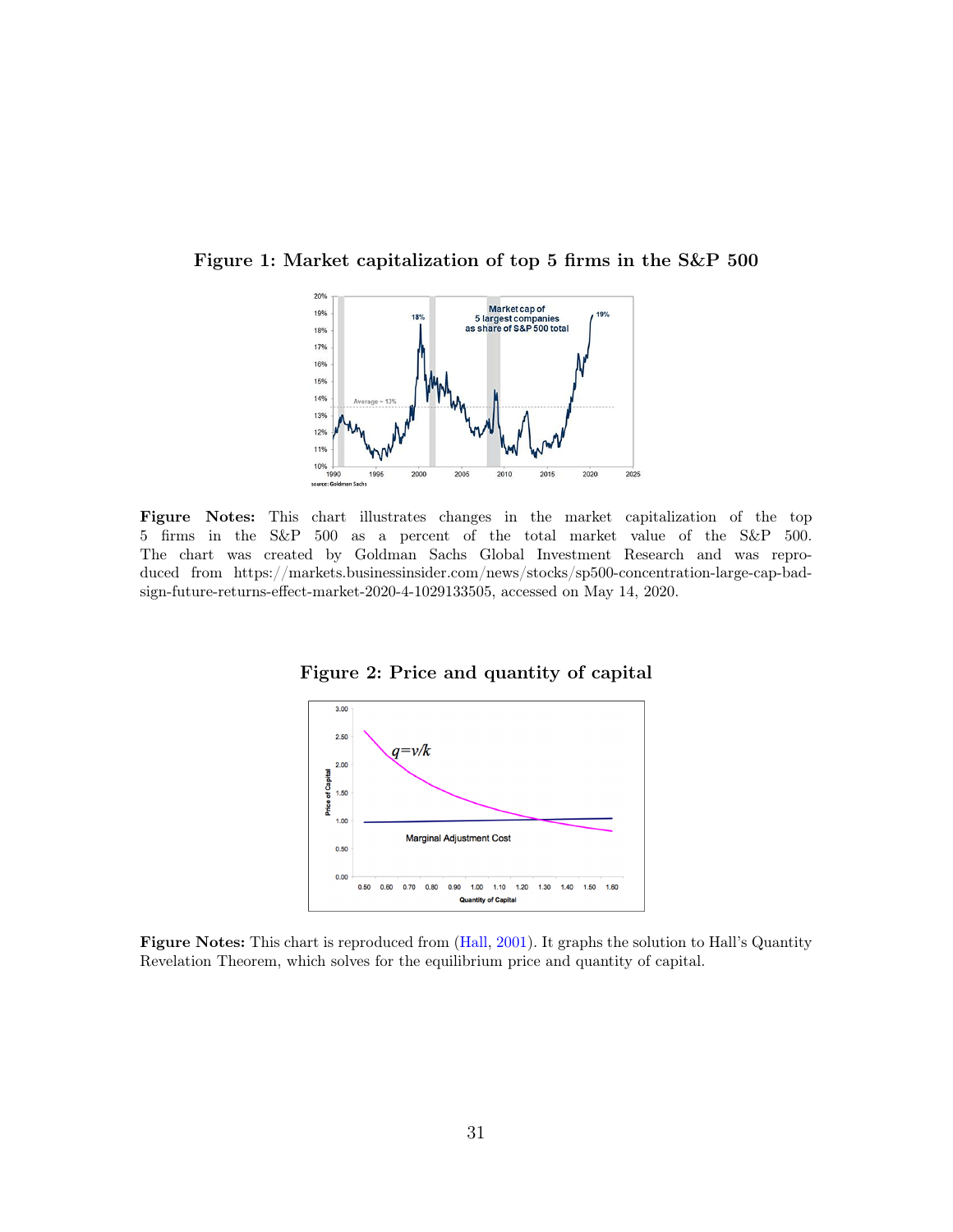

Figure 3: Year-to-year measures of firms' IT employment

Figure Notes: This chart illustrates changes in measures of IT employment using data from the two different resumé banks where normalized quantities from the two different resumé banks are denoted with the two sequences of plotted points. The height of the gray bar indicates a synthetic measure that combines the two different data sources into a single IT employment sequence.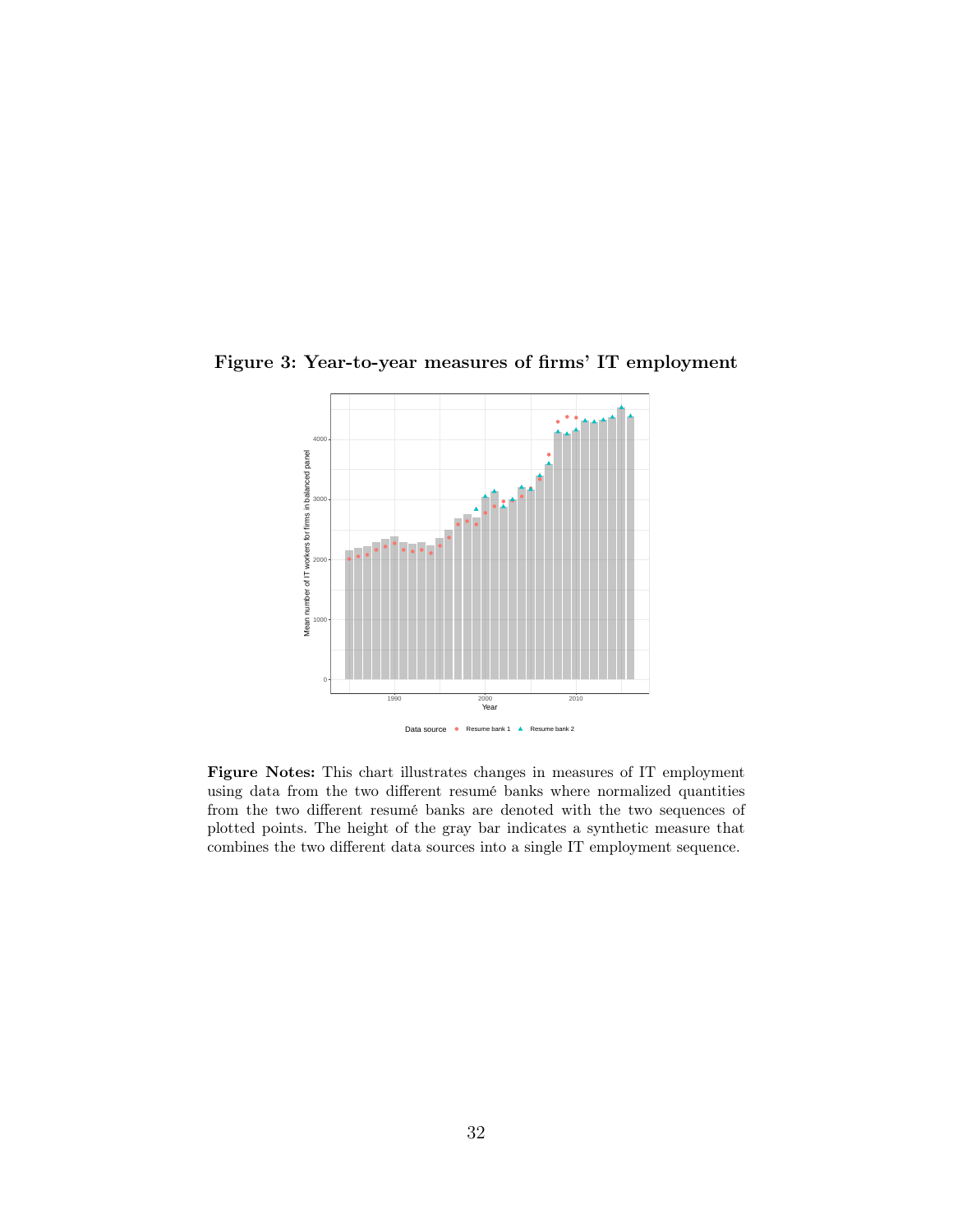<span id="page-32-0"></span>Figure 4: NAICS distributions of balanced and unbalanced panels



(a) NAICS industries, unbalanced panel

(b) NAICS industries, balanced panel

Figure Notes: These charts illustrate the distributions of firms in the 2005 cross sections of the unbalanced and balanced panels over major NAICS industry codes (2 digit level). There are a total of 5,215 firms in the unbalanced panel cross section and 277 firms in the balanced panel cross section.

<span id="page-32-1"></span>

| Statistic     | Mean      | St. Dev.  | Min    | Max        | N   |
|---------------|-----------|-----------|--------|------------|-----|
| Market value  | 35,042.34 | 64,248.57 | 143.06 | 471,424.40 | 264 |
| <b>PPE</b>    | 6,158.58  | 12,808.84 | 3.74   | 107,010.00 | 264 |
| Employment    | 56.74     | 137.39    | 0.32   | 1,800.00   | 231 |
| Other assets  | 14,857.04 | 38,089.26 | 55.66  | 397,677.00 | 264 |
| IT employment | 3,197.72  | 7,631.98  | 12.71  | 93,652.23  | 264 |
| Value added   | 4,582.25  | 7,947.51  | 21.88  | 58,131.00  | 231 |
| Capital       | 10,262.37 | 22,297.88 | 11.89  | 223,252.00 | 231 |
| Labor         | 2,396.43  | 4,323.38  | 23.99  | 39,186.00  | 231 |
| Materials     | 12,408.07 | 28,907.59 | 40.94  | 244,953.70 | 231 |
| Log wage bill | 18.03     | 1.49      | 13.66  | 22.54      | 264 |

Table 1: Summary statistics for firm-level measures

Table Notes: This table reports the summary values of key statistics for firms from the 2005 sample year of the panel. Values are collected from the Capital IQ database, except IT employment measures, which are generated using the LinkedIn database, as described in the paper and Data appendix. Wage bill measures are computed using BLS occupational wages and the occupational mix of the firm as computed from the LinkedIn database. Employment is measured in thousands, and IT employment figures are not scaled. All other variables are measured in millions.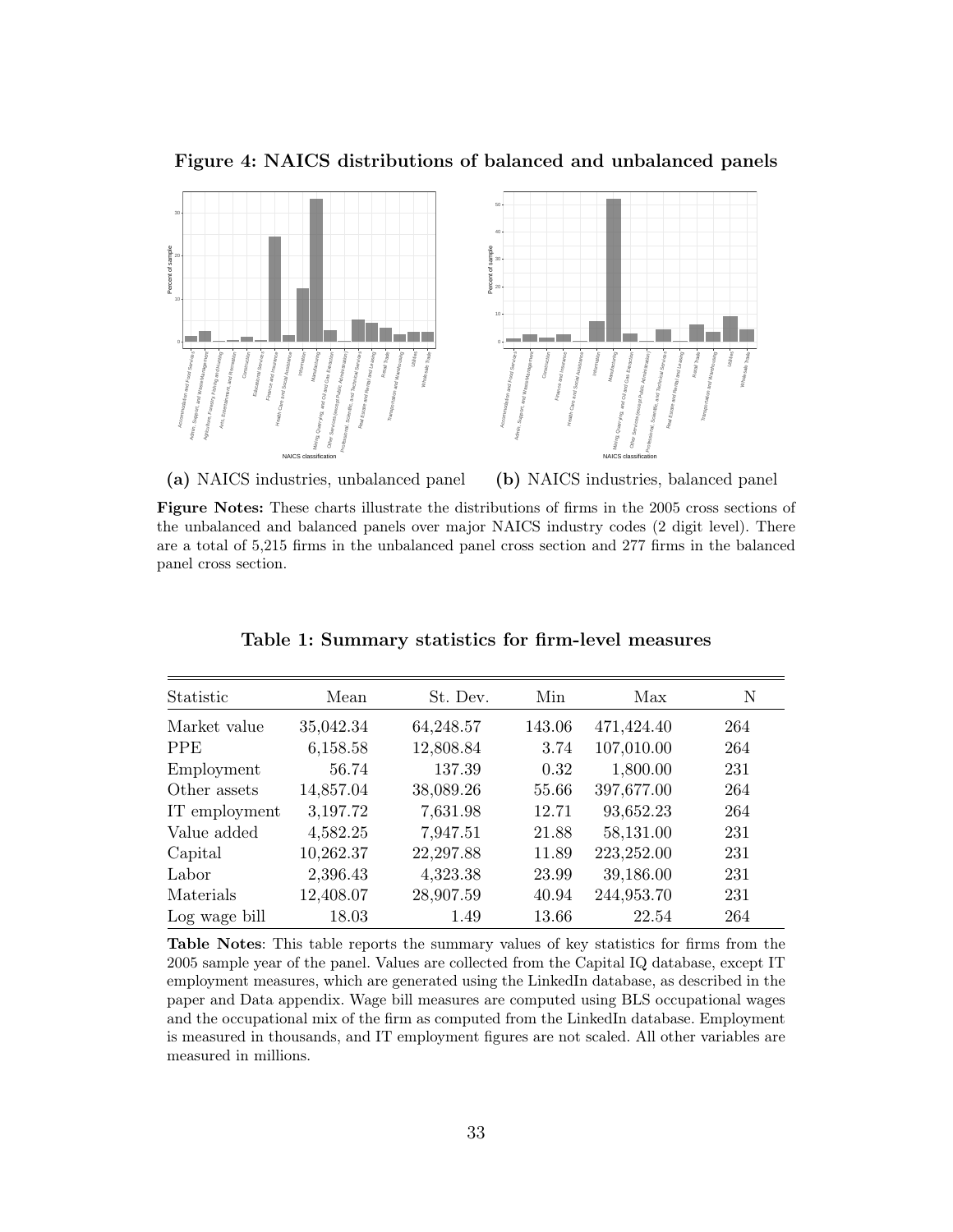| i                                                                   |
|---------------------------------------------------------------------|
|                                                                     |
|                                                                     |
|                                                                     |
|                                                                     |
|                                                                     |
|                                                                     |
|                                                                     |
|                                                                     |
|                                                                     |
| 2: Regressions of assets on market value using the unbalanced panel |
|                                                                     |
|                                                                     |
| コンコンコール・コンコンコート<br>$\frac{1}{2}$<br>.<br>.<br>.                     |

|                | <b>OLS</b>              | <b>OLS</b>                                                                                                                                                                                                                                                                                               | <b>OLS</b>              | DV: Market Value<br><b>CTO</b> | LAD                     | FE                      | <b>OLS</b>                |
|----------------|-------------------------|----------------------------------------------------------------------------------------------------------------------------------------------------------------------------------------------------------------------------------------------------------------------------------------------------------|-------------------------|--------------------------------|-------------------------|-------------------------|---------------------------|
|                | $\widehat{\Xi}$         | $\widehat{\Omega}$                                                                                                                                                                                                                                                                                       | $\widehat{\mathbf{c}}$  | $\left(\frac{4}{3}\right)$     | $\widehat{5}$           | $\widehat{\mathbf{e}}$  | $\widetilde{\mathcal{L}}$ |
| PPE            | $1.667***$              | $1.833***$                                                                                                                                                                                                                                                                                               | $1.606***$              | $1.527***$                     | $1.428***$              | $1.303***$              | $1.531***$                |
|                | (0.133)                 | (0.157)                                                                                                                                                                                                                                                                                                  | (0.141)                 | (0.119)                        | (0.018)                 | (0.134)                 | (0.126)                   |
| Other assets   | $1.084***$              | 057***<br>$\frac{1}{1}$                                                                                                                                                                                                                                                                                  | $1.049***$              | $1.004***$                     | $1.016***$              | $0.998***$              | $1.004***$                |
|                | (0.128)                 | (318)<br>$\sum_{i=1}^{\infty}$                                                                                                                                                                                                                                                                           | (0.131)                 | (0.006)                        | (0.002)                 | (0.006)                 | (0.006)                   |
| $IT$ capital   | (8.040)<br>12.226       |                                                                                                                                                                                                                                                                                                          | (10.816)<br>$-1.851$    |                                |                         |                         |                           |
| $\rm IT$ labor |                         | $623*$<br>$\frac{8}{8}$                                                                                                                                                                                                                                                                                  | $17.702*$               | 14.116***                      | $11.975***$             | $9.378***$              |                           |
|                |                         | (4.789)                                                                                                                                                                                                                                                                                                  | (9.694)                 | (4.102)                        | (0.927)                 | (3.408)                 |                           |
| IT wage bill   |                         |                                                                                                                                                                                                                                                                                                          |                         |                                |                         |                         | $12.103***$               |
|                |                         |                                                                                                                                                                                                                                                                                                          |                         |                                |                         |                         | (5.066)                   |
| Year FE        | Yes                     | Yes                                                                                                                                                                                                                                                                                                      | Yes                     | Yes                            | $Y$ es                  | Yes                     | $Y$ es                    |
| Firm FE        | $\overline{\mathsf{z}}$ | ž                                                                                                                                                                                                                                                                                                        | $\overline{\mathsf{z}}$ | $\overline{\mathsf{S}}$        | $\overline{\mathsf{z}}$ | Yes                     | $\overline{\mathsf{z}}$   |
| Industry FE    | $Y$ es                  | Yes                                                                                                                                                                                                                                                                                                      | Yes                     | Yes                            | $Y$ es                  | $\overline{\mathsf{z}}$ | $Y$ es                    |
| Observations   | 2,957                   | 16,722                                                                                                                                                                                                                                                                                                   | 2,922                   | 84,045                         | 84,045                  | 84,045                  | 65,238                    |
| $R^2$          | 0.736                   | 0.939                                                                                                                                                                                                                                                                                                    | 0.739                   | 0.990                          |                         | 0.995                   | 0.990                     |
|                |                         | <b>Table Notes:</b> This table reports results from the regression $MV_{it} = \beta_{PPE} P E_{it} + \beta_{OA} O A S S E T_{it} + \beta_{IT} I T_{it} + \gamma_{it} + \epsilon_{it}$ . MV is market value, PPE                                                                                          |                         |                                |                         |                         |                           |
|                |                         | is property, plant, and equipment, IT is IT capital, $OASSET$ is all other assets, i indexes the firm, t indexes the year, and $\gamma$ is a vector of fixed effects                                                                                                                                     |                         |                                |                         |                         |                           |
|                |                         | that can include year, industry, or firm as indicated in the table. It uses data from the unbalanced panel. Column (1) is an OLS regression using the<br>T capital measures with the sample restricted to the years 1987-1998. Column (2) is an OLS regression using the IT employment measures with the |                         |                                |                         |                         |                           |
|                |                         | sample restricted to the years 1987-1998. Column (3) is an OLS regression using the IT capital and IT employment measures with the full sample for                                                                                                                                                       |                         |                                |                         |                         |                           |

the years 1987-1998 for which both measures are available. Column (4) uses the IT employment measures for the full sample of years. Column (5) is an LAD regression on the same sample. Column (6) adds firm fixed effects to the specification used in column (4). Column (7) uses firm-level IT occupational mix from LinkedIn along with BLS salary data to translate IT labor to a wage bill. Where included, industry fixed-effects are included at the two-digit NAICS level. Standard errors are clustered on firm and shown in parentheses, with \*, \*\*, and \*\*\* denoting significance at the 10%,

the years 1987-1998 for which both measures are available. Column (4) uses the IT employment measures for the full sample of years. Column (5) is an LAD regression on the same sample. Column (6) adds firm fixed effects to

5%, and 1% level, respectively.

 $5\%$  , and  $1\%$  level, respectively.

<span id="page-33-0"></span>34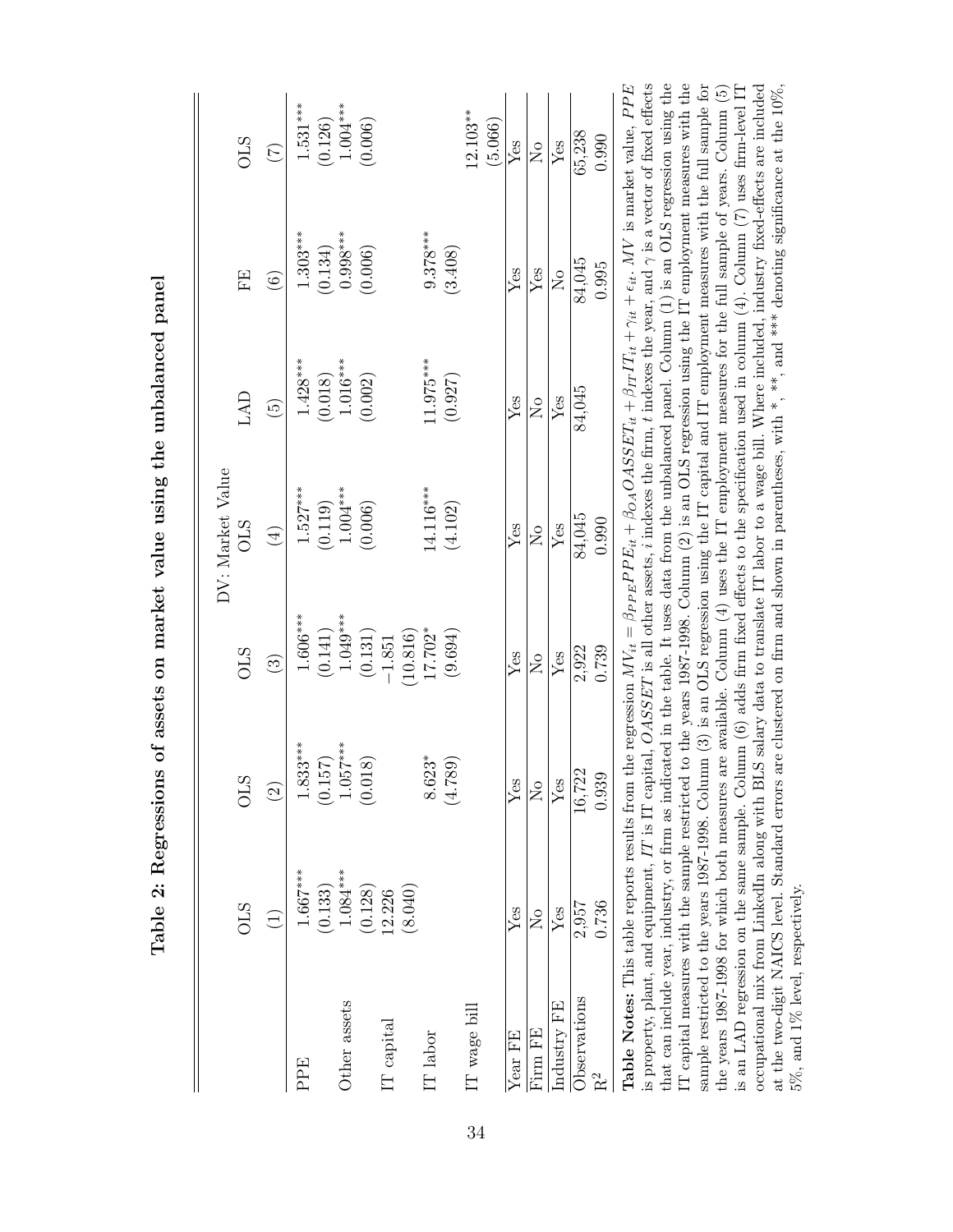|              |                       |                                                                             | DV: Market Value        |                              |                                                                                                                                                                                     |                |
|--------------|-----------------------|-----------------------------------------------------------------------------|-------------------------|------------------------------|-------------------------------------------------------------------------------------------------------------------------------------------------------------------------------------|----------------|
|              | <b>STO</b>            | STO                                                                         | <b>OLS</b>              | <b>OLS</b>                   | FE                                                                                                                                                                                  | STO            |
|              | $\widehat{\Xi}$       | $\widehat{c}$                                                               | $\widehat{c}$           | $\left( \frac{4}{2} \right)$ | $\widetilde{G}$                                                                                                                                                                     | $\odot$        |
| PPE          | $1.651***$            | $1.453***$                                                                  | $1.630***$              | $1.495***$                   | $1.272***$                                                                                                                                                                          | $1.529***$     |
|              |                       | (0.152)                                                                     | (0.126)                 | (0.232)                      | (0.207)                                                                                                                                                                             | (0.238)        |
| Other assets | $(0.128)$<br>0.990*** | $1.120***$                                                                  | $0.952***$              | $1.258***$                   | $1.328***$                                                                                                                                                                          | $1.269***$     |
|              | $(0.174)$<br>8.580    | (0.173)                                                                     | (0.177)                 | (0.189)                      | (0.254)                                                                                                                                                                             | (0.189)        |
| IT capital   |                       |                                                                             | $-0.265$                |                              |                                                                                                                                                                                     |                |
|              | (8.825)               |                                                                             | 10.409)                 |                              |                                                                                                                                                                                     |                |
| IT labor     |                       | $3.533***$                                                                  | 3.170                   | $9.099***$                   | $10.381***$                                                                                                                                                                         |                |
|              |                       | (1.489)                                                                     | (3.139)                 | (2.357)                      | (3.736)                                                                                                                                                                             |                |
| IT wage bill |                       |                                                                             |                         |                              |                                                                                                                                                                                     | $12.215***$    |
|              |                       |                                                                             |                         |                              |                                                                                                                                                                                     | (3.397)        |
| Year FE      | Yes                   | Yes                                                                         | $Y$ es                  | $Y$ es                       | $Y$ es                                                                                                                                                                              | $Y$ es         |
| Firm FE      | ž                     | $\overline{S}$                                                              | $\overline{\mathsf{S}}$ | $\overline{\mathsf{X}}$      | ${\rm Yes}$                                                                                                                                                                         | $\overline{S}$ |
| Industry FE  | $\rm Yes$             | Yes                                                                         | Yes                     | ${\rm Yes}$                  | $\overline{N}$                                                                                                                                                                      | Yes            |
| Observations | 1,604                 | 3,017                                                                       | 1,603                   | 8,521                        | 8,521                                                                                                                                                                               | 5,540          |
| $R^2$        | 0.724                 | 0.760                                                                       | 0.725                   | 0.814                        | 0.902                                                                                                                                                                               | 0.808          |
|              |                       | Table $\alpha$ This table range results from the recrease $M_{\rm L} = 2$ . |                         |                              | $\mathbf{D}\mathbf{D}\mathbf{F}$ , $\mathbf{A}\mathbf{A}=\mathbf{A}\mathbf{A}\mathbf{C}\mathbf{C}\mathbf{F}$ , $\mathbf{F}$ , $\mathbf{A}=\mathbf{F}$ , $\mathbf{F}$ , $\mathbf{A}$ | $MT$ is morted |

<span id="page-34-0"></span>Table 3: Regressions of assets on market value using the balanced panel Table 3: Regressions of assets on market value using the balanced panel

(2) is an OLS regression using the IT employment measures with the sample restricted to the years 1987-1998. Column (3) is both measures are available. Column  $(4)$  uses the IT employment measures for the full sample of years. Column  $(5)$  adds firm BLS salary data to translate IT labor to a wage bill. Industry fixed-effects are included at the two-digit NAICS level. Standard errors are clustered on firm and shown in parentheses, with  $*$ ,  $**$ , and  $**$  denoting signi panel. Column (1) is an OLS regression using the IT capital measures with the sample restricted to the years 1987-1998. Column (2) is an OLS regression using the IT employment measures with the sample restricted to the years 1987-1998. Column (3) is an OLS regression using the IT capital and IT employment measures with the full sample for the years 1987-1998 for which fixed effects to the specification used in column  $(4)$ . Column  $(6)$  uses firm-level IT occupational mix from LinkedIn along with  $+ \epsilon_{it}$ . MV is market value, PPE is property, plant, and equipment, IT is IT capital, and OASSET is all other assets. It uses data from the balanced<br> $\overline{C}$ ,  $\overline{C}$ ,  $\overline{C}$ ,  $\overline{C}$ ,  $\overline{C}$ ,  $\overline{C}$ ,  $\overline{C}$ ,  $\overline{C}$ ,  $\overline{C}$ ,  $\overline$ panel. Column (1) is an OLS regression using the IT capital measures with the sample restricted to the years 1987-1998. Column an OLS regression using the IT capital and IT employment measures with the full sample for the years 1987-1998 for which both measures are available. Column (4) uses the IT employment measures for the full sample of years. Column (5) adds firm<br>end affects the construction was the column (4)  $\sum_{i=1}^{n} C_i$  and  $C_i$  and  $C_i$  and  $C_i$  and  $C_i$ fixed effects to the specification used in column (4). Column (6) uses firm-level IT occupational mix from LinkedIn along with BLS salary data to translate IT labor to a wage bill. Industry fixed-effects are included at the two-digit NAICS level. Standard errors are clustered on firm and shown in parentheses, with \*, \*\*, and \*\*\* denoting significance at the 10%, 5%, and 1% level,  $\beta_{IT} I T_{it}$ + $\beta_{OA}OASSET_{it}$ + $\beta_{PPE} PPE_{it}$ **Table notes:** This table reports results from the regression  $M V_{it}$ respectively. respectively.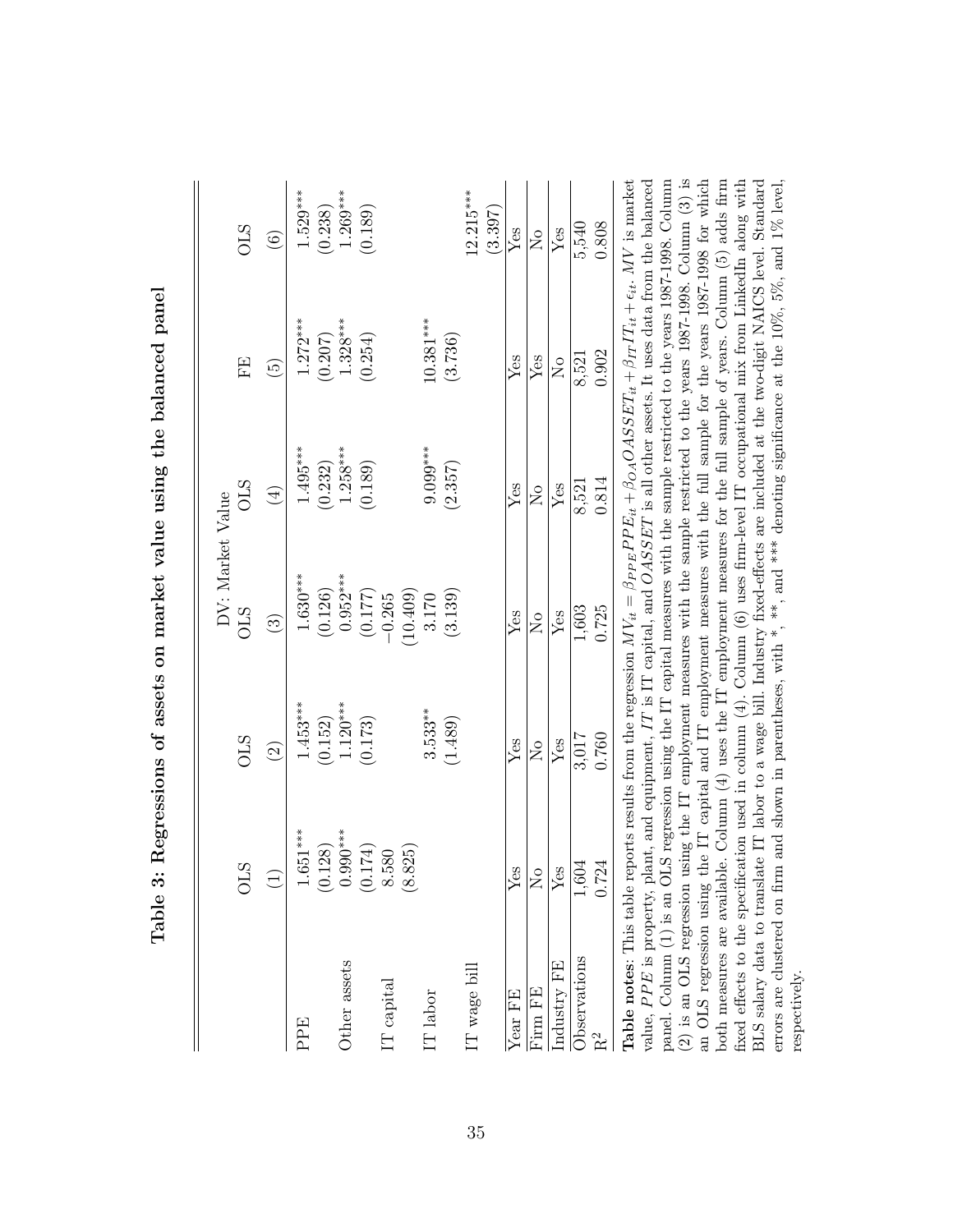<span id="page-35-0"></span>Figure 5: IT coefficients from year-to-year market value regressions



**Figure Notes:** This chart plots the estimated IT coefficient  $(\beta_{IT})$  from the regression  $MV_{it}$  =  $\beta_{PPE} PPE_{it} + \beta_{OA}OA_{it} + \beta_{IT} IT_{it} + \gamma_{it} + \epsilon_{it}$  using a rolling window around each focal year [-1, +1], and where i indexes the firm and t indexes the year.  $\gamma$  is a vector of fixed effects that include industry and year. Standard errors are clustered at the firm level. The shaded region represents the standard error band.

<span id="page-35-1"></span>



Figure Notes: This chart illustrates average values of digital capital for the firms in our balanced panel. The market value of digital capital is computed in two steps. First, we estimate the regression  $MV_{it} = \beta_{PPE} PPE_{it} + \beta_{OA} OA_{it} + \beta_{IT} IT_{it} + \epsilon_{it}$  using a rolling window around each focal year. Then, the coefficient  $\beta_{IT}$  for each firm is multiplied by the firm's IT employment to compute the component of its market value that is correlated with the firm's IT assets.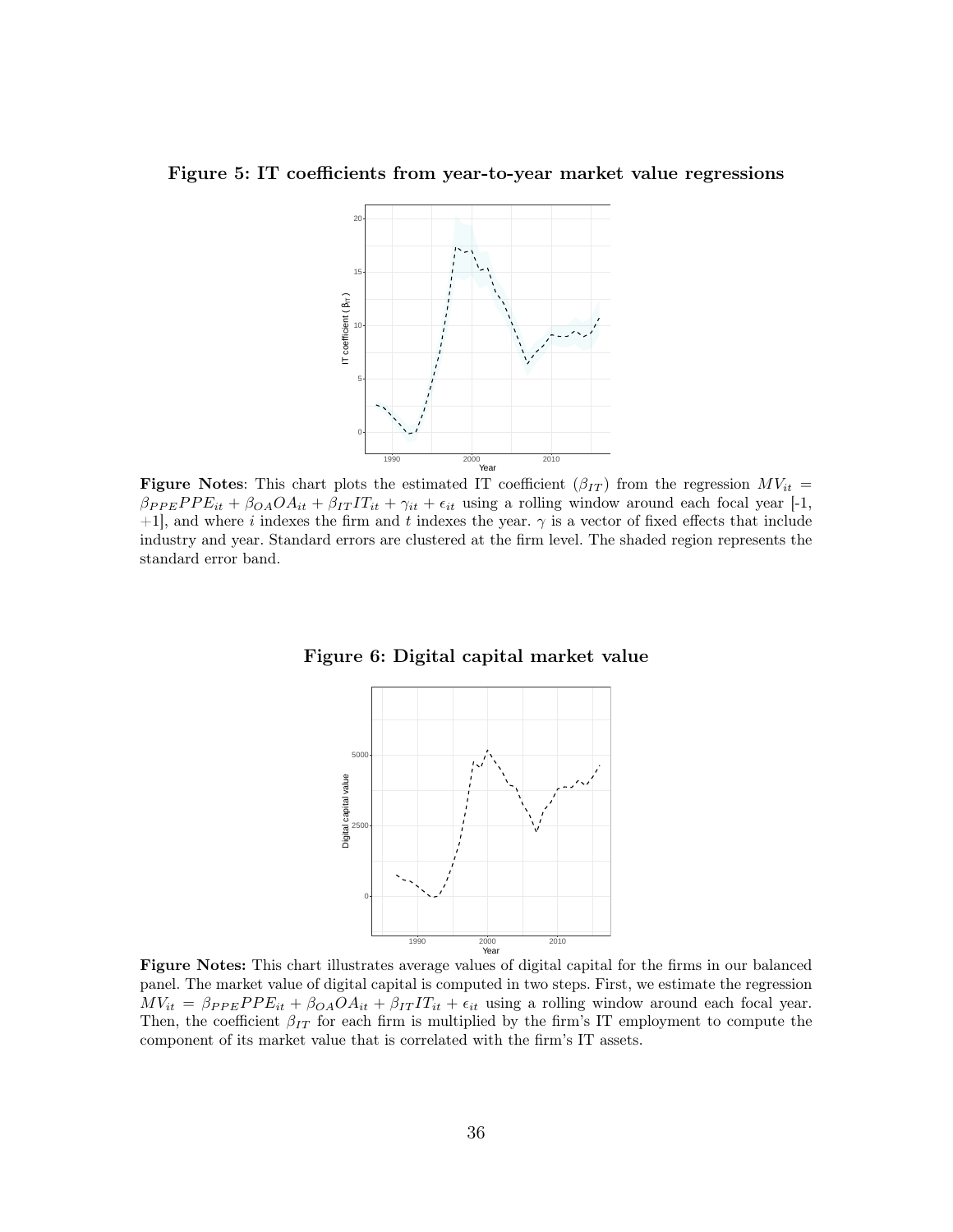Figure 7: Digital capital prices

<span id="page-36-0"></span>

<span id="page-36-1"></span>Figure Notes: This chart illustrates average prices for digital capital for firms in the balanced panel. The price of digital capital for each firm-year is computed by solving equations [1](#page-6-0) and [2](#page-6-1) in the main text, and the index in the chart above is computed by averaging across firms in each year.

Figure 8: Digital capital quantities



Figure Notes: This chart illustrates average quantities of digital capital for firms in the balanced panel. The average quantity of digital capital for each firm-year is computed by solving equations [1](#page-6-0) and [2](#page-6-1) in the main text, and the index in the chart above is computed by averaging across firms in each year.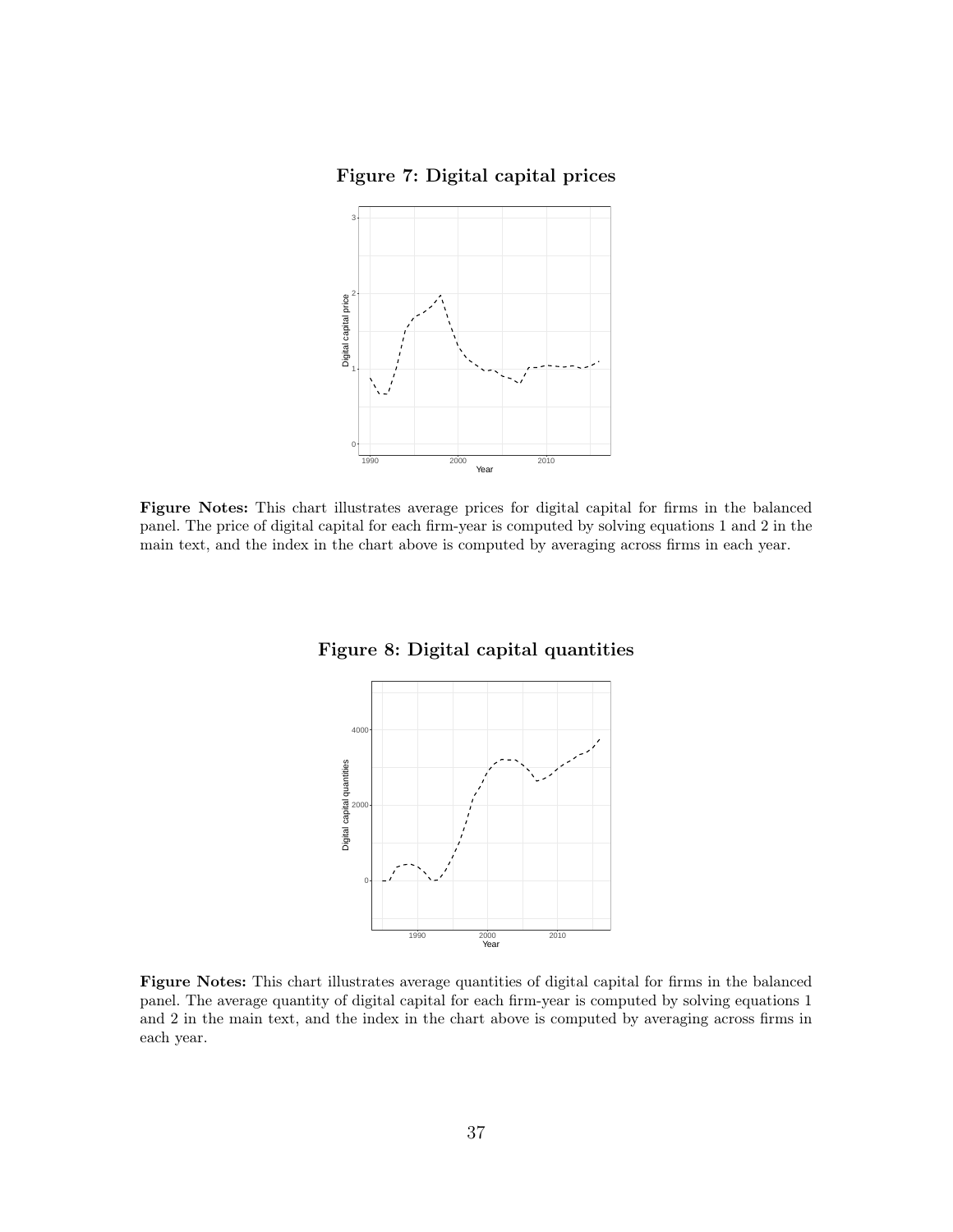<span id="page-37-0"></span>



Figure Notes: This chart compares year-on-year accumulation of quantities of digital capital with that of Property, Plant, and Equipment (PPE) for the balanced panel. The average quantity of digital capital for all firms in a year is computed by solving equations [1](#page-6-0) and [2](#page-6-1) in the main text. Average PPE quantities for firms are computed from data from Capital IQ.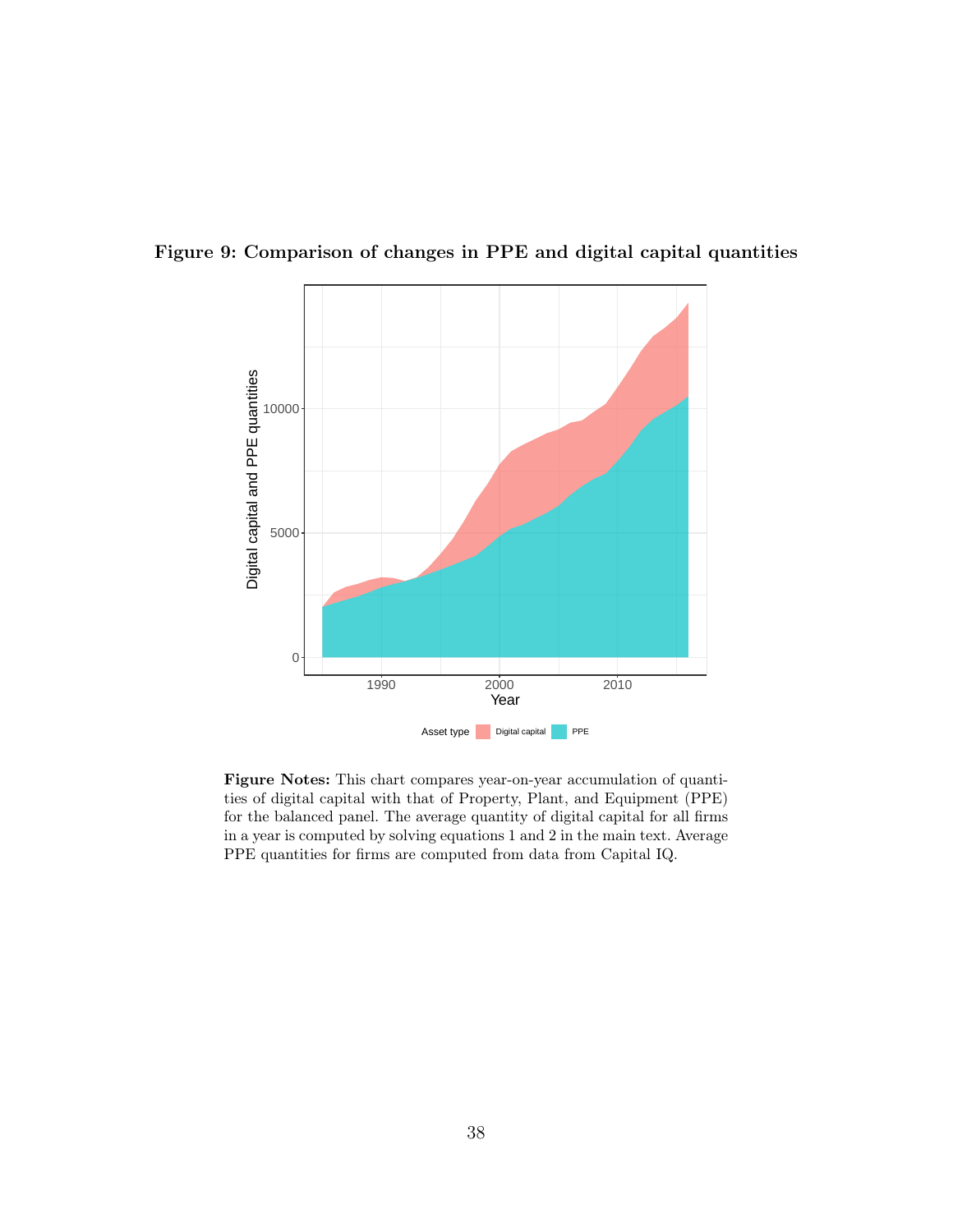<span id="page-38-0"></span>Figure 10: Digital capital prices and quantities computed by market value quantiles



(a) Digital capital prices by market (b) Digital capital quantities by market value value (25%)



(c) Digital capital quantities by market (d) Digital capital quantities by market value (10%) value (5%)

Figure Notes: These charts illustrate prices and quantities of digital capital where firms are separated into quantiles according to their market values at the end of the panel. Annual quantities are computed by solving equations [1](#page-6-0) and [2.](#page-6-1) Subfigure (a) shows prices by quartile and (b) shows quantities by quartile. Subfigure (c) shows quantities with firms separated into ten quantiles. Subfigure (d) shows quantities with firms separated into twenty quantiles. The darker line in each chart is the top quantile of firms in terms of market value.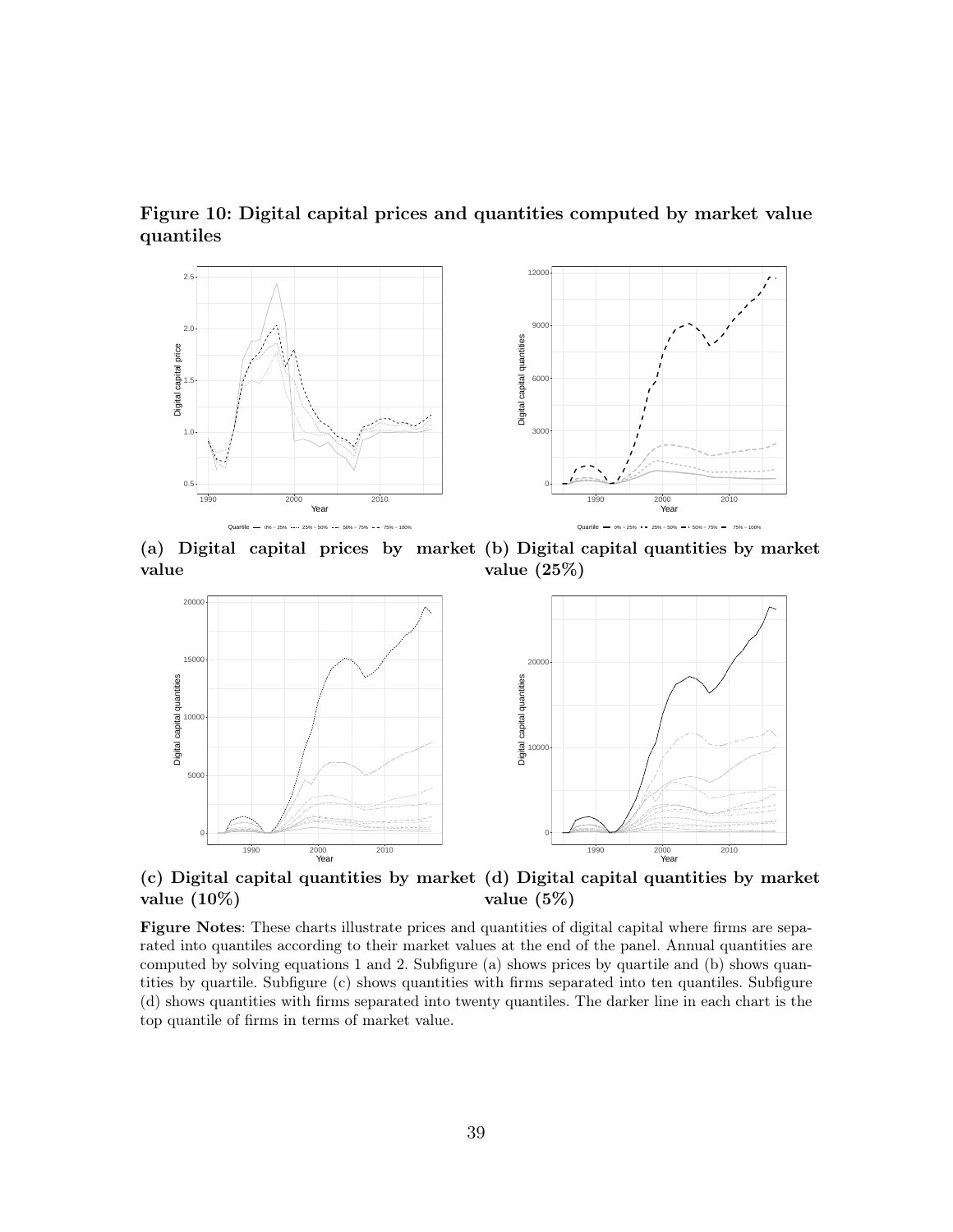

<span id="page-39-0"></span>Figure 11: Digital capital quantities for the unbalanced panel

Figure Notes: This chart illustrates average quantities of digital capital for firms by market value decile in the unbalanced panel. The average quantity of digital capital for each firm-year is computed by solving equations [1](#page-6-0) and [2](#page-6-1) in the main text and then averaged across firms in each year. The darker line is the top decile group in terms of market value.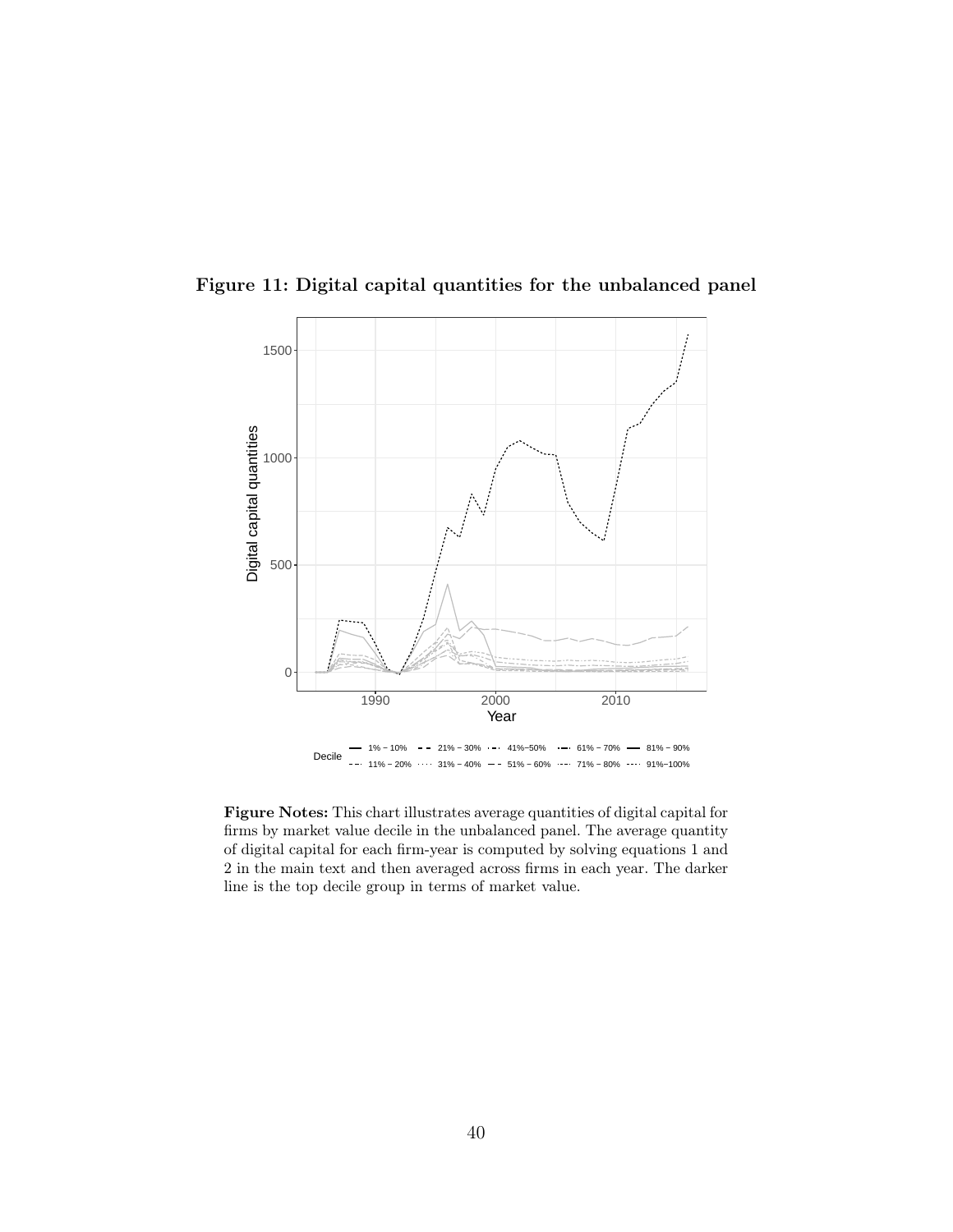

<span id="page-40-0"></span>Figure 12: Per capita values of factors separated by market value deciles

Figure Notes: These charts illustrate per capita quantities of different assets where firms are separated into deciles according to their 2016 market values. Digital capital quantities for each year are computed by solving equations [1](#page-6-0) and [2.](#page-6-1) Subfigure (a) illustrates digital capital quantities, subfigure (b) shows other assets (total assets minus physical capital, including receivables, inventories, cash, and other accounting assets), subfigure (c) shows Property, Plant, and Equipment, and subfigure (d) shows IT labor. The darker line in each chart is the top quantile of firms in terms of market value.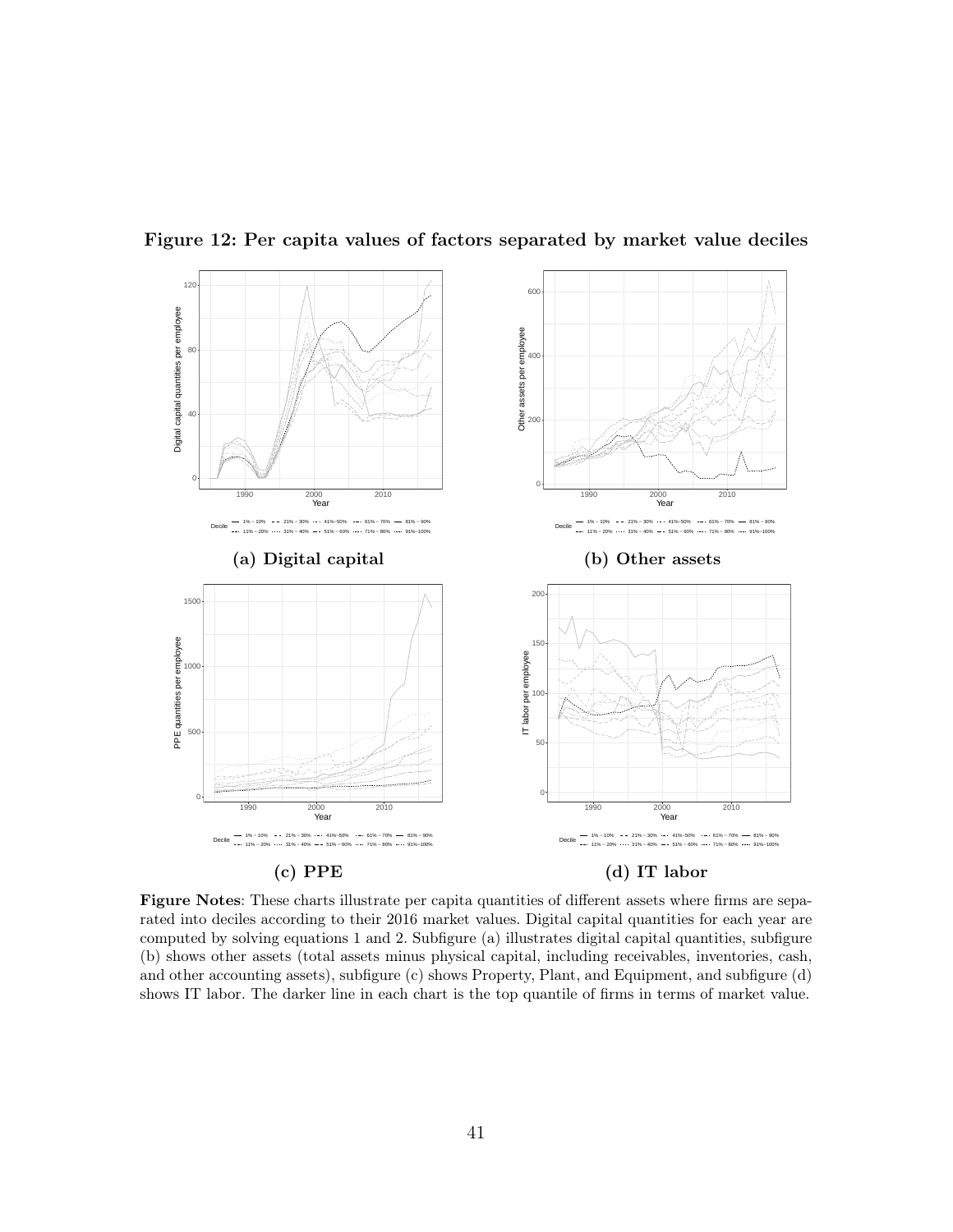

<span id="page-41-0"></span>Figure 13: Digital capital concentration by capital type and industry

(a) Digital capital concentration





(b) Digital capital per capita concentration



(c) Digital capital quantities by industry (d) Digital capital concentration by industry

Figure Notes: These charts illustrate changes in digital capital concentration over time. Subfigure (a) shows digital capital concentration and (b) shows concentration in digital capital per capita. Subfigure (c) charts digital capital by industry, where firms are placed in industries at the 1 digit NAICS level, and only quantities from the four industries with the largest number of firms in the sample are shown. NAICS industries in category "2" include Mining, Quarrying, Oil and Gas Extraction, Utilities, and Construction, those in "3" include Manufacturing, those in "4" include Wholesale Trade, Retail Trade, and Transportation and Warehousing, and those in "5" include Information, Finance and Insurance, Real Estate and Rental and Leasing, Professional, Scientific, and Technical Services, Management of Companies and Enterprises, and Administrative and Support and Waste Management and Remediation Services. Subfigure (d) shows capital concentration by the same industry categories used in (c).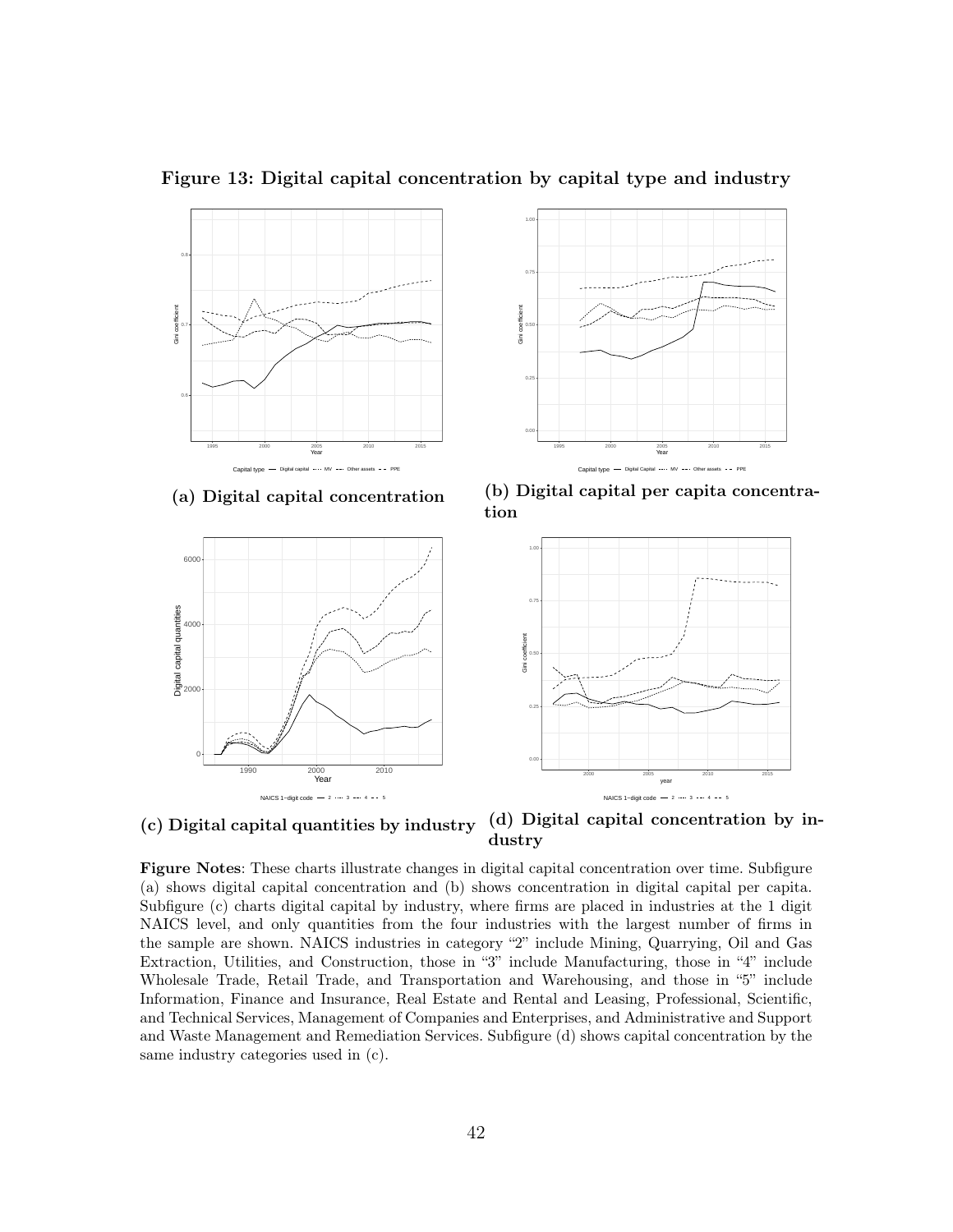<span id="page-42-0"></span>

| corressions of digital capital on productive. |
|-----------------------------------------------|
|                                               |
|                                               |
|                                               |
|                                               |
|                                               |
|                                               |
| Table 4:                                      |

|                                                                                                                                                                                                                                                                                                                                                                 |                         |                       |                         | DV: Log(Value Added)    |                            |                         |                         |
|-----------------------------------------------------------------------------------------------------------------------------------------------------------------------------------------------------------------------------------------------------------------------------------------------------------------------------------------------------------------|-------------------------|-----------------------|-------------------------|-------------------------|----------------------------|-------------------------|-------------------------|
|                                                                                                                                                                                                                                                                                                                                                                 | <b>OLS</b>              | <b>STC</b>            | <b>OLS</b>              | <b>OLS</b>              | <b>STIO</b>                | FE                      | FE                      |
|                                                                                                                                                                                                                                                                                                                                                                 | $\widehat{\Xi}$         | $\widetilde{2}$       | $\widehat{\mathbb{C}}$  | $\bigoplus$             | $\widetilde{5}$            | $\widehat{\mathbf{e}}$  | $\widehat{\subset}$     |
| $Log(Non-IT\ capital)$                                                                                                                                                                                                                                                                                                                                          | $0.259***$              | $0.250***$            | $0.259***$              | $0.290***$              | $0.242***$                 | $0.402***$              | $0.394***$              |
| Log(Labor)                                                                                                                                                                                                                                                                                                                                                      | $0.672***$<br>(0.027)   | $0.662***$<br>(0.025) | $0.587***$<br>(0.035)   | $0.592***$<br>(0.045)   | $0.646***$<br>(0.025)      | $0.435***$<br>(0.113)   | $0.429***$<br>(0.109)   |
|                                                                                                                                                                                                                                                                                                                                                                 | (0.044)                 | (250.0)               | (0.097)                 | $\left(0.112\right)$    | (0.048)                    | (0.139)                 | (0.138)                 |
| Log(IT capital)                                                                                                                                                                                                                                                                                                                                                 | $0.037***$              | $0.031***$            | 0.031                   | $0.018\,$               | 0.015                      | $0.026**$               | $0.027***$              |
|                                                                                                                                                                                                                                                                                                                                                                 | (0.017)                 | (0.015)               | (0.026)                 | (0.023)                 | (0.014)                    | (0.013)                 | (0.013)                 |
| $Log(DC)$                                                                                                                                                                                                                                                                                                                                                       |                         | $0.034***$            | $0.093*$                | 0.077                   | 0.022                      |                         | $0.023***$              |
|                                                                                                                                                                                                                                                                                                                                                                 |                         | (0.016)               | (0.049)                 | (2F0.0)                 | (0.016)                    |                         | (0.012)                 |
| $Log(R\&D)$                                                                                                                                                                                                                                                                                                                                                     |                         |                       |                         |                         | $0.064***$                 |                         |                         |
|                                                                                                                                                                                                                                                                                                                                                                 |                         |                       |                         |                         | (0.017)                    |                         |                         |
| R&D reported?                                                                                                                                                                                                                                                                                                                                                   |                         |                       |                         |                         | $-0.346***$                |                         |                         |
|                                                                                                                                                                                                                                                                                                                                                                 |                         |                       |                         |                         | (0.101)                    |                         |                         |
| Year FE                                                                                                                                                                                                                                                                                                                                                         | Yes                     | Yes                   | Yes                     | $Y$ es                  | Yes                        | Yes                     | Yes                     |
| Industry FE                                                                                                                                                                                                                                                                                                                                                     | $Y$ es                  | Yes                   | Yes                     | $Y$ es                  | Yes                        | $\overline{\mathsf{S}}$ | $\overline{\mathsf{S}}$ |
| Firm FE                                                                                                                                                                                                                                                                                                                                                         | $\overline{\mathsf{z}}$ | $\overline{S}$        | $\overline{\mathsf{S}}$ | $\overline{\mathsf{S}}$ | $\mathcal{L}_{\mathsf{O}}$ | Yes                     | Yes                     |
| Observations                                                                                                                                                                                                                                                                                                                                                    | 1,827                   | 827                   | 610                     | 610                     | 1,827                      | 1,827                   | 1,827                   |
| $\rm R^2$                                                                                                                                                                                                                                                                                                                                                       | 0.951                   | .952                  | 0.926                   | 0.932                   | 0.954                      | 0.985                   | 0.985                   |
| Table Notes: This table reports results from the regression $Log(VA)_{it} = \beta_K Log(K)_{it} + \beta_L Log(L)_{it} + \beta_{IT} Log(IT)_{it} + \beta_{DC} Log(DC)_{it} + \epsilon_{it}$ . VA is<br>value added (output minus materials), K is capital, L is labor, IT is IT capital, and DC is digital capital. Column (1) is the baseline regression on the |                         |                       |                         |                         |                            |                         |                         |

of one-digit NAICS industry controls). Column (5) includes measures of R&D as well as measures of whether or not R&D is reported. Columns (6) and (7) include firm fixed-effects. Standard errors are shown in parentheses an full set of observations for which the CITDB IT capital data are available on a consistent basis (through 2000). Column (2) includes the computed digital capital stock measures. Column  $(3)$  restricts the sample to the years 1997 to 2000 and column  $(4)$  uses finer industry controls (two-digit instead full set of observations for which the CITDB IT capital data are available on a consistent basis (through 2000). Column (2) includes the computed digital capital stock measures. Column (3) restricts the sample to the years 1997 to 2000 and column (4) uses finer industry controls (two-digit instead and (7) include firm fixed-effects. Standard errors are shown in parentheses and are clustered on firm with \*, \*\*, and \*\*\* denoting significance at the of one-digit NAICS industry controls). Column (5) includes measures of R&D as well as measures of whether or not R&D is reported. Columns (6) 10%, 5%, and 1% level, respectively.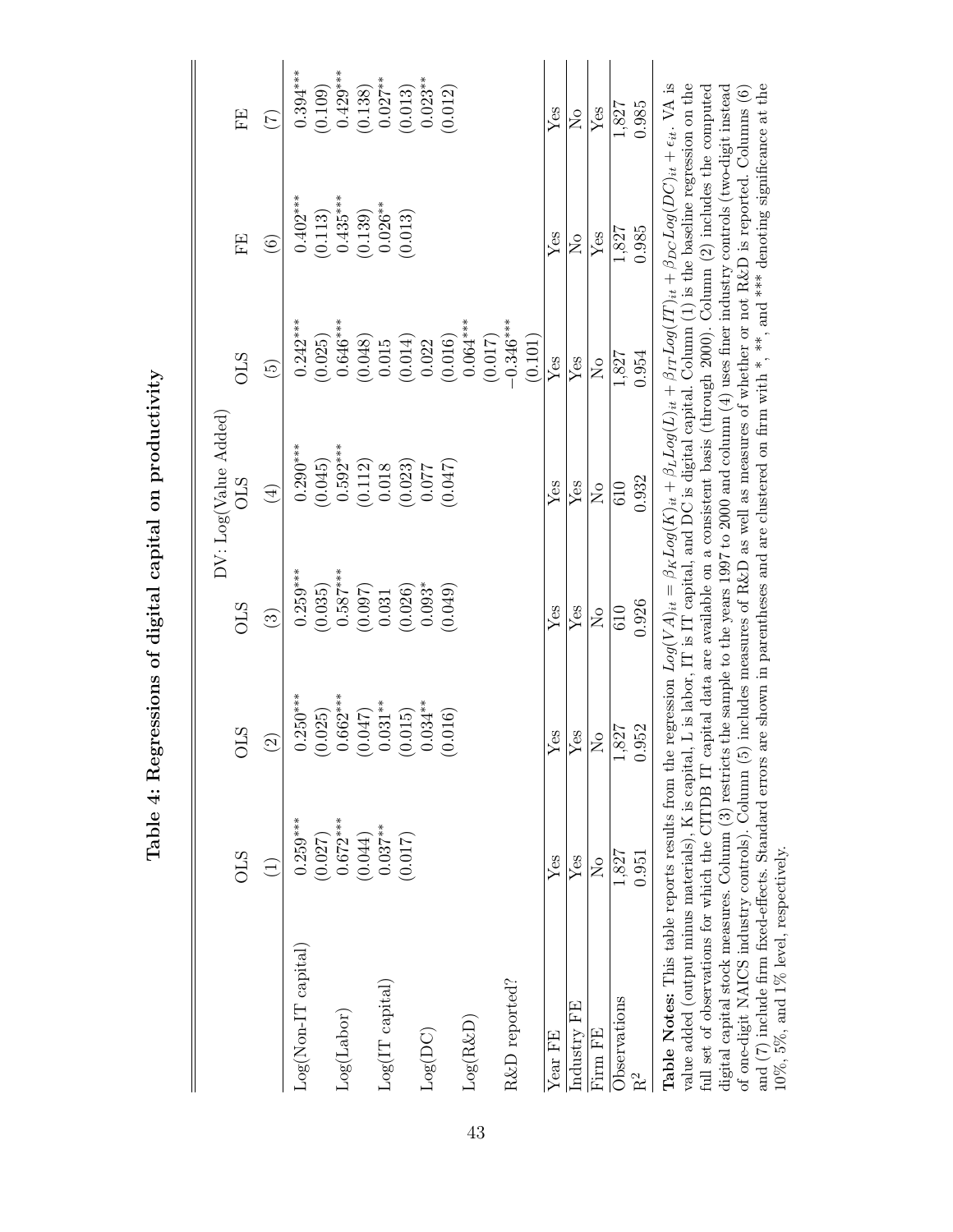|                              |                | Log(DC/e)         |                |                         |
|------------------------------|----------------|-------------------|----------------|-------------------------|
|                              | <b>OLS</b>     | <b>OLS</b>        | FE             | FE                      |
|                              | (1)            | $\left( 2\right)$ | (3)            | $\left( 4\right)$       |
| Log(K/e)                     | $0.200***$     | $0.187***$        | 0.255          | 0.259                   |
|                              | (0.034)        | (0.034)           | (0.171)        | (0.172)                 |
| Log(IT/e)                    | $0.703***$     | $0.350^{***}\,$   | $0.519***$     | 0.194                   |
|                              | (0.035)        | (0.118)           | (0.050)        | (0.118)                 |
| Log(HK/e)                    | $-0.103$       | $-0.236***$       | $-0.399***$    | $-0.397^{\ast\ast\ast}$ |
|                              | (0.080)        | (0.058)           | (0.082)        | (0.076)                 |
| $Log(IT/e) \times Log(HK/e)$ |                | $0.048***$        |                | $0.048***$              |
|                              |                | (0.015)           |                | (0.016)                 |
| Year FE                      | Yes            | Yes               | $_{\rm Yes}$   | Yes                     |
| Industry FE                  | Yes            | Yes               | N <sub>o</sub> | No                      |
| Firm FE                      | N <sub>o</sub> | No                | Yes            | Yes                     |
| Observations                 | 1,805          | 1,805             | 1,805          | 1,805                   |
| $\mathrm{R}^2$               | 0.656          | 0.661             | 0.852          | 0.853                   |

#### <span id="page-43-0"></span>Table 5: Relationship between IT, human capital, and digital capital

**Table notes:** This table reports results from the regression  $Log(DC/e)_{it} = \beta_k Log(K/e)_{it} +$  $\beta_{hk}Log(HK/e)_{it} + \beta_{IT_e}Log(TT/e)_{it} + \beta_{ITxHK}(Log(HK/e)_{it} \times Log(TT/e)_{it}) + \epsilon_{it}$ . All columns test the per capita relationships between HK and IT investment and digital capital quantities and include year fixed-effects. Columns (1) and (2) also include two-digit NAICS industry controls but they do not include firm-fixed effects. Columns (3) and (4) add firm fixed-effects to the regressions. Standard errors are clustered on firm and shown in parentheses with \*, \*\*, and \*\*\* denoting significance at the 10%, 5%, and 1% level, respectively.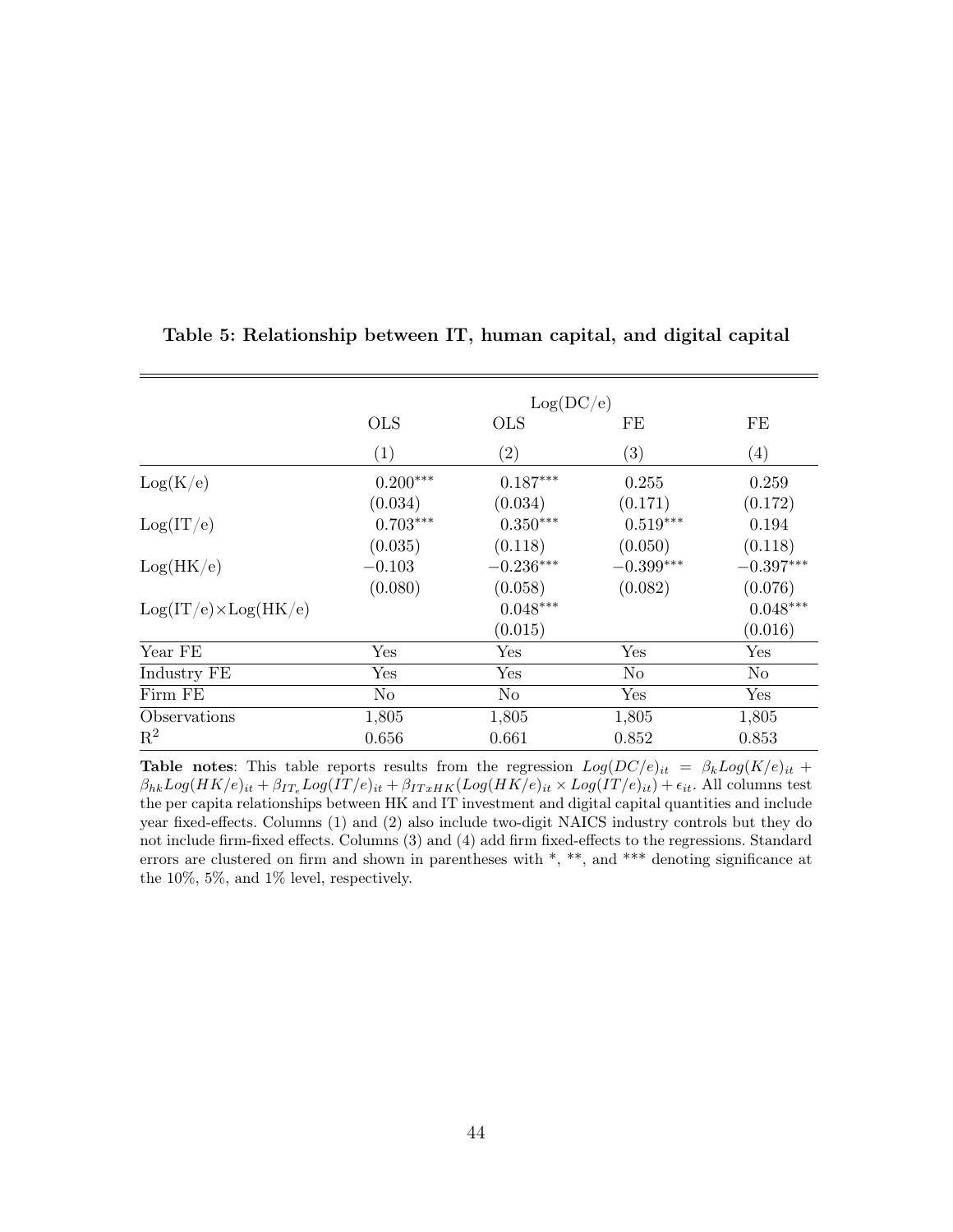|                |            | DV: Log(Value Added) |                   |                  |
|----------------|------------|----------------------|-------------------|------------------|
|                | $0$ years  | 1 year               | 2 years           | 3 years          |
|                | (1)        | $\left( 2\right)$    | $\left( 3\right)$ | $\left(4\right)$ |
| Log(Capital)   | $0.245***$ | $0.248***$           | $0.249***$        | $0.243***$       |
|                | (0.055)    | (0.056)              | (0.057)           | (0.060)          |
| Log( Labor)    | $0.657***$ | $0.660***$           | $0.661***$        | $0.659***$       |
|                | (0.076)    | (0.076)              | (0.076)           | (0.080)          |
| Log(DC)        | $0.019**$  | $0.013**$            | $0.010*$          | $0.010**$        |
|                | (0.009)    | (0.006)              | (0.005)           | (0.005)          |
| Year FE        | Yes        | Yes                  | Yes               | Yes              |
| Firm FE        | Yes        | Yes                  | Yes               | Yes              |
| Observations   | 4,167      | 4,166                | 4,166             | 3,976            |
| $\mathbf{R}^2$ | 0.987      | 0.987                | 0.987             | 0.987            |

#### <span id="page-44-0"></span>Table 6: Productivity regressions with lagged digital capital

**Table Notes:** This table reports results from the regression  $Log(VA)_{it} = \beta_K Log(K)_{it} +$  $\beta_L Log(L)_{it} + \beta_{DC} Log(DC)_{i,t-n} + \epsilon_{it}$  where *n* varies between 0 and 3 years. VA is value added (output minus materials),  $K$  is capital,  $L$  is labor, and  $DC$  is digital capital lagged by the number of years specified in the column header. The first column is a regression of value added on the production factors in that year, the second column is a regression of value added on contemporaneous capital and labor and the digital capital stocks in the prior year, the third column is a regression of value added on contemporaneous capital and labor and digital capital stocks from two years prior, and the last column is a regression of value added on contemporaneous capital and labor and the digital capital stocks from three years prior. All four columns include fixed effects for firm and year. Standard errors are shown in parentheses and are clustered on firm with \*, \*\*, and \*\*\* denoting significance at the 10%, 5%, and 1% level, respectively.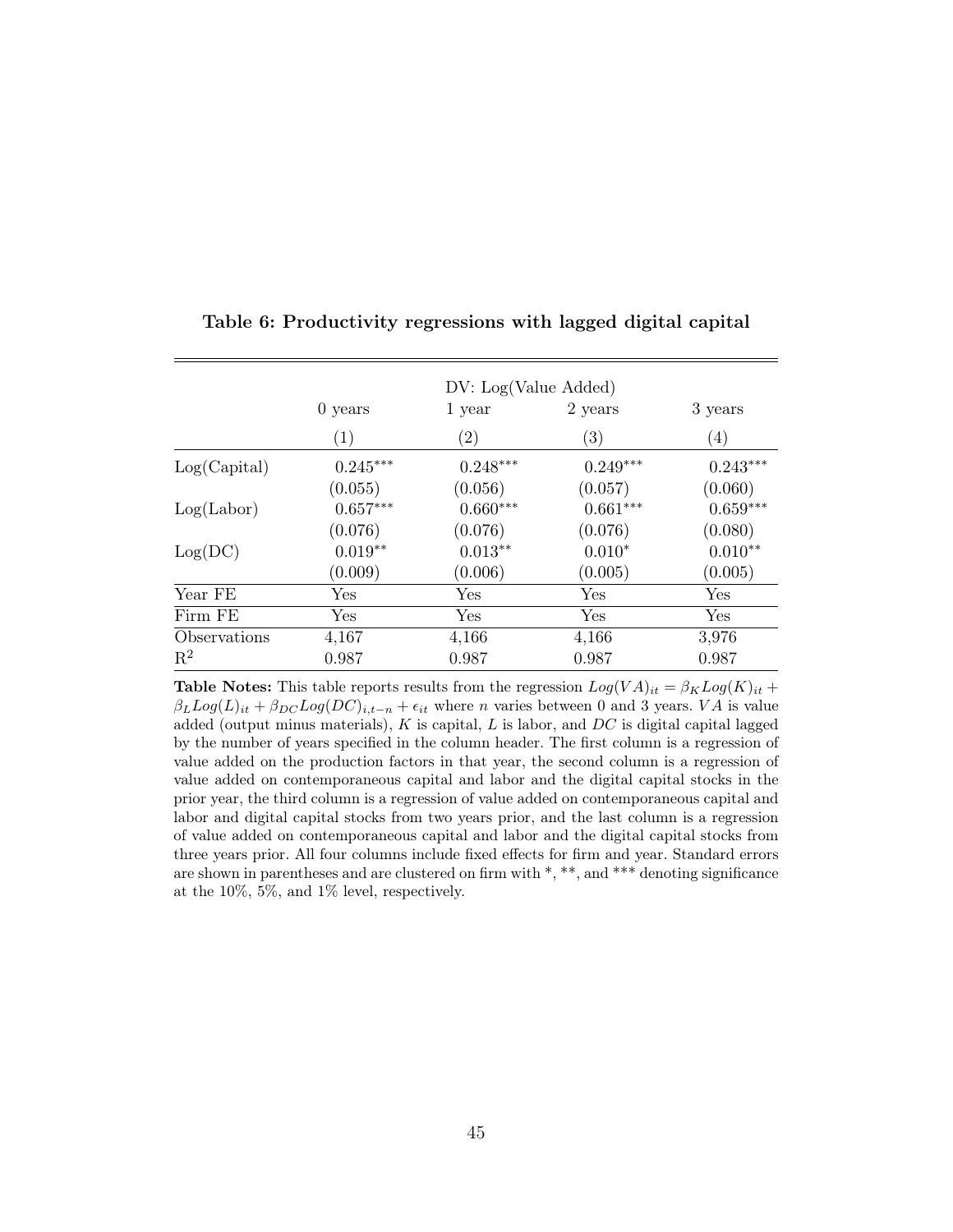# <span id="page-45-0"></span>A Online Appendix: Data for Digital Capital and Superstar Firms

## A.1 Data Descriptions

Three of the datasets used in this paper are 1) online resume data from LinkedIn provided via the Economic Graph Research (EGR) team, 2) Standard and Poor's Compustat-Capital IQ Database (Compustat) for publicly traded corporate financial data, and 3) the Bureau of Labor Statistics Occupational Employment Survey (BLS OES). Access to LinkedIn's internal databases and taxonomies was arranged as part of an ongoing research partnership between the authors and the EGR team. Many of the taxonomies and standardization tools, in addition to the data, are proprietary to LinkedIn. We are grateful to the LinkedIn EGR team for supporting this work, providing valuable feedback, and making available the data to make our analyses possible.

Accessing Compustat is possible through Wharton Research Data Services (WRDS). WRDS is available here: https://wrds-www.wharton.upenn.edu/. To get access to WRDS data, you will need to register for an account through your institution or otherwise.[14](#page-0-0)

The BLS OES data can be accessed here: https://www.bls.gov/oes/tables.htm. These datasets detail employment counts and salary estimates by occupation. Estimates are available for the entire U.S. economy, by industry, and by region.

### A.1.1 Standard and Poor's Compustat-Capital IQ Database

Variables Used and Construction The Compustat items used in this analysis include:

- $qvkey$  (firm identifier)
- *ticker symbol* (firm identifier)
- *NAICS* (NAICS industry code)
- SIC (SIC industry code used for years where NAICS was not available in BLS OES)
- fyear (reporting year)
- $at$  (total assets)
- $prec c$  (share price)
- *csho* (common shares outstanding)
- *che* (cash and equivalents)
- *ceq* (book value of common equity)

<sup>&</sup>lt;sup>14</sup> Account registration is available at: https://wrds-web.wharton.upenn.edu/wrds/?register.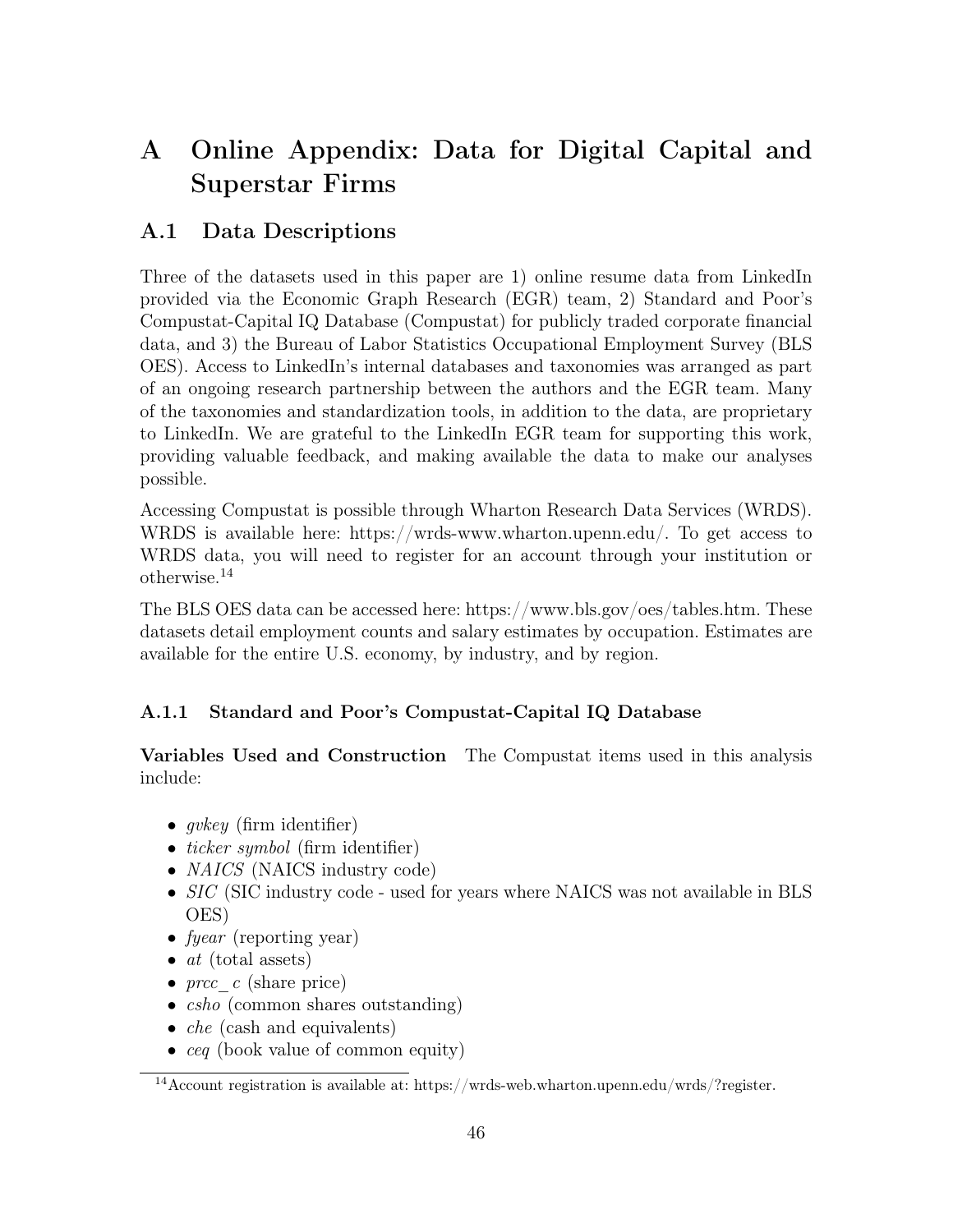| Year diffs     | Year controls | $Ind+Year$ controls | Sample size |
|----------------|---------------|---------------------|-------------|
| $\mathbf{1}$   | 0.005         | 0.005               | 3790        |
|                | (0.004)       | (0.004)             |             |
| $\overline{2}$ | 0.008         | 0.008               | 3543        |
|                | (0.005)       | (0.005)             |             |
| 3              | $0.013**$     | $0.012**$           | 3312        |
|                | (0.006)       | (0.006)             |             |
| 4              | $0.014*$      | $0.012*$            | 3078        |
|                | (0.007)       | (0.007)             |             |
| 5              | $0.014*$      | 0.013               | 2852        |
|                | (0.008)       | (0.008)             |             |
| 6              | $0.017*$      | $0.015*$            | 2727        |
|                | (0.009)       | (0.009)             |             |
| $\overline{7}$ | $0.021*$      | 0.019               | 2507        |
|                | (0.012)       | (0.012)             |             |
| 8              | $0.028**$     | $0.026**$           | 2298        |
|                | (0.012)       | (0.012)             |             |
| 9              | $0.024**$     | $0.021**$           | 2083        |
|                | (0.01)        | (0.01)              |             |
| 10             | $0.026**$     | $0.022**$           | 1869        |
|                | (0.011)       | (0.011)             |             |

<span id="page-46-0"></span>Table 7: Long-differenced estimates of digital capital on productivity

Table Notes: This table reports estimates from long-differenced regressions of digital capital and other factors on productivity. The estimated equation is  $(log(VA)_{i,t}$  −  $log(V A)_{i,t-n}) = \beta_K(log(K)_{i,t} - log(K)_{i,t-n}) + \beta_L(log(L)_{i,t} - log(L)_{i,t-n}) +$  $\beta_{DC}(log(DC)_{i,t} - log(DC)_{i,t-n}) + \gamma_{it} + \epsilon_{it}$ . V A is value added (output minus materials),  $K$  is capital,  $L$  is labor, and  $DC$  is digital capital,  $n$  is the difference length, which varies from 1 to 10 years, and  $\gamma$  is a vector of dummy variables. The first column indicates the difference length in years. The second column reports the coefficient estimate on the differenced log digital capital measure when the regression equation includes dummy variables for year. The third column reports results when the regression equation includes both year and two-digit NAICS industry variables. The fourth column reports how sample size changes as the difference lengths are increased. Standard errors are clustered on firm with  $*, **$ , and  $***$  denoting significance at the 10%, 5%, and 1% level, respectively.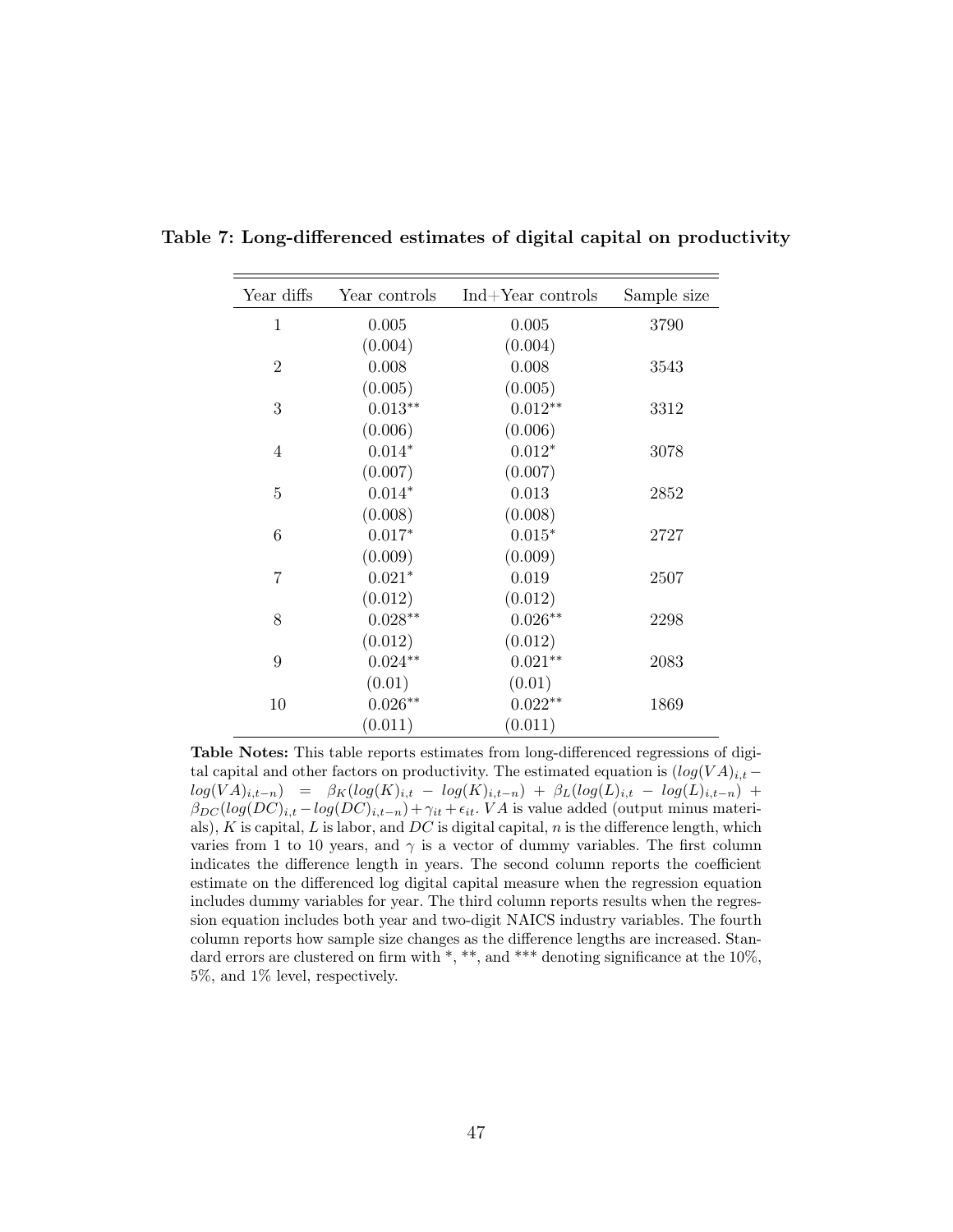- *ppegt* (gross property, plant, and equipment)
- *intan* (book value of intangible assets)
- $\bullet$  qdwl (goodwill)
- *emp* (employee count in thousands)

These financial reporting items are used to construct measures of market value and to inform our measures of employment in Compustat firms (including by industry and occupation).

### A.1.2 Bureau of Labor Statistics Occupational Employment Survey (BLS OES)

Variables Used and Construction First we combine and standardize BLS OES data across years. The BLS OES data we use for this come from the industry-level estimates of employment and salary by 2-digit SIC code (1999 and 2000) and by 3-digit NAICS code (2001-2017) for each of the 6-digit Standard Occupational Classification System (SOC) Codes. These data constitute a panel of employment (TOT\_EMP) and average annual salary (A\_MEAN) by detailed occupation from 2001-2017 for the entire U.S. economy.

Not all occupations are represented in all industries. Further, the sum of employment in "detailed" categories adds up to less than 100% of the employment in a given 3 digit NAICS group. We estimate the residual percentage by proportionally allocating workers to detailed employment categories, applying the employment mixture of the 2 digit NAICS group to which the 3-digit industry belongs. For example, if 96.36% of the employment in NAICS 237 (heavy and civil engineering construction) is represented by occupations with a "detailed" designation in the BLS OES, the residual 3.64% of total employment will be allocated proportionately to detailed occupational groupings from NAICS 23 (construction). We then add these additional counts to our estimates by detailed SOC code in NAICS 237 such that the total adds to 100%. This gives us an estimate of the U.S. economy's occupational composition in all major industries.

Adjustment to match Compustat The industrial composition of the entire U.S. economy differs from that of publicly listed corporations. Estimating employment mixes in a specific company using the industrial composition data from the BLS OES is somewhat noisy. However, by applying the employment-weighted Compustat industrial composition (using EMP and NAICS/SIC) to the BLS OES, we build measures of the employment counts and average salaries of all Compustat firms in aggregate as a subset of the economy. Note that this assumes the international labor composition of firms in Compustat is roughly similar to their employment mix in the U.S. We have made this occupation composition constancy assumption, because detailed international data is difficult to obtain and link to our other data sources.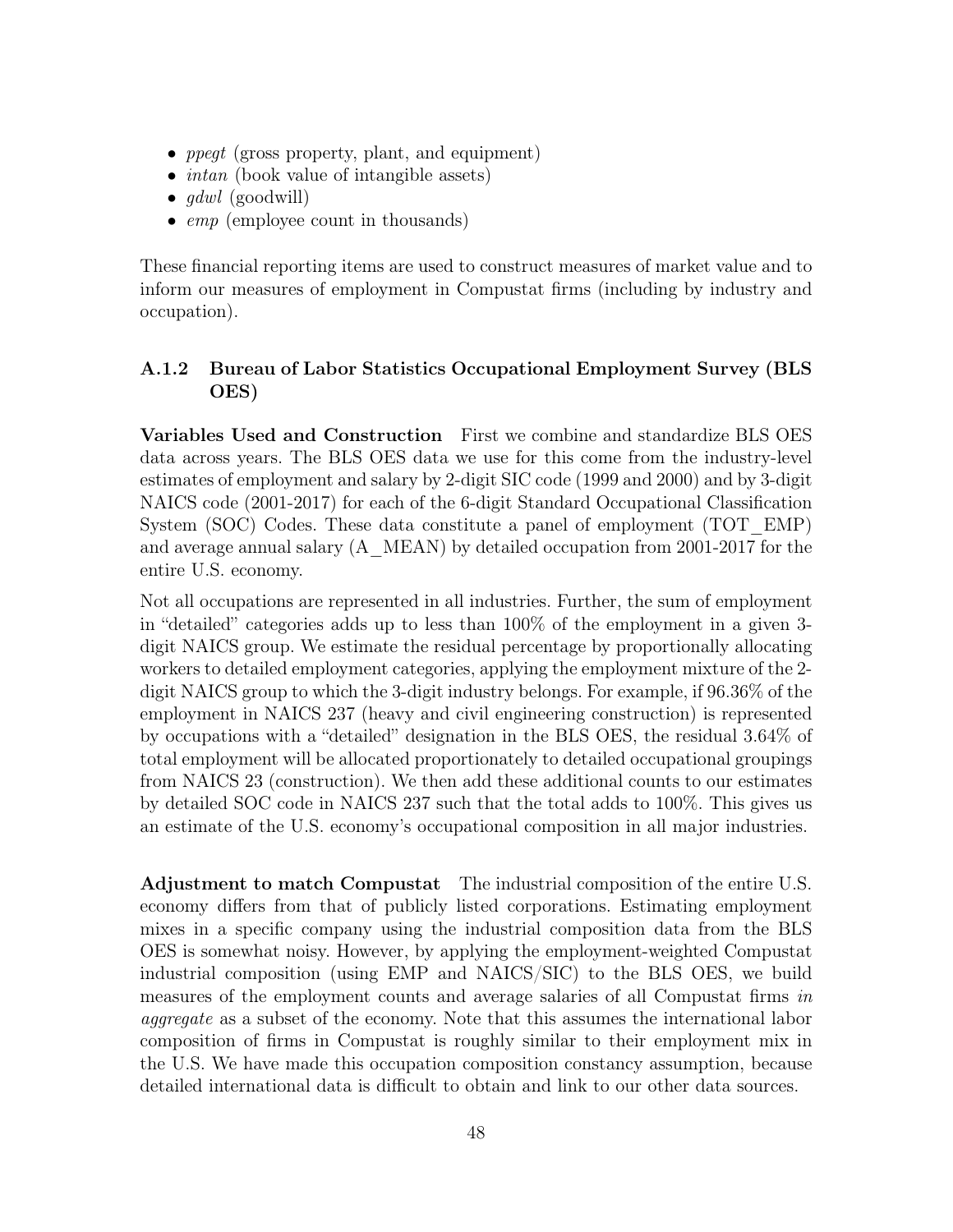This aggregated Compustat employment and salary data by occupation-year serves as our main benchmark for evaluating the overall coverage and consistency of the LinkedIn profile data. The SOC Codes are crosswalked directly to a LinkedIn employment group, then we calculate total employment and weighted average salaries by LinkedIn Occupation type. These total employment and weighted average salaries by LinkedIn Occupation type represent the entirety of Compustat firms, but not the entire economy. This is how we build our measure of the expected total employment of a given LinkedIn Occupation type for a given year in all of Compustat. We compare this measure by occupation-year to counts of profiles reported on LinkedIn within an occupation-year to build a picture of LinkedIn's reach for different types of workers.

Note also that some firms do not report EMP or instead there are coding errors in the EMP field. In the case that EMP is unreported or a firm reports fewer than 100 employees, we replace EMP with a predicted value from a regression procedure described in a section below.

#### A.1.3 LinkedIn

Variables Used and Construction LinkedIn's profile database has over 180 million profile records. Records consist of a job title and employer and time of employment at a minimum, though many profiles have data on skills, educational achievements, qualifications, and other resume data. We build a panel of firm-occupation-year tuples using a set of standardized occupations and firms available via our research partners on the LinkedIn Economic Graph Research (EGR) Team.

Standardizing job titles and firms The raw input text job titles for occupations throughout the global economy vary considerably, even if the work within some groupings of titles is relatively similar. We apply LinkedIn's internal taxonomy to aggregate profile-level employment classifications into standardized groups. This taxonomy is hierarchical; some levels have as many as 20,000 types of occupations, while higher levels (e.g., organizational functional groups) are fewer in number. We map the level of the taxonomy with the greatest similarity to the 6-Digit SOC Code to a set of aggregated categories such that each SOC Code can be directly crosswalked to an aggregated category of LinkedIn occupations (many-to-one). In our final analysis, we have 136 manually constructed unique aggregated LinkedIn categories. The manyto-one construction makes adjusting for LinkedIn's dynamic coverage of the economy over time more straightforward. Prevalence of some of these aggregated LinkedIn categories is detailed below.

For standardizing firms to link Compustat-Capital IQ to LinkedIn records, we apply the internal standardization tools created by LinkedIn matching corporate records to ticker symbols. For additional matches where a standardized linkage was not present,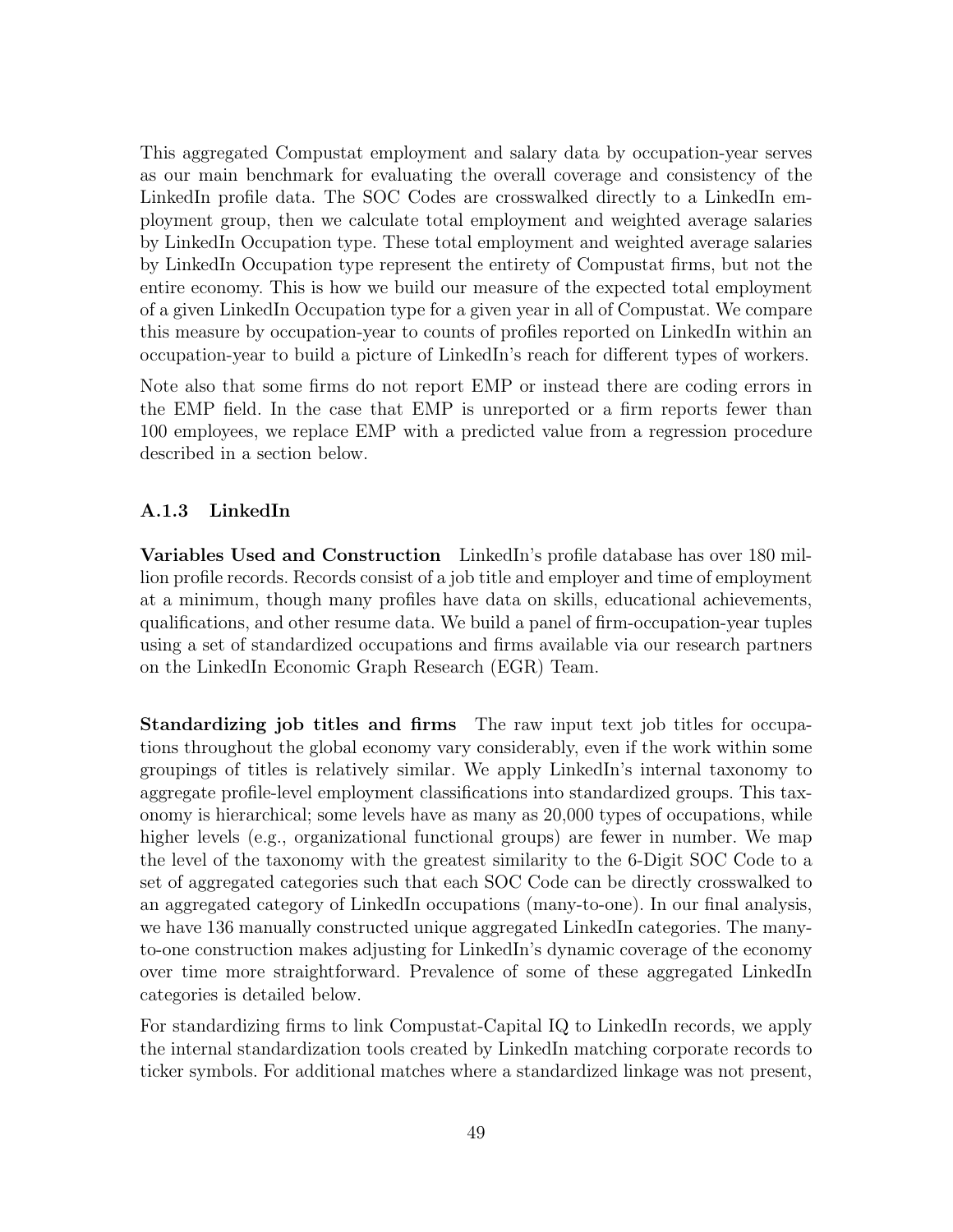

Figure A.1: LinkedIn Employment Records for Compustat Firms

we employed a mixture of fuzzy string matching on firm names and corporate weburl identifiers combined with a manual checking process. This combination of techniques, while subject to some matching error, enabled us to capture mergers and acquisitions and increase the relevant sample size. The number of publicly traded firms is declining over time for our sample, but LinkedIn's coverage of the overall economy is growing faster than this decline. This growth partially offsets downward trends in overall employment from the Great Recession in 2008-2009. Our match count somewhat declines from 2015 to 2017, leading to a modest drop in employee counts. These timevarying macroeconomic changes impacting all firms are one of the primary reasons we include time-period fixed effects in most specifications.

Occupation counts We have restricted our analysis to firms present in Standard and Poor's Compustat-Capital IQ database. These firms are well represented on LinkedIn, particularly in the years from 1999 to the present. While LinkedIn did not exist as early as 1999, many users have populated their profile data going back into the late 1990s. Position record counts on LinkedIn within year have climbed steadily over the sample period. Our LinkedIn sample goes until 2017.

Coverage on LinkedIn is not uniform across occupations, firms, or years. Since this variation in coverage and incentives to report employment poses an empirical challenge for our results, our analyses deploy calculated "derived" counts of workers in different occupation groupings (especially IT-related occupations). "Derived" counts refer to coverage-normalized counts given the propensity for a worker in a particular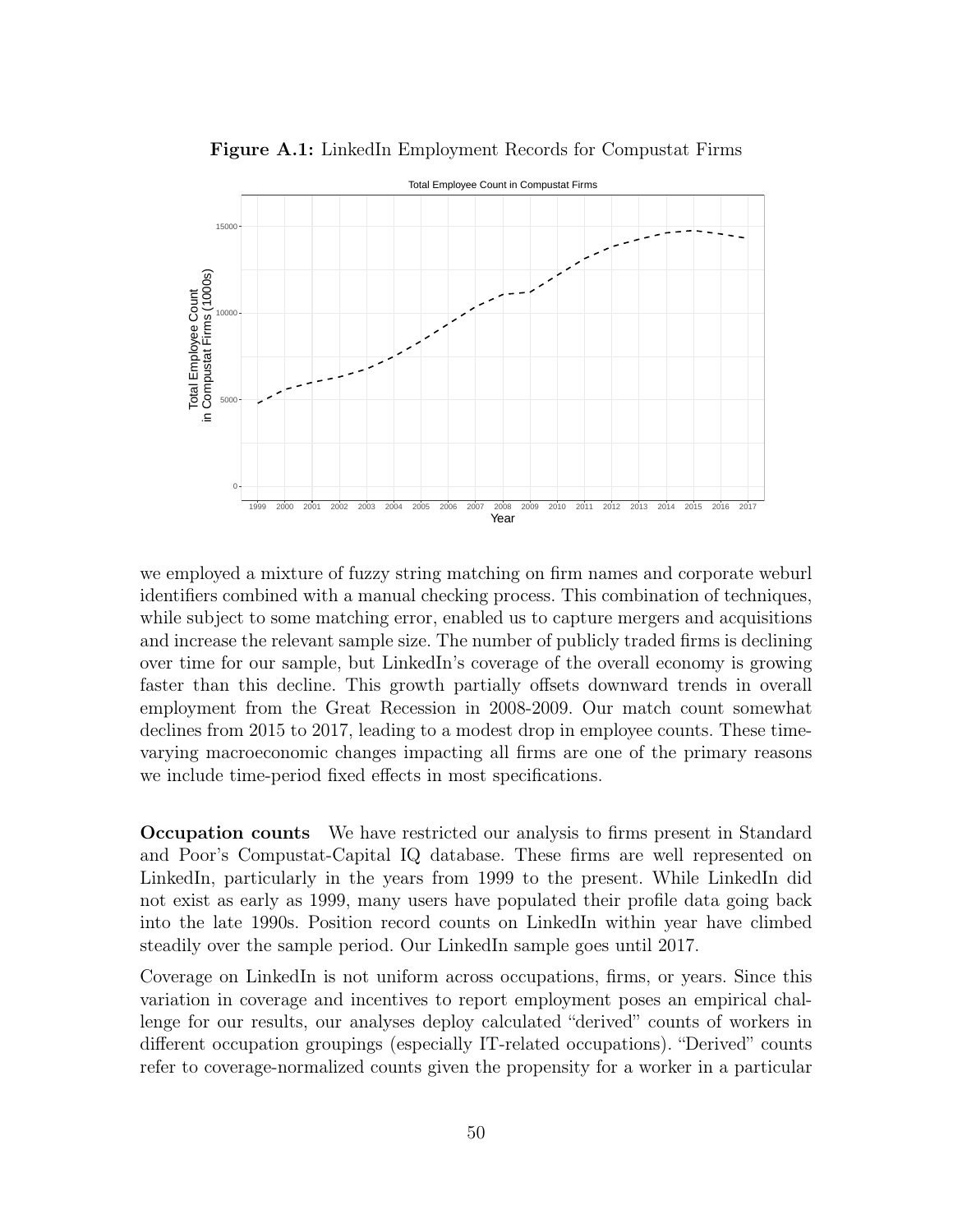occupation group at a specific firm in a given year to report their employment on the LinkedIn platform.

Inferring firm-level employment and coverage LinkedIn's coverage of Compustat firms varies across a number of factors in ways that might affect our analysis. We therefore undertake a number of adjustments to build more accurate measures. LinkedIn position records differ markedly in their presence on the platform conditional on the time they were active, the firm or organization linked to the worker, and the worker's occupation. We build a firm-occupation-year coverage ratio to build a mapping from the observed LinkedIn profile record counts at each employer in each year of our Compustat sample. The first step is on average checking what an additional LinkedIn profile would suggest about the overall employment in a firm-year. We regress the Compustat EMP variable on LinkedIn profile records for a few different simple specifications in the table below.

|                       | $\left( 1\right)$ | $\left( 2\right)$ | $\left( 3\right)$ | $\left( 4\right)$ |
|-----------------------|-------------------|-------------------|-------------------|-------------------|
| Total Assets          | 0.00004           | $0.00004**$       | $0.00004$ * **    | $0.00003$ * **    |
|                       | (0.0000278)       | (0.0000187)       | (0.0000146)       | (0.0000083)       |
| LinkedIn Worker Count | $0.00200$ * **    | $0.00192$ * **    | $0.00190$ * **    | $0.00145$ * **    |
|                       | (0.0005717)       | (0.0004699)       | (0.0004729)       | (0.0003746)       |
| NAICS2-Year FE        |                   |                   |                   |                   |
| NAICS3-Year FE        |                   |                   |                   |                   |
| NAICS4-Year FE        |                   |                   |                   |                   |
| Firm and Year FE      |                   |                   |                   |                   |
| $R^2$                 | .3243493          | .3897643          | .4217879          | .9414679          |
| N                     | 53,699            | 53,607            | 52,767            | 53,657            |

Table A.1: Prediction of Compustat EMP from LinkedIn Profile Records

Note:  $*_{p<0.1; **_{p}<0.05; ***_{p}<0.01}$ 

Table Notes: Results are from regressions of the EMP variable (measured in thousands) in Compustat-CapitalIQ's North America Annual Firm Financials database on the Total Assets variable and author-constructed aggregate worker counts from LinkedIn. Specifications (1)-(3) include 2, 3, and 4 digit NAICS code fixed effects by firm interacted with a set of year fixed effects. Specification (4) has firm and year fixed effects. The estimates are qualitatively similar: adjusting for total assets and these fixed effects, an additional LinkedIn profile in a Compustat firm predicts an additional 1.45 to 2.0 employees reported in Compustat-CapitalIQ (coefficients are in thousands of employees). Our adjustments in the main results use specification (3). Occasionally EMP is not well-populated in Compustat. In the case that EMP is missing or less than 100 employees, we replace EMP with the predicted EMP from this regression.

Since not all Compustat firms have EMP populated, we can fill in the missing firms' data with a predictive model. We select specification (3) from the table above because it allows for granular industry-year variation. On average, each additional LinkedIn position record in a firm over the entire sample period is correlated with another 1.9 employees recorded in the Compustat EMP field. This coverage, however, hides considerable heterogeneity across years, firms, and occupations. LinkedIn's representation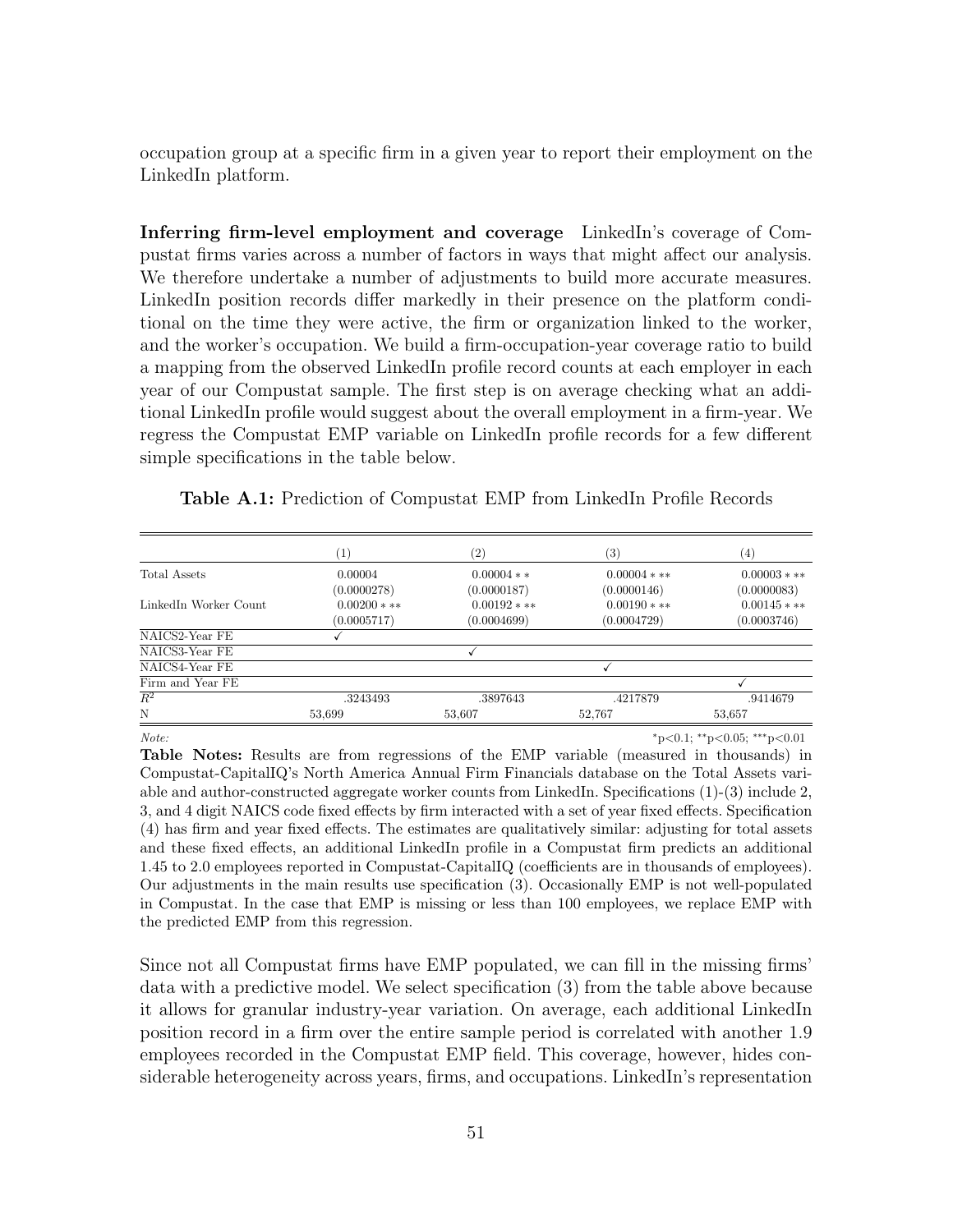

Figure A.2: Comparing LinkedIn and Compustat Employment

in Compustat firms improves considerably from 2000 to 2017. Below are histograms of firm-level average coverage (LinkedIn profile counts divided by Compustat EMP where populated) for 2002, 2007, 2012, and 2017. The mean coverage expands each year.

Some firms have more employees recorded in LinkedIn than reported in Compustat. Part of this reflects occupational mixes at the firm level. Many Compustat employers hire large quantities of contractors who will report working at their client firm, especially if the client firm is more prestigious than the contracting employer. On the other hand, worker composition can affect the overall coverage of LinkedIn by firm. Some occupations are less likely to populate profile information than subothers.

This mixture of issues poses a challenge that the BLS OES survey can help solve. Following the adjustment of the BLS OES occupation composition by industry to match Compustat's industry-level composition, we know the approximate composition of workers by occupation-year in aggregate across Compustat (maintaining the assumptions described above as well). With the Compustat EMP variable and regression prediction of firm-level employment for missing EMP entries, we then have the approximate total employment count in Compustat firms. Applying the BLS OES-Compustat normalized composition by occupation to the total employment count by year, we derive an approximate measure of the count of each workers employed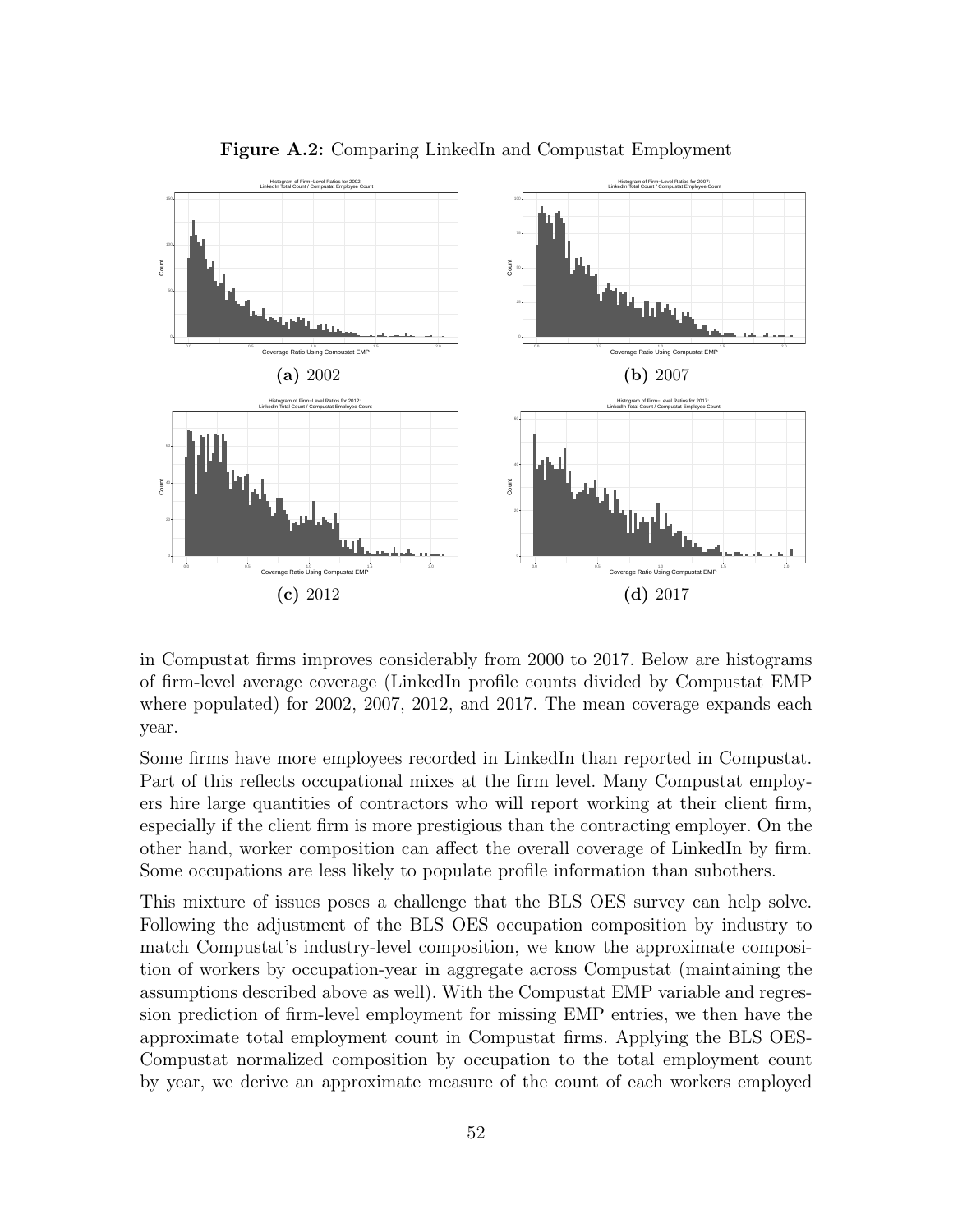in each 6-digit SOC Code across all of Compustat. We crosswalk these 6-digit SOC employment counts to the LinkedIn internal taxonomy categories of occupations. Comparing the count on LinkedIn within a category-year to the overall computed BLS-OES-Compustat count yields an occupation-year coverage rate.

Let this occupation-year coverage rate be  $\lambda_{it}$  for occupation category j in year t. The firm-year coverage rate is calculated simply as the total profile record count within a year on LinkedIn divided by Compustat EMP or, in the case that there are fewer than 100 employees or data missing for EMP, the predicted value from specification (3) above. This estimate of EMP for firm i in year t is  $FirmEmp_{it}$ . Let the firm-year coverage rate in firm i for year t be  $\theta_{it}$ . To get the LinkedIn occupation category coverage rate in firm i, occupation  $j$ , and year t, we multiply the firm-level coverage by the occupation-level coverage and divide out the common factor such that the sum over all derived occupation counts matches  $FirmEmp_{it}$ . Specifically,

$$
\frac{LI_{ijt}}{FirmEmp_{it}} = \frac{\theta_{it}\lambda_{jt}}{\overline{\theta_{jt}}}
$$
\n(9)

where  $\overline{\theta_{it}}$  is the employment weighted-average firm-year coverage rate. The left-hand side of the equation is the proportion of employment in occupation  $j$  for a given firmyear, as the numerator is the count of profile records in occupation  $j$  for a given firmyear. Summing across all occupations yields 100%, and summing across all occupation employment in that firm-year yields the firm's approximate employment. The coverage ratio is represented on the right-hand side, and is our means of calculating the derived occupation counts in the numerator on the left-hand side that serve as our primary occupation count measure. A similar procedure is followed in [Rock](#page-29-1) [\(2019\)](#page-29-1).

The EMP prediction measure mostly preserves the firm coverage histograms above, but for the firms wherein EMP is replaced by predicted EMP, the coverage rates are shifted toward the model prediction as shown in the figures below. This has little effect on the analysis, but does allow for the expansion of the sample size. The spike of additional firms near 50% coverage reflects the model coefficient in our regression specification.

Inferring occupation-level employment and coverage Our focus for the majority of this work is the IT sector, where the occupation-level coverage rates tend to be close to the calculated total amounts across Compustat. LinkedIn reporting rates for knowledge workers are favorably high. We use the LinkedIn taxonomy's hierarchical categorization of occupations belonging to Information Technology functions at firms. The following occupations constitute the set of worker types categorized as IT workers for our analysis: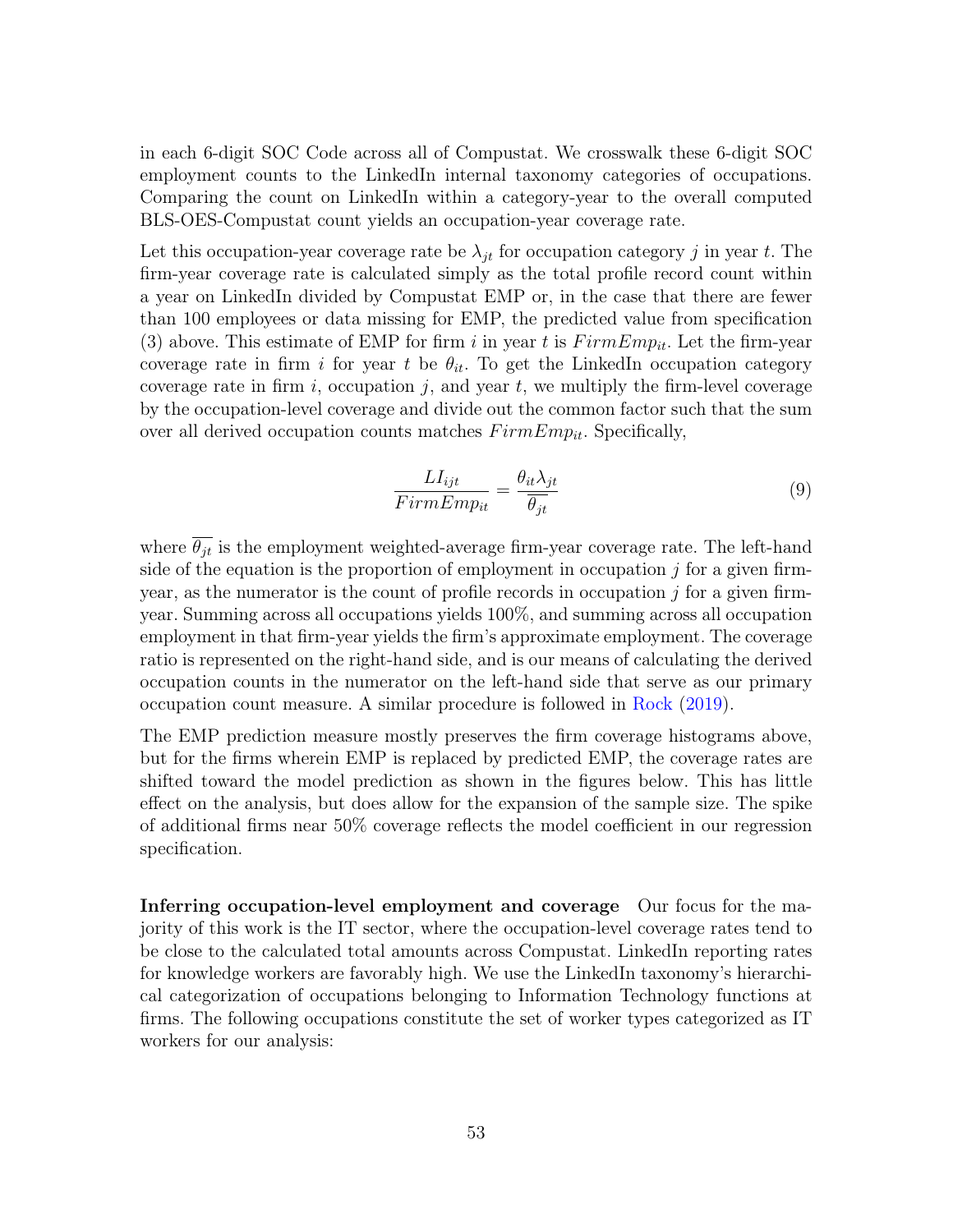

Figure A.3: Comparing LinkedIn Counts With Predicted Compustat Employment

Actuaries, Audio-Visual Specialists, Business Analysis Professionals, Computer-Aided Designers, Control Systems Engineers, Data Analysts (includes Data Scientists), Data Entry Clerks, Database and Network Engineers, Economists, Hardware Engineers, IT Consultants, IT Security and Audit Specialists, IT Support Specialists, IT System Administrators, Market Research Professionals, Multimedia Specialists, Quality Assurance Testers, Research Fellows, Software Engineers, Surveyors and GIS Specialists, Telecommunications Specialists, and Web Designers.

Some actuaries, for example, might not belong to the IT function. But we include the actuaries who are designated as IT workers in our sample. For a few occupations, we also include workers outside the IT function because they are likely IT workers in other departments. Those occupation groups are:

Computer Aided Designers, Data Analyst, IT Consultants, IT Security and Audit Specialist, IT Support Specialists, IT System Administrator, Software Engineers, and Web Designers

Coverage rates for selected occupations in aggregate across Compustat are reported in the plots below. These coverage rates are calculated using derived count for the denominator according to the procedure above.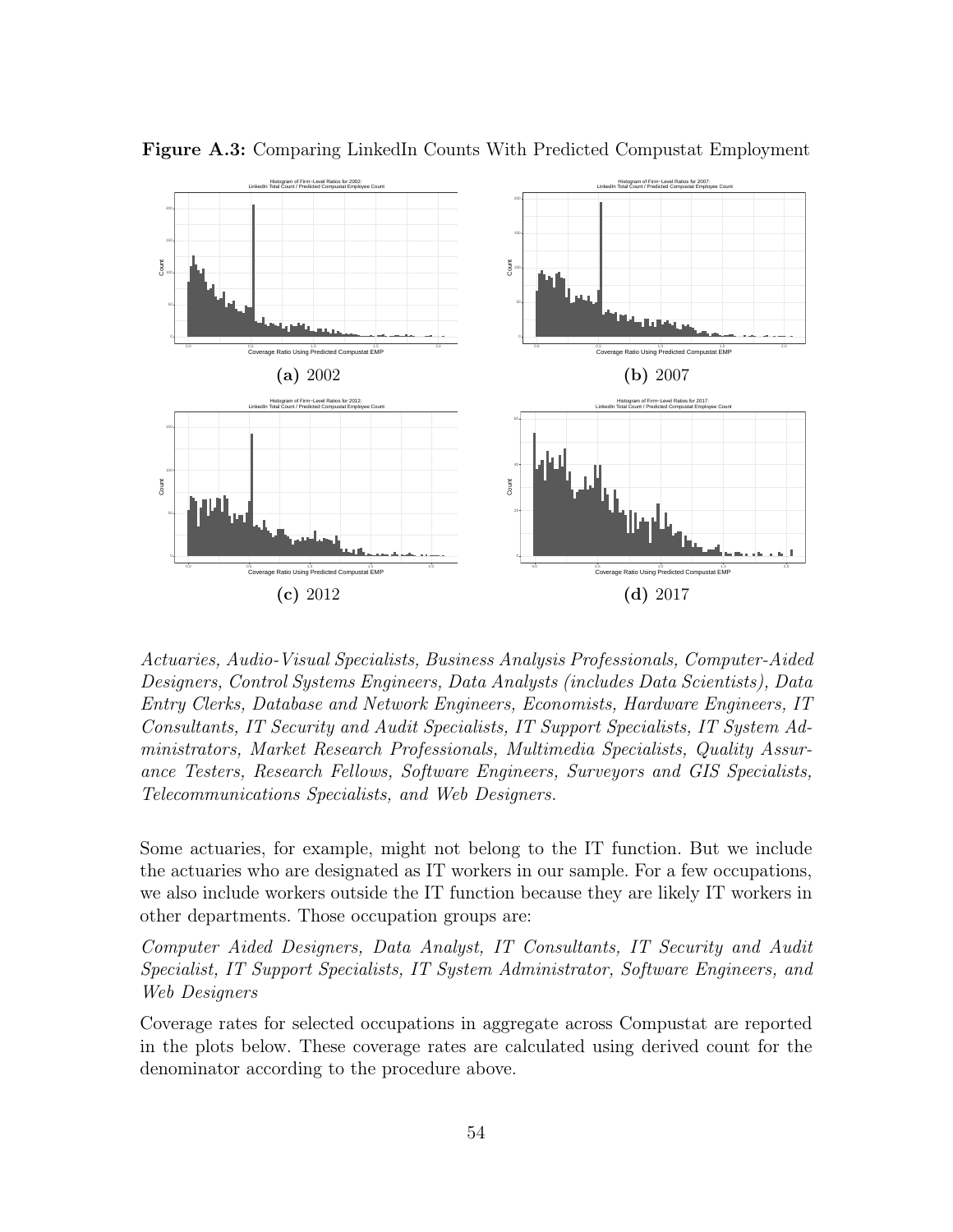

Figure A.4: LinkedIn Occupational Coverage

Software Engineers and IT Consultants, by the end of the sample period, are approaching nearly the full quantity of records that we expect to be represented. Hardware engineers have lower derived coverage rates overall, but are still well represented.

Other types of IT support staff are also well covered by the LinkedIn data. IT Support is somewhat overrepresented, perhaps because these occupations are often found in higher proportions abroad than they are domestically.

Research and analysis staff are also well covered by the data. Interestingly, the creation of the "Data Scientist" job title shifts the composition of the data and underscores the importance of time-varying occupational categories and coverage. Many workers who would have previously been categorized as Database Engineers (often Data Engineers and Data Scientists as we might refer to them today) start to reclassify their occupational titles between 2009 and into 2012. Our ratios capture these changes and adjust accordingly.

The above plot describes a selected group of other occupations. Executives, while found in many different functions, tend to be somewhat overrepresented on the LinkedIn platform. Many workers use their online resumes to describe themselves as executives. While some of these are from establishments abroad, it is likely the case that some of these titles are aspirational. A number of other occupations tend to be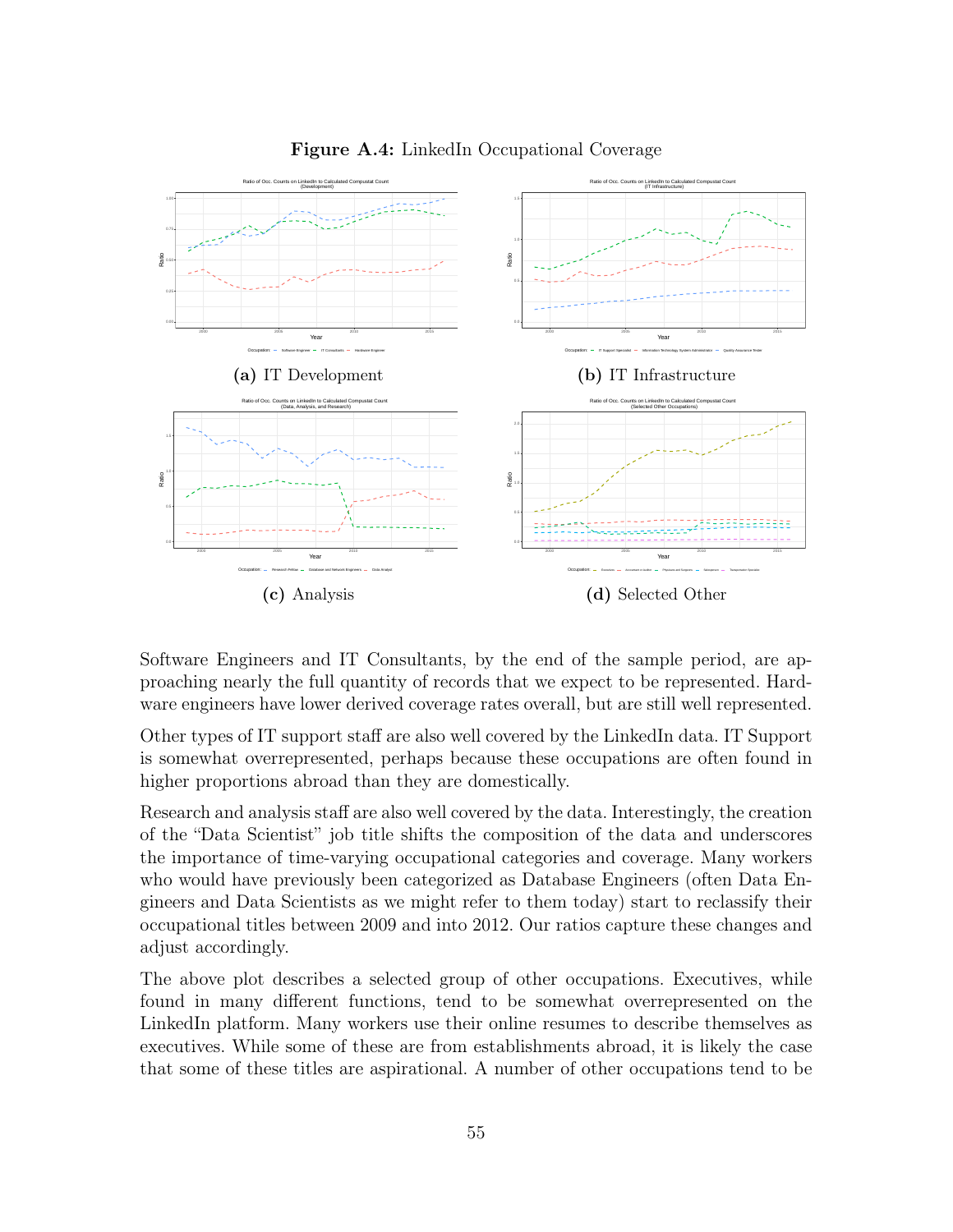less well-represented via profile records. Salespeople, physicians, and transportation specialists have lower coverage rates than workers in the IT and knowledge functions of Compustat firms.

Human capital measures In addition to position records, a large number of profiles also contain education records. LinkedIn creates standardized ids for schools and degree types, allowing us to aggregate counts of degrees by type within firms by adding the degrees held by a given company's employees in a given year. We aggregate these counts for Associate's degrees, Bachelor's degrees, Master's degrees, research doctorates, medical doctorates, and law degrees. We then create a workerlevel measure of equivalent years of education by assigning 2 years for Associate's and Master's degrees, 3 years for law degrees (J.D.), 4 years for Bachelor's degrees, and 5 years for research and medical doctorates. Summing these counts within our occupational classification system allows us to build a firm-level measure of total equivalent years of education in the workforce. We use this aggregated equivalent education-year count as a proxy for general human capital in some of our regression specifications. Equivalent years of education are inflated or deflated by worker category according to the firm-occupation-year coverage rates that we calculate for the derived counts of workers by occupation-firm-year.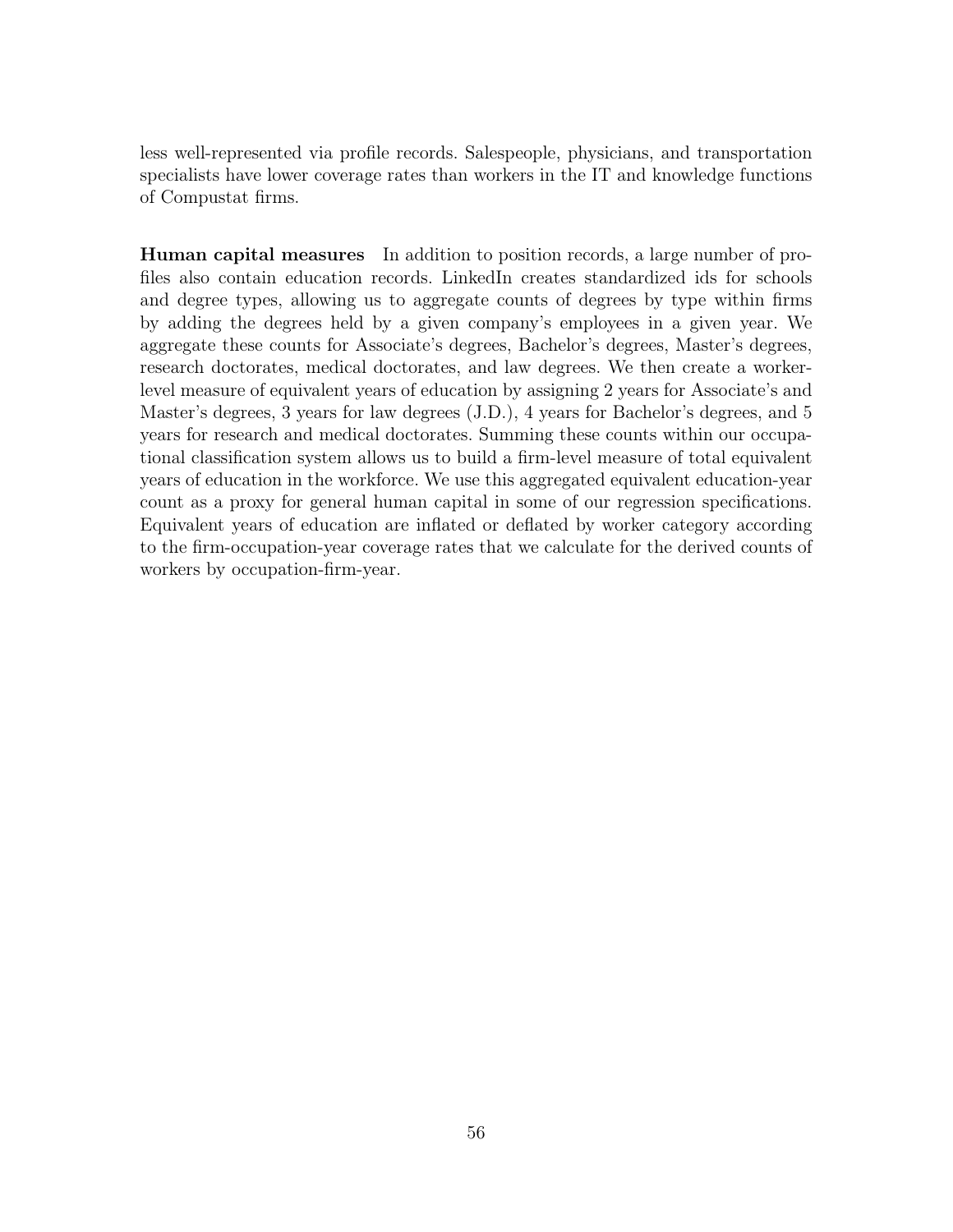# <span id="page-56-0"></span>B Online Appendix: Digital capital depreciation

This section examines the construction of measures of digital capital stocks under different assumptions from those used in the main analysis. Rather than treating IT labor as a proxy measure of the stock of digital capital available to a firm, we can alternatively treat it as a flow of investment into this capital. By assuming a depreciation rate for digital capital  $(\delta)$ , the stock of digital capital in any year can be recovered from the time series of the investments into IT labor by using the perpetual inventory equation shown in equation [10.](#page-56-1)

<span id="page-56-1"></span>
$$
DC_t = (1 - \delta)DC_{t-1} + I_t
$$
\n(10)

To the best of our knowledge, no prior work has explicitly estimated the depreciation rate of what we call digital capital. Studies on the depreciation of a broader set of intangibles assign fairly high rates of depreciation to different categories of this capital, ranging from 20-60% [\(Corrado et al.,](#page-27-4) [2009a,](#page-27-4)[b\)](#page-27-5). For the categories closest to ours, they assume depreciation rates of 33% (computerized information, including custom software and data) and 40% (firm-specific resources, including firm-specific human capital and organizational structure). By comparison, studies that estimate the depreciation of physical capital produce estimates that are lower, ranging from .030 to .12 [\(Epstein and Denny,](#page-27-13) [1980;](#page-27-13) [Bischoff and Kokkelenberg,](#page-26-12) [1987;](#page-26-12) [Nadiri and Prucha,](#page-29-12) [1996\)](#page-29-12), and studies estimating the depreciation of R&D capital produce estimates that fall somewhere in between physical capital and computerized intangible capital, ranging from 0.12 to 0.40 [\(Pakes and Schankerman,](#page-29-13) [1984;](#page-29-13) [Nadiri and Prucha,](#page-29-12) [1996\)](#page-29-12).

We assume that the starting values of digital capital are zero for all firms in the panel. To the extent that depreciation rates are fairly high for this type of capital, this assumption should have a relatively small effect on our analysis.

Using this alternative approach to utilize our IT labor measures to develop a series of the firm's stock of digital capital, we can re-compute changes in prices and quantities of digital capital for the firms in our panel. These price and quantity series are shown for three different depreciation rates in Figure [B.1.](#page-58-0) The top panel illustrates changes in prices and quantities assuming a relatively low depreciation rate of .15 for digital capital. The middle panel illustrates changes in prices and quantities assuming a higher depreciation rate of .40 for digital capital, which is close to the value used for organizational structure and firm-specific human capital in [Corrado et al.](#page-27-5) [\(2009b\)](#page-27-5). The bottom panel assumes instant depreciation for digital capital, which is equivalent to the assumption used in the main text, because only current investments in IT labor matter for imputing quantities of digital capital stock. The prices and quantities computed in the bottom panel of the Figure are, therefore, the same as those reported in the main text and are shown for reference.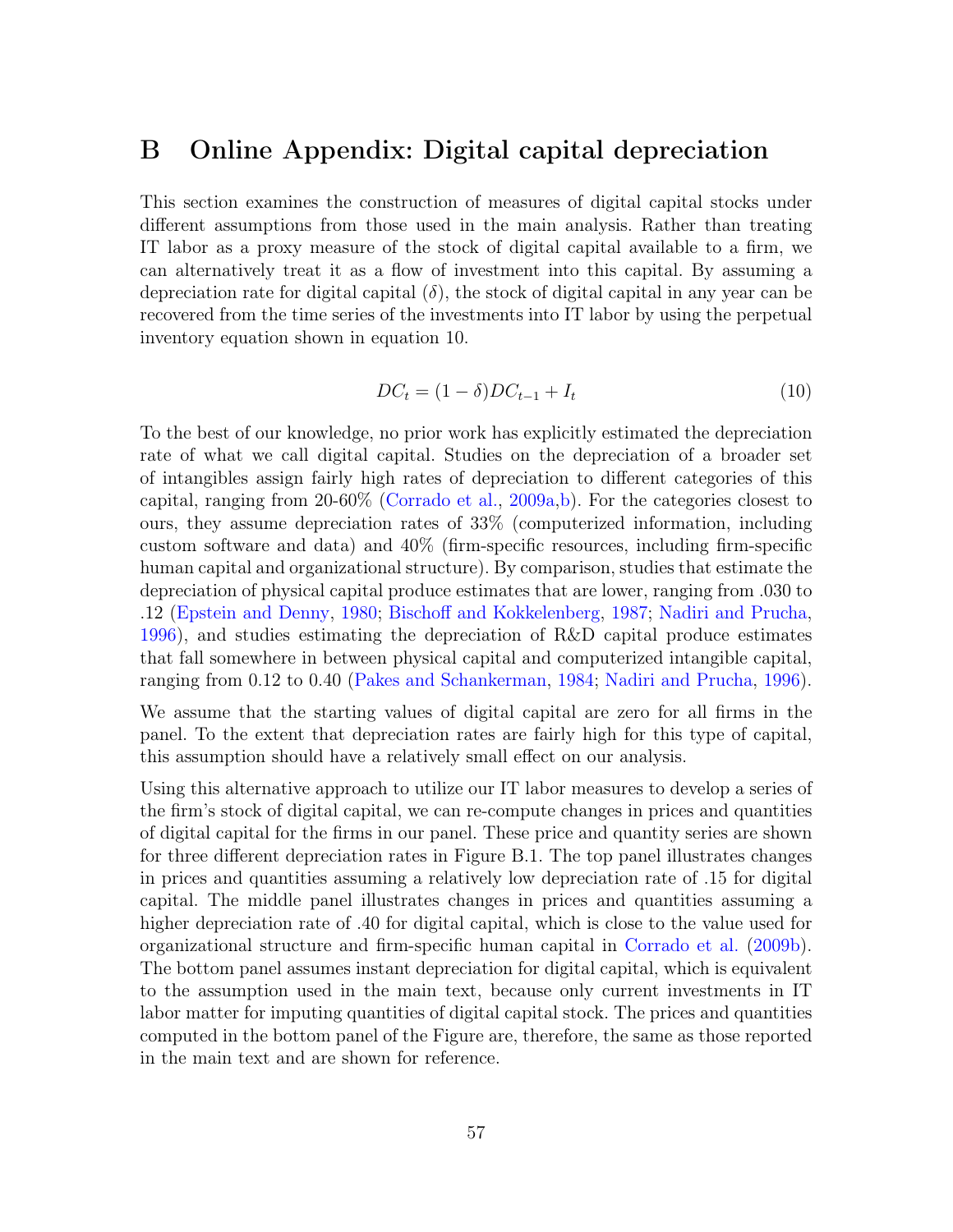If we treat IT-related labor as perfectly flexible such that the labor service flows in these specifications are mere proxies for hidden digital capital stocks (i.e. full depreciation of IT labor every period), then the IT labor measures are a reflection of the digital capital stock complements that the firm owns. On the other hand, if IT labor does not depreciate, we can consider the total IT employment of the firm as a form of capital that is also correlated with corporate digital capital stocks. We do not separate the component of digital capital embodied by employees in their human capital from assets held separately by the company; our estimation procedures reveal the sum of both capital varieties in the case that depreciation of labor services is nonzero. The figure below shows that the overall trends in digital capital prices and quantities are robust to either assumption.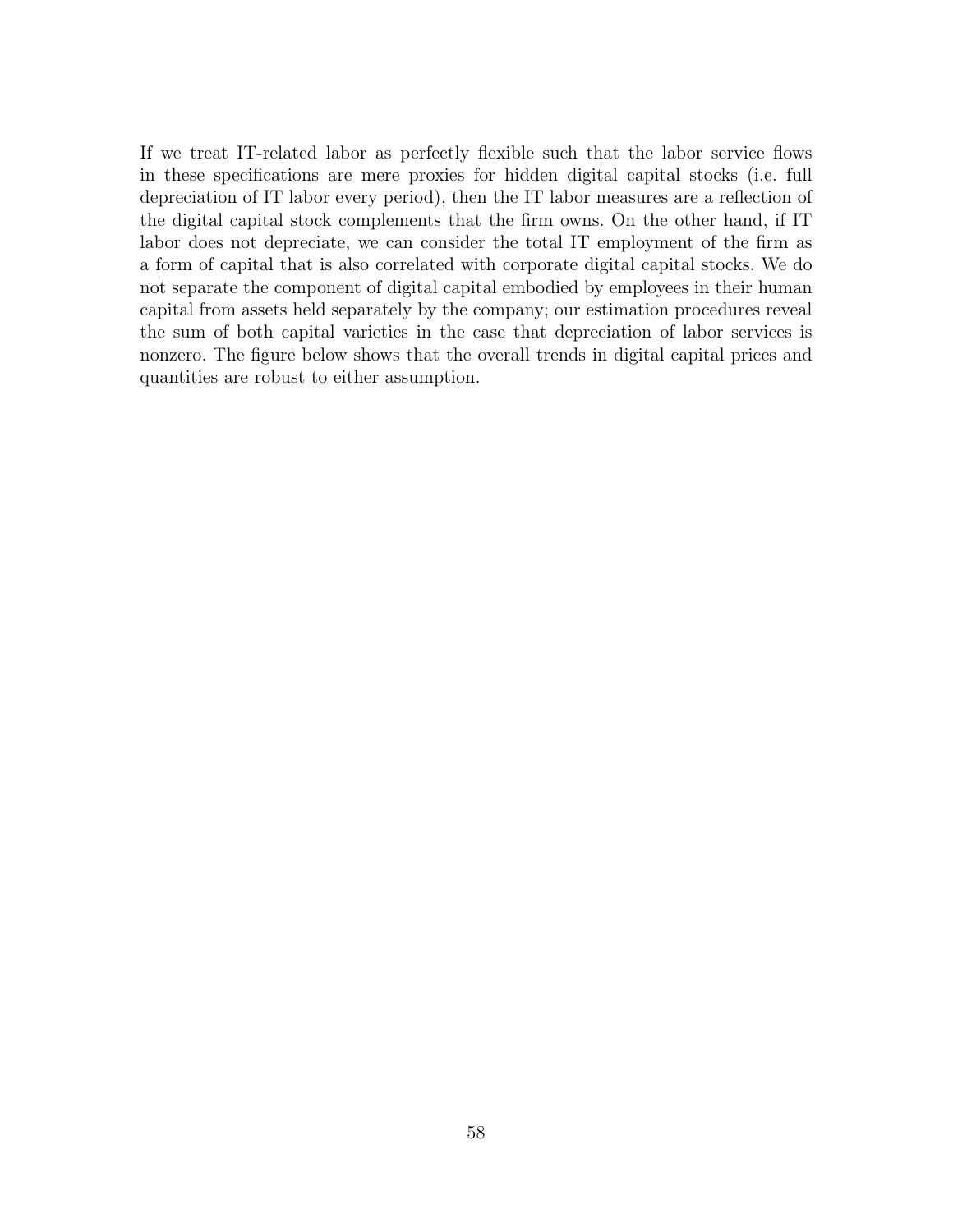<span id="page-58-0"></span>



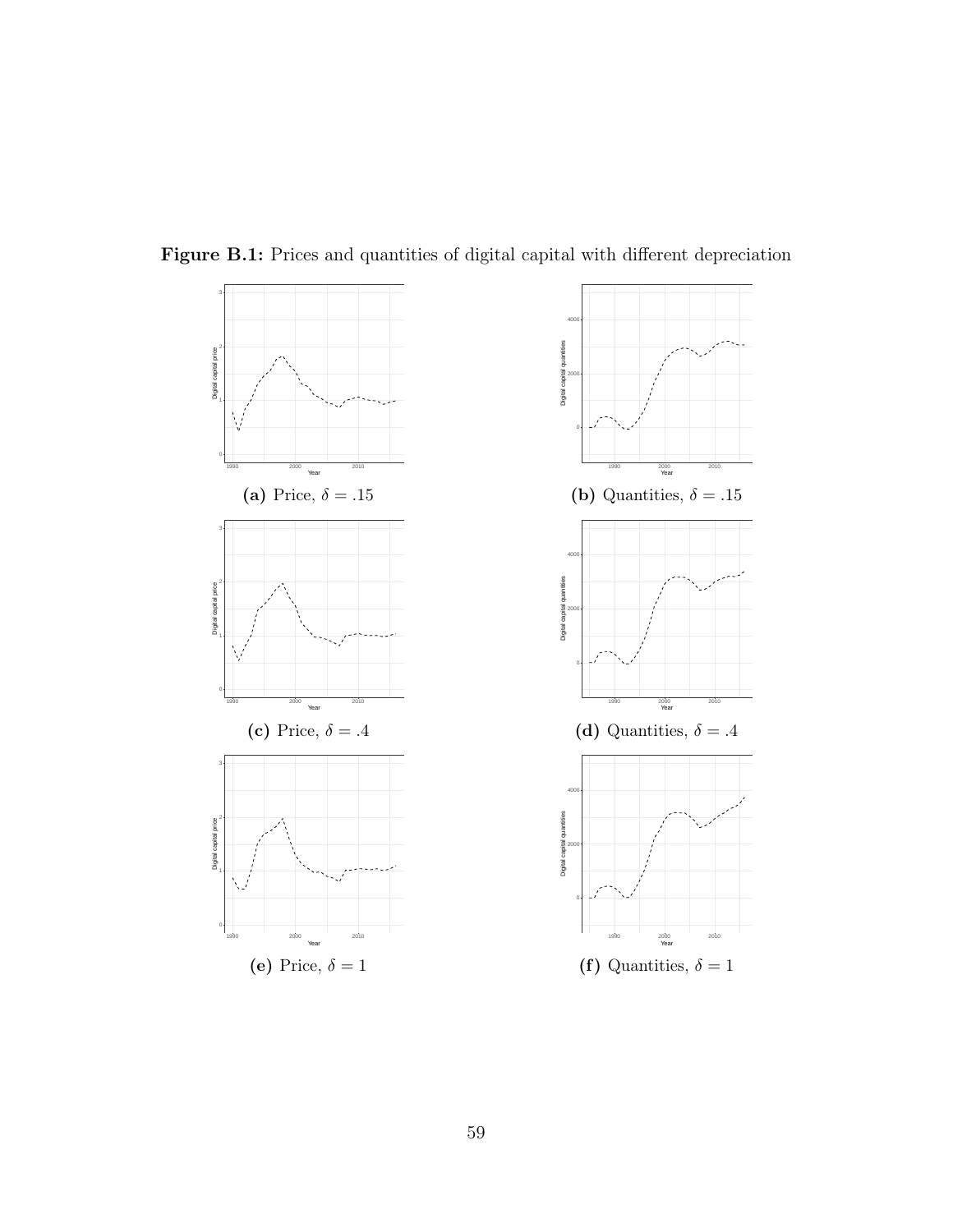# <span id="page-59-0"></span>C Online Appendix: Sensitivity to parameter value assumptions

Figure [C.1a](#page-60-0) illustrates how varying values of the adjustment cost parameter  $\alpha$  affect the estimated trajectory of digital capital quantities. Our adjustment cost parameters are estimated at the firm-level. In Figure [C.1a,](#page-60-0) along with the computed quantity series that was already shown in Figure [8](#page-36-1) (which uses  $\alpha = 3.0$ ), we also present digital capital quantities generated by halving and doubling the  $\alpha$  parameter (setting it equal to 1.5 and 6.0, respectively). Using these different values implies larger and smaller costs of installing new capital in the firm, respectively, and it shifts the computed levels of estimated digital capital quantities up and down, but does not impact the overall trajectory of the curve. In other words, digital capital quantities follow the same accumulation path, but assumptions about higher (lower) adjustment costs attenuate (amplify) the increase in price that occurs around the late 1990's as well as the size of the fall in quantities of digital capital that occurred after the 2001 technology recession.

In Figure [C.1b,](#page-60-0) we test how setting initial quantities of digital capital stock to zero affected the digital capital quantities we computed in later years. As an alternative, we change initial digital capital values such that instead of being zero, they are proportional to firms' levels of physical capital, 20% and 40%, respectively. As another alternative, we can seed firms with an initial digital capital quantity that is randomly drawn from a range between zero and twice the mean digital capital quantity computed for firms in 1990 and then 1995. All of the data series that result from using these alternative starting points are supportive of the notion that assumptions about initial levels of intangible capital do not significantly impact the inferences drawn from subsequent values due to the convergent nature of the process.

In sum, although it is difficult to pin down precise values for firms' adjustment costs and digital capital quantities in the years preceding the years in our panel, Figures [C.1a](#page-60-0) and [C.1b](#page-60-0) support the argument that estimated digital capital quantities are not particularly sensitive to these two choices in the recursion model. When these parameters are fixed, the quantity of intangible capital is revealed by its market value if firms make capital investments in a manner consistent with financial investment theory. Hall shows that over a long enough panel, this assumption was a reasonable one for the last half of the twentieth century. It may not describe firms' behaviors on a year-to-year basis, but it is a reasonable approximation over a longer time period.